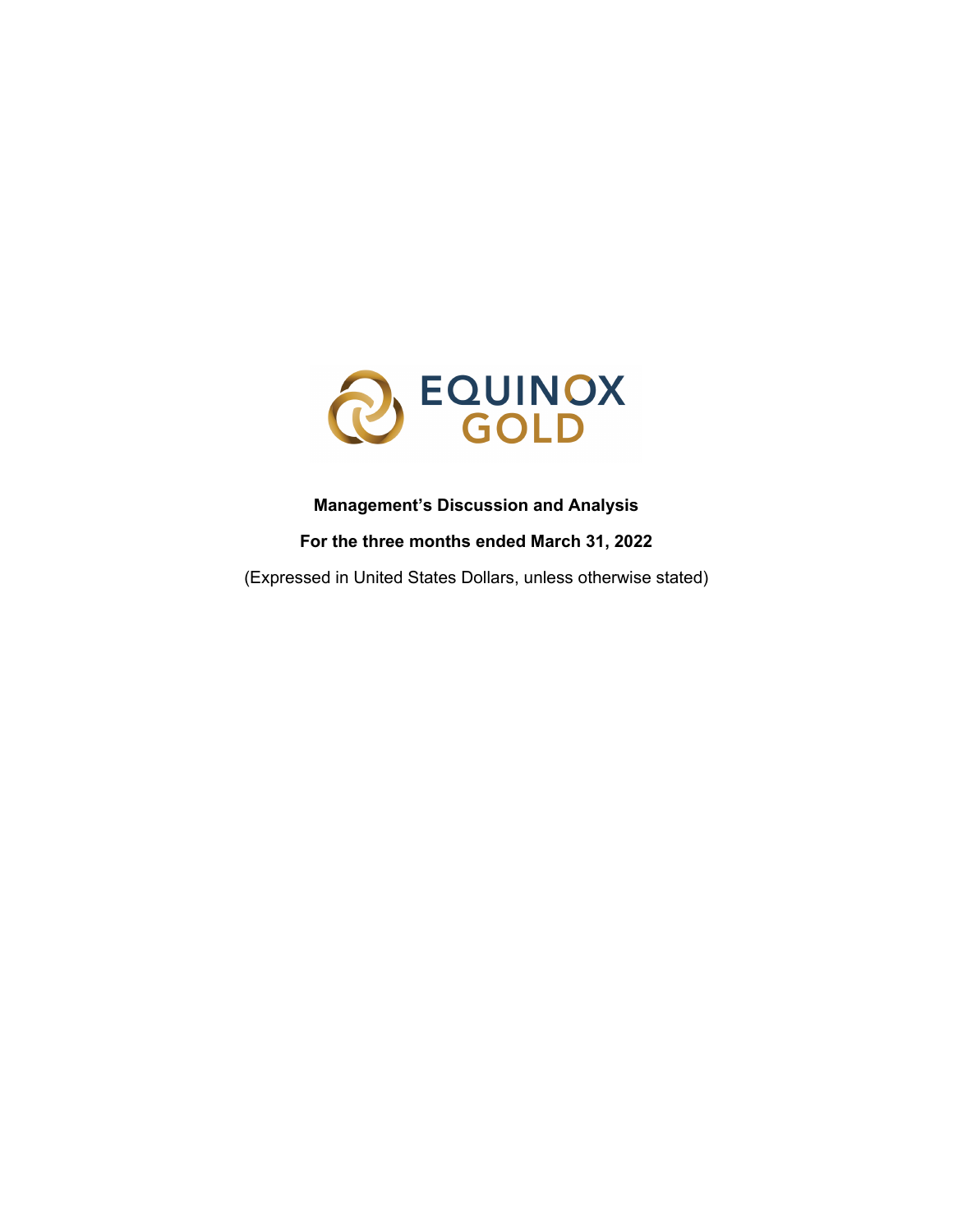### **Management's Discussion and Analysis**

For the three months ended March 31, 2022

This Management's Discussion and Analysis ("MD&A") of the financial position and results of operations for Equinox Gold Corp. (the "Company" or "Equinox Gold") should be read in conjunction with the audited consolidated financial statements of the Company as at and for the year ended December 31, 2021 and the unaudited condensed consolidated interim financial statements of the Company for the three months ended March 31, 2022 and the related notes thereto, which have been prepared in accordance with International Financial Reporting Standards ("IFRS") as issued by the International Accounting Standards Board. For further information on the Company, reference should be made to its public filings on SEDAR at www.sedar.com and on EDGAR at www.sec.gov/edgar.

This MD&A is prepared by management and approved by the Board of Directors as of May 3, 2022. This discussion covers the three months ended March 31, 2022 ("Q1 2022" or the "Quarter") and the subsequent period up to the date of issuance of this MD&A. All dollar amounts are in United States ("US") dollars, except where otherwise noted.

This MD&A contains forward-looking statements. Readers are cautioned as to the risks and uncertainties related to the forward-looking statements, the risks and uncertainties associated with investing in the Company's securities, and the risks and uncertainties associated with technical and scientific information under National Instrument 43-101 ("NI 43-101") concerning the Company's material properties, including information about mineral reserves and resources. All forwardlooking statements are qualified by cautionary notes in this MD&A, as well as the risks and uncertainties discussed in the Company's 2021 Annual Information Form dated March 24, 2022 for the year ended December 31, 2021 and its Management Information Circular dated March 23, 2022 for the year ended December 31, 2021, both of which are filed on SEDAR and EDGAR.

Throughout this MD&A, cash costs, cash costs per ounce ("oz") sold, all-in sustaining costs ("AISC"), AISC per oz sold, AISC contribution margin, adjusted net income, adjusted earnings per share ("EPS"), mine free cash flow, adjusted EBITDA (earnings before interest, taxes, depreciation, and amortization), net debt, and sustaining and non-sustaining capital expenditures are non-IFRS financial measures with no standard meaning under IFRS. Non-IFRS measures are further discussed in the *Non-IFRS Measures* section of this MD&A.

Throughout this MD&A, the operational and financial results of the assets acquired in the acquisition of Premier Gold Mines Limited ("Premier" and the "Premier Acquisition") are included from April 7, 2021 onward.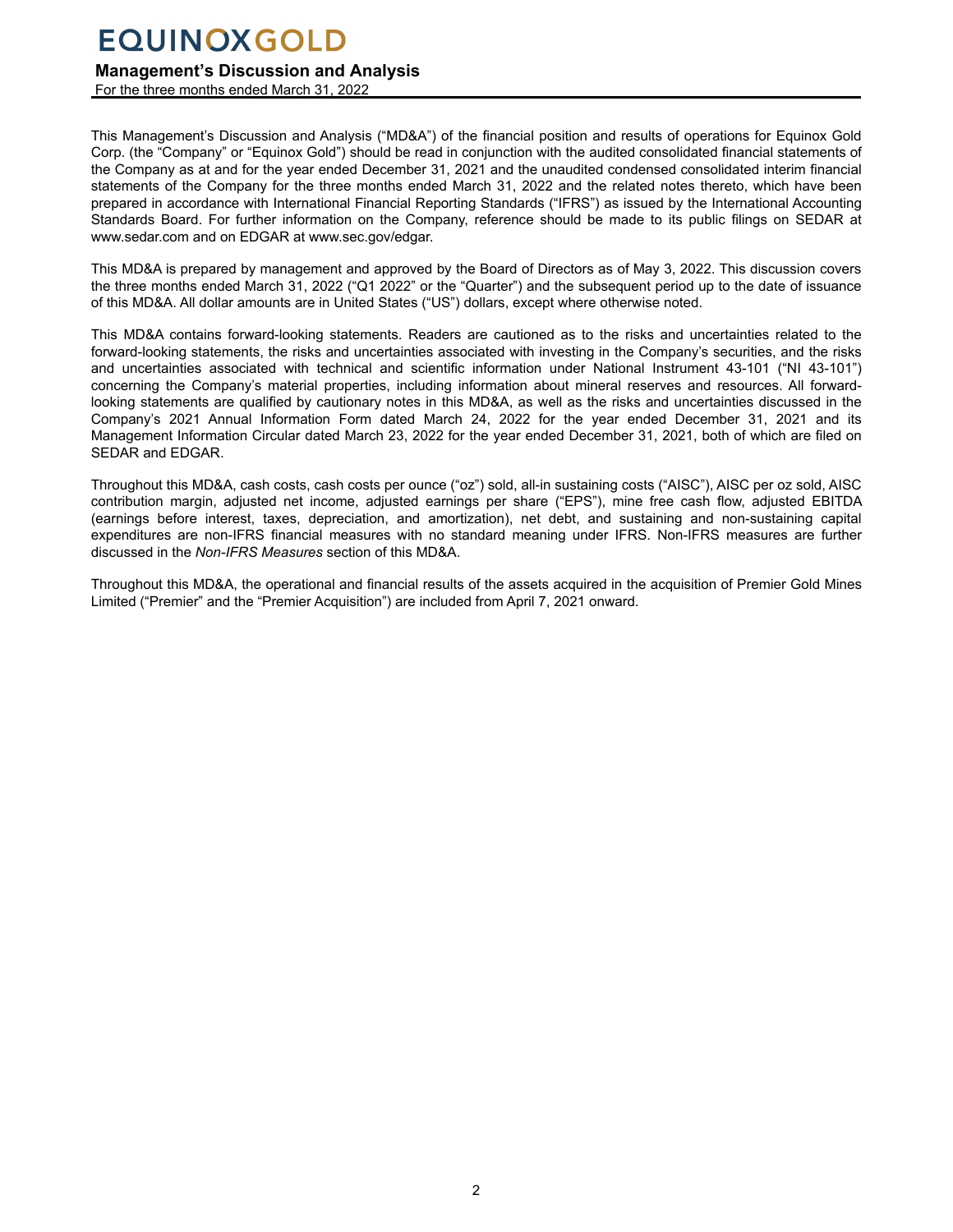# **Management's Discussion and Analysis**<br>For the three months ended March 31, 2022

## **CONTENTS**

| <b>Business Overview.</b>                       | 4  |
|-------------------------------------------------|----|
|                                                 | 4  |
| Recent Developments                             | 5  |
|                                                 | 6  |
| <b>Operations</b>                               | 8  |
|                                                 | 21 |
|                                                 | 23 |
|                                                 | 23 |
| Corporate                                       | 24 |
|                                                 | 25 |
|                                                 | 28 |
| Outstanding Share Data.                         | 28 |
|                                                 | 29 |
|                                                 | 30 |
|                                                 | 31 |
|                                                 | 36 |
|                                                 | 36 |
| Cautionary Notes and Forward-looking Statements | 36 |
|                                                 | 37 |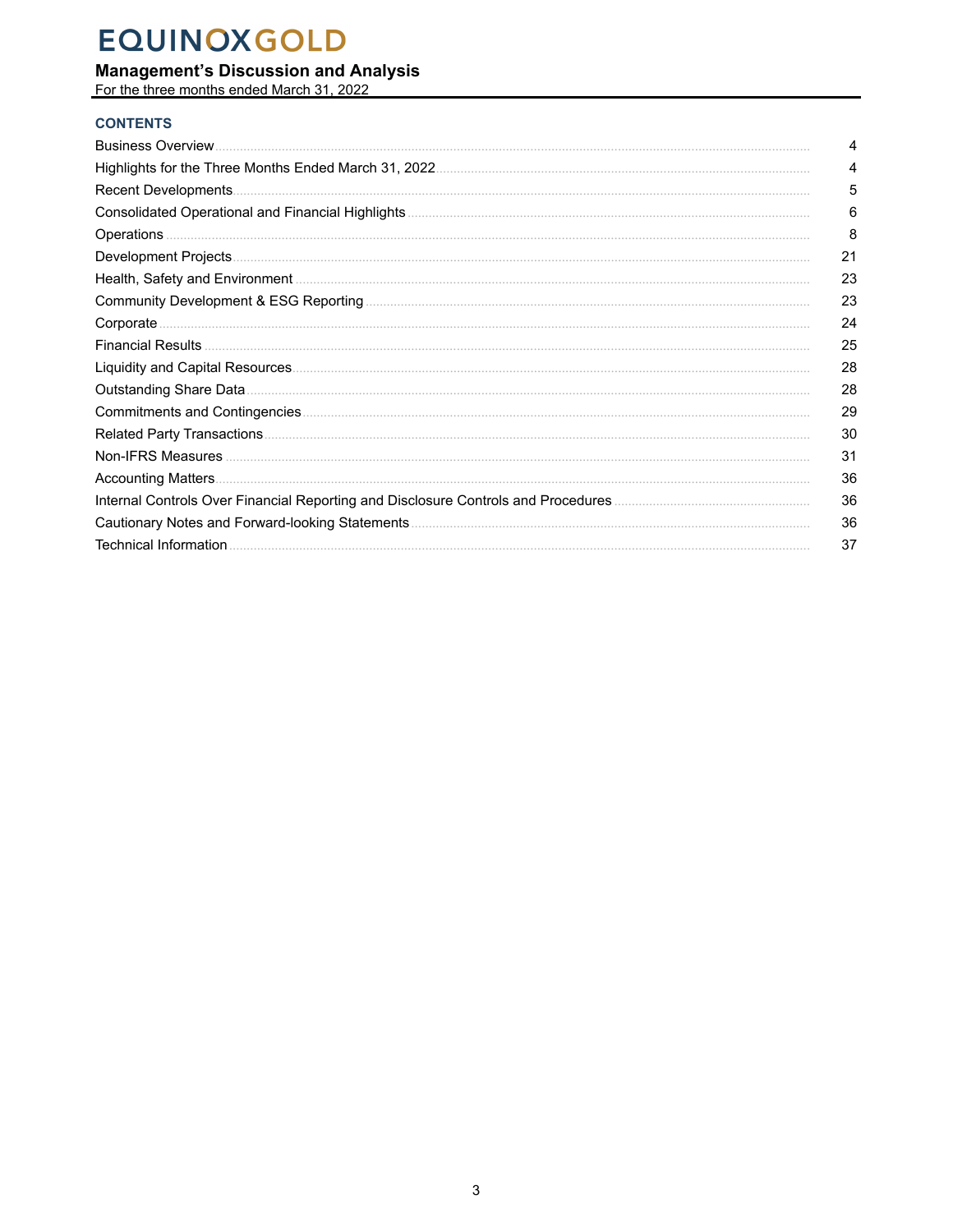### <span id="page-3-0"></span>**Management's Discussion and Analysis**

For the three months ended March 31, 2022

#### **BUSINESS OVERVIEW**

#### **Operations description**

Equinox Gold is a growth-focused mining company delivering on its strategy of building the premier Americas gold producer. The Company has grown quickly from a single-asset developer to a multi-asset gold producer with six operating gold mines at the date of this MD&A, a multi-million-ounce gold reserve base and a strong growth profile from a pipeline of development and expansion projects. Equinox Gold operates entirely in the Americas. At the date of this MD&A, the Company has two properties in the United States, one property in Mexico, four in Brazil and one in Canada. The Company's operating gold mines, all of which are 100% owned, are the Mesquite Mine ("Mesquite") and Castle Mountain Mine ("Castle Mountain") in the United States, the Los Filos Mine Complex ("Los Filos") in Mexico, and the Aurizona Mine ("Aurizona"), the Fazenda Mine ("Fazenda") and the RDM Mine ("RDM") in Brazil. The Santa Luz Mine ("Santa Luz") poured first gold on March 30, 2022 and is ramping up to commercial production. The Company also has a 60% interest in the Greenstone Project ("Greenstone") in Canada, which is in construction. In Q4 2021, the Company entered into an agreement to sell its Mercedes Mine in Mexico; the sale was completed on April 21, 2022. Gold produced and capital spent at Mercedes before the transaction closed are attributable to Equinox Gold and reported as such in the Q1 2022 results and discussion.

Equinox Gold was created with the strategic vision of building a company that will responsibly and safely produce more than one million ounces of gold annually, bring long-term social and economic benefits to its host communities, create a safe and rewarding workplace for its employees and contractors, and provide above-average investment returns to its shareholders. To achieve its growth objectives, Equinox Gold intends to expand production from its current asset base through exploration and development and will also consider opportunities to acquire other companies, producing mines and development projects that fit the Company's portfolio and strategy.

Equinox Gold's common shares trade under the symbol "EQX" on the Toronto Stock Exchange ("TSX") in Canada and on the NYSE American Stock Exchange ("NYSE-A") in the United States.

#### **HIGHLIGHTS FOR THE THREE MONTHS ENDED MARCH 31, 2022**

#### **Operational**

- Produced 117,452 oz of gold during the quarter; sold 119,324 oz of gold at an average realized gold price of \$1,862 per oz
- Total cash costs of \$1,238 per oz and AISC of \$1,578 per  $oz^{(1)}$
- Recommenced plant operations at RDM on March 14 following a temporary suspension on February 26 to reduce water levels in the tailings storage facility; mining and stockpiling of ore continued during the temporary suspension
- Total recordable injury frequency rate of 3.76 for the Quarter with five lost-time injuries, and 3.01 on a rolling 12 month basis

#### **Earnings**

- Earnings from mine operations of \$28.5 million
- Net loss of \$19.8 million or \$(0.07) per share
- Adjusted net loss of \$23.9 million<sup>(1)</sup> or \$(0.08) per share<sup>(1)</sup>, after adjusting for certain non-cash expense items<sup>(2)</sup>

#### **Financial**

- Cash flow from operations before changes in non-cash working capital of \$33.5 million (\$16.4 million cash flow used in operations after changes in non-cash working capital)
- Adjusted EBITDA of \$43.4 million<sup>(1)(2)</sup>
- Expenditures of \$37.1 million in sustaining capital and \$90.7 million in non-sustaining capital<sup>(1)</sup>
- Cash and cash equivalents (unrestricted) of \$151.2 million at March 31, 2022
	- In April 2022, received \$75 million on closing of the sale of Mercedes and \$40 million on exercise of Solaris Resources Inc. ("Solaris") warrants issued by the Company
- Net debt<sup>(1)</sup> of \$385.1 million at March 31, 2022 (including \$278.9 million of in-the-money convertible notes)

<sup>(1)</sup> Cash costs per oz sold, AISC per oz sold, adjusted net income, adjusted EBITDA, adjusted EPS, sustaining capital, non-sustaining capital and net debt are non-IFRS measures. See *Non-IFRS Measures* and *Cautionary Notes*.

 $(2)$  Primary adjustments for the three months ended March 31, 2022 were \$18.7 million unrealized loss on change in fair value of share purchase warrants, \$10.5 million unrealized foreign exchange loss, \$18.1 million unrealized gain on foreign exchange contracts and \$5.4 million unrealized gain on gold contracts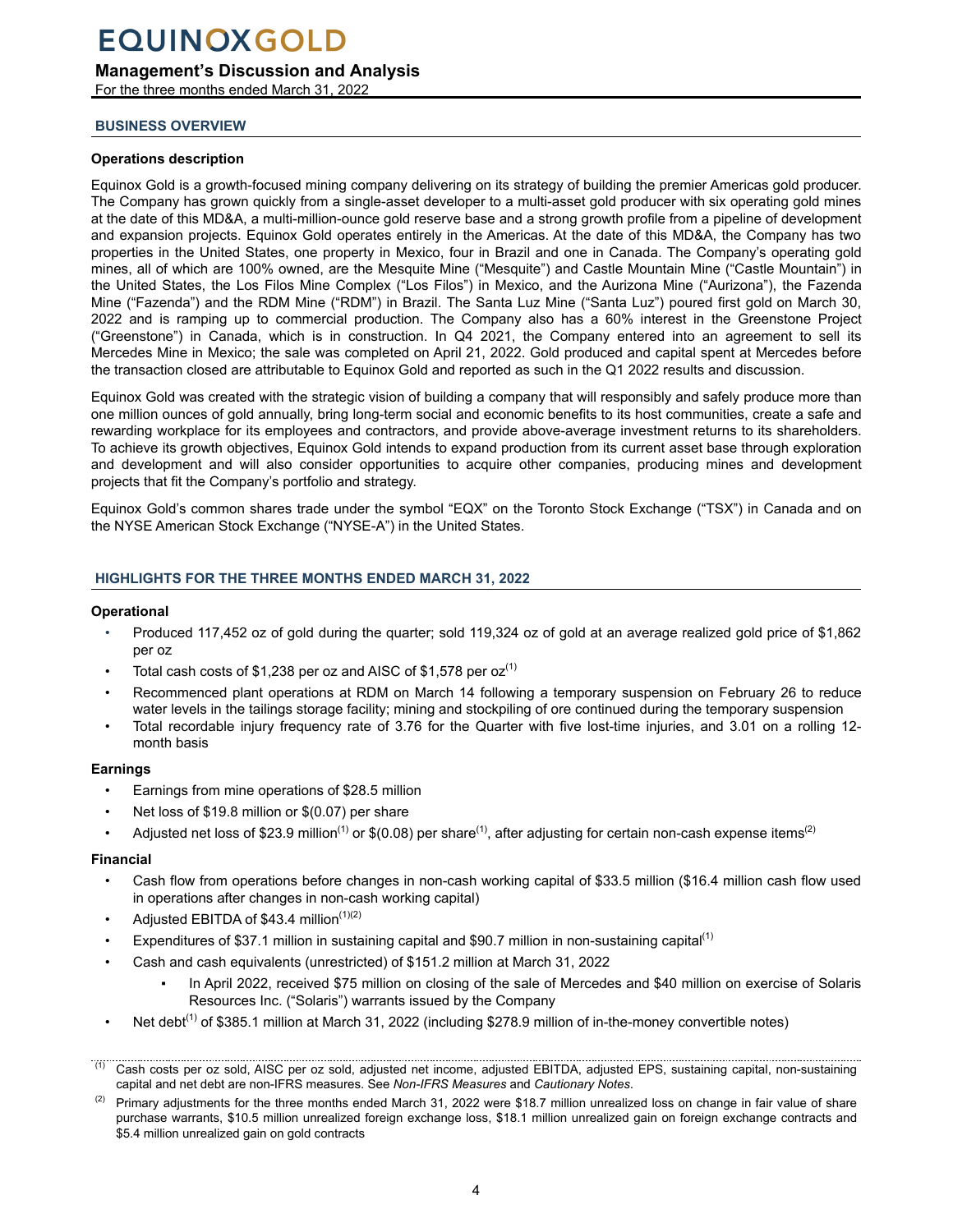### <span id="page-4-0"></span>**Management's Discussion and Analysis**

For the three months ended March 31, 2022

### **HIGHLIGHTS FOR THE THREE MONTHS ENDED MARCH 31, 2022 (CONTINUED)**

#### **Construction, development and exploration**

- Poured first gold at Santa Luz on March 30, 2022; commissioning and ramp up continuing towards achieving commercial production
- Advanced Greenstone construction
	- Overall project 20% complete and tracking on schedule and within budget
	- Detailed engineering 91% complete
	- Tailings management facility construction ahead of schedule
	- Highway relocation on schedule
	- Site civil works and concrete foundation work well advanced
	- Plant earthworks 75% complete

#### **RECENT DEVELOPMENTS**

- Sold Mercedes on April 21, 2022 to Bear Creek Mining Corporation (TSXV: BCM) for aggregate consideration of:
	- \$100 million in cash, with \$75 million paid on closing and \$25 million payable within six months of closing;
	- 24,730,000 common shares of Bear Creek Mining; and
	- a 2% net smelter return payable on production from Mercedes
- Exploration drilling in 70-km-long greenstone belt that hosts Fazenda and Santa Luz identified multiple near-mine and regional discoveries that highlight growth potential
- Received \$40 million (C\$50 million) and transferred five million shares of the Company's investment in Solaris following the exercise of warrants the Company granted on April 28, 2021
- Acquired 1 million shares of Solaris at C\$6.75 per share on exercise of share purchase warrants. Following the exercise of the share purchase warrants, the Company owns 13,826,737 shares, representing approximately 12.71% of Solaris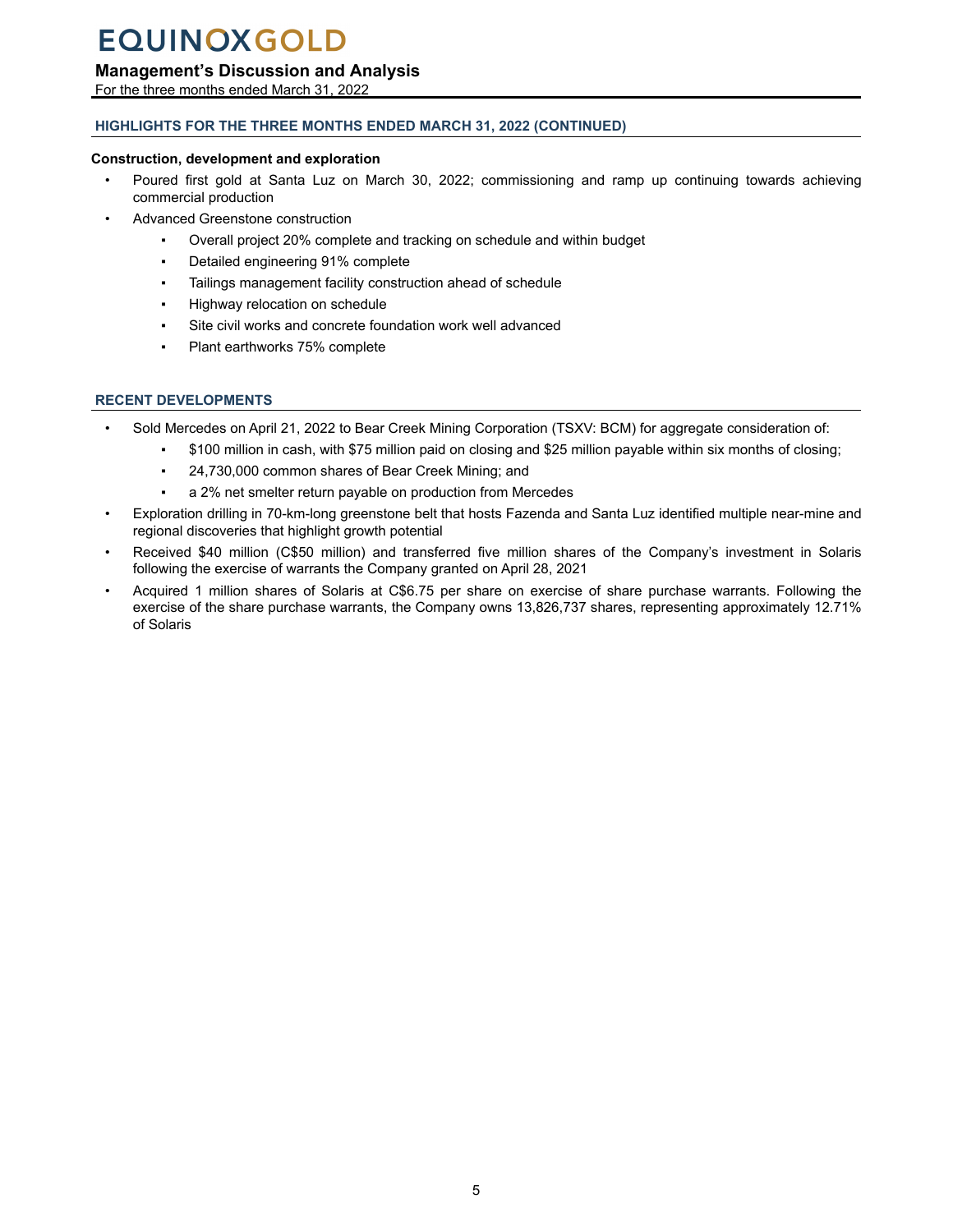### <span id="page-5-0"></span>**Management's Discussion and Analysis**

For the three months ended March 31, 2022

#### **CONSOLIDATED OPERATIONAL AND FINANCIAL HIGHLIGHTS**

|                                                                |          | Three months ended |                      |                   |
|----------------------------------------------------------------|----------|--------------------|----------------------|-------------------|
| <b>Operating data</b>                                          | Unit     | March 31.<br>2022  | December 31,<br>2021 | March 31,<br>2021 |
| Gold produced                                                  | 0Z       | 117,452            | 210,432              | 129,233           |
| Gold sold                                                      | 0Z       | 119,324            | 212,255              | 128,555           |
| Average realized gold price                                    | \$/oz    | 1,862              | 1,792                | 1,786             |
| Cash costs per oz sold $^{(1)}$                                | \$/oz    | 1,238              | 1,039                | 1,141             |
| AISC per oz sold $(1)(2)$                                      | \$/oz    | 1,578              | 1,265                | 1,482             |
| <b>Financial data</b>                                          |          |                    |                      |                   |
| Revenue                                                        | M\$      | 223.2              | 381.2                | 229.7             |
| Earnings from mine operations                                  | M\$      | 28.5               | 99.4                 | 44.2              |
| Net (loss) income                                              | M\$      | (19.8)             | 109.0                | 50.3              |
| (Loss) earnings per share                                      | \$/share | (0.07)             | 0.37                 | 0.21              |
| Adjusted EBITDA <sup>(1)</sup>                                 | M\$      | 43.4               | 130.0                | 60.9              |
| Adjusted net (loss) income <sup>(1)</sup>                      | M\$      | (23.9)             | 72.2                 | (3.2)             |
| Adjusted EPS <sup>(1)</sup>                                    | \$/share | (0.08)             | 0.24                 | (0.01)            |
| <b>Balance sheet and cash flow data</b>                        |          |                    |                      |                   |
| Cash and cash equivalents (unrestricted)                       | M\$      | 151.2              | 305.5                | 317.5             |
| Net debt $(1)$                                                 | M\$      | 385.1              | 235.2                | 229.8             |
| Operating cash flow before changes in non-cash working capital | M\$      | 33.5               | 122.2                | 62.0              |

(1) Cash costs per oz sold, AISC per oz sold, adjusted EBITDA, adjusted net income, adjusted EPS and net debt are non-IFRS measures. See *Non-IFRS Measures* and *Cautionary Notes*.

 $(2)$  Consolidated AISC per oz sold excludes corporate general and administration expenses.

During Q1 2022, the Company recognized revenue of \$223.2 million on sales of 119,324 ounces of gold, compared to revenue for the three months ended December 31, 2021 ("Q4 2021") of \$381.2 million on sales of 212,255 ounces of gold. Gold ounces sold and revenues are comparable to Q1 2021. The decrease in ounces sold from Q4 2021 to Q1 2022 was mainly due to decreased production at Los Filos, Aurizona, Mesquite and RDM. In accordance with the sites' mine plans, waste stripping occurs early in the calendar year, resulting in the majority of ore tonnes being mined later in the year. In addition to this, Q1 2022 production for RDM and Aurizona was lower than Q4 2021 due to higher levels of rainfall impeding production.

In Q1 2022, earnings from mine operations were \$28.5 million, a decrease compared to \$99.4 million in Q4 2021. Earnings from mine operations was impacted by lower gold production and higher operating costs due to oil prices, supply chain constraints and inflationary pressures. Net loss in Q1 2022 was \$19.8 million compared to net income of \$109.0 million in Q4 2021, driven by the decrease in earnings from mine operations and a \$18.7 million loss on the change in fair value of share purchase warrants in Q1 2022 compared to a gain of \$27.5 million in Q4 2021.

Adjusted EBITDA for Q1 2022 of \$43.4 million decreased from \$130.0 million in Q4 2021 driven by lower earnings from mine operations in Q1 2022. Adjusted net loss was \$23.9 million for Q1 2022 compared to adjusted net income of \$72.2 million in Q4 2021.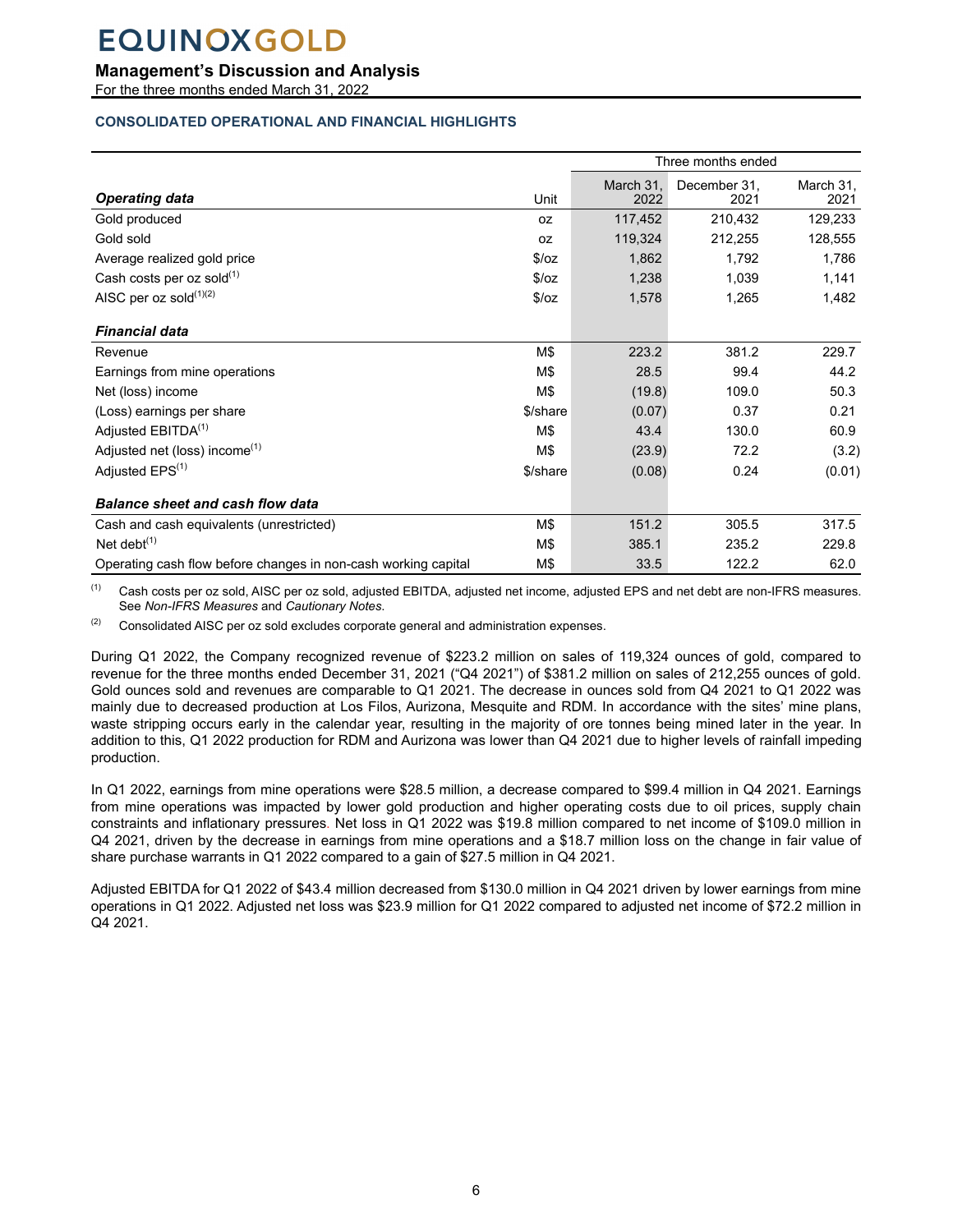## **Management's Discussion and Analysis**

For the three months ended March 31, 2022

### **Sustaining(1) and non-sustaining(1) capital expenditures**

|                                                          | Three months ended March 31, 2022 |                  |                |  |  |  |
|----------------------------------------------------------|-----------------------------------|------------------|----------------|--|--|--|
| \$ amounts in millions                                   |                                   | Sustaining       | Non-sustaining |  |  |  |
| <b>USA</b>                                               |                                   |                  |                |  |  |  |
| Mesquite $^{(2)}$                                        | \$                                | $1.2 \text{ } $$ | 1.6            |  |  |  |
| Castle Mountain                                          |                                   | 6.5              | 2.1            |  |  |  |
| <b>Mexico</b>                                            |                                   |                  |                |  |  |  |
| Los $Filos^{(3)}$                                        |                                   | 4.8              | 13.3           |  |  |  |
| Mercedes                                                 |                                   | 5.4              | 0.2            |  |  |  |
| <b>Brazil</b>                                            |                                   |                  |                |  |  |  |
| Aurizona <sup>(3)</sup>                                  |                                   | 15.0             | 0.1            |  |  |  |
| Fazenda <sup>(3)</sup>                                   |                                   | 3.1              | 0.1            |  |  |  |
| $RDM^{(3)}$                                              |                                   | 1.0              | 12.9           |  |  |  |
| Santa Luz                                                |                                   |                  | 20.3           |  |  |  |
| Canada                                                   |                                   |                  |                |  |  |  |
| Greenstone $(4)$                                         |                                   |                  | 40.1           |  |  |  |
| Total sustaining and non-sustaining capital expenditures | \$                                | $37.1$ \$        | 90.7           |  |  |  |

(1) Sustaining capital and non-sustaining capital expenditures are non-IFRS measures. See *Non-IFRS Measures* and *Cautionary Notes*.

<sup>(2)</sup> Non-sustaining capital for Mesquite for the three months ended March 31, 2022 excludes \$3.0 million for lease payments for haul trucks, which are considered a non-sustaining capital addition.

<sup>(3)</sup> For the three months ended March 31, 2022, non-sustaining capital for Aurizona, Fazenda, RDM and Los Filos excludes \$0.4 million, \$0.2 million, \$0.8 million and \$0.1 million, respectively, of exploration costs expensed.

 $(4)$  Capital expenditures at Greenstone represent the Company's 60% ownership of the project.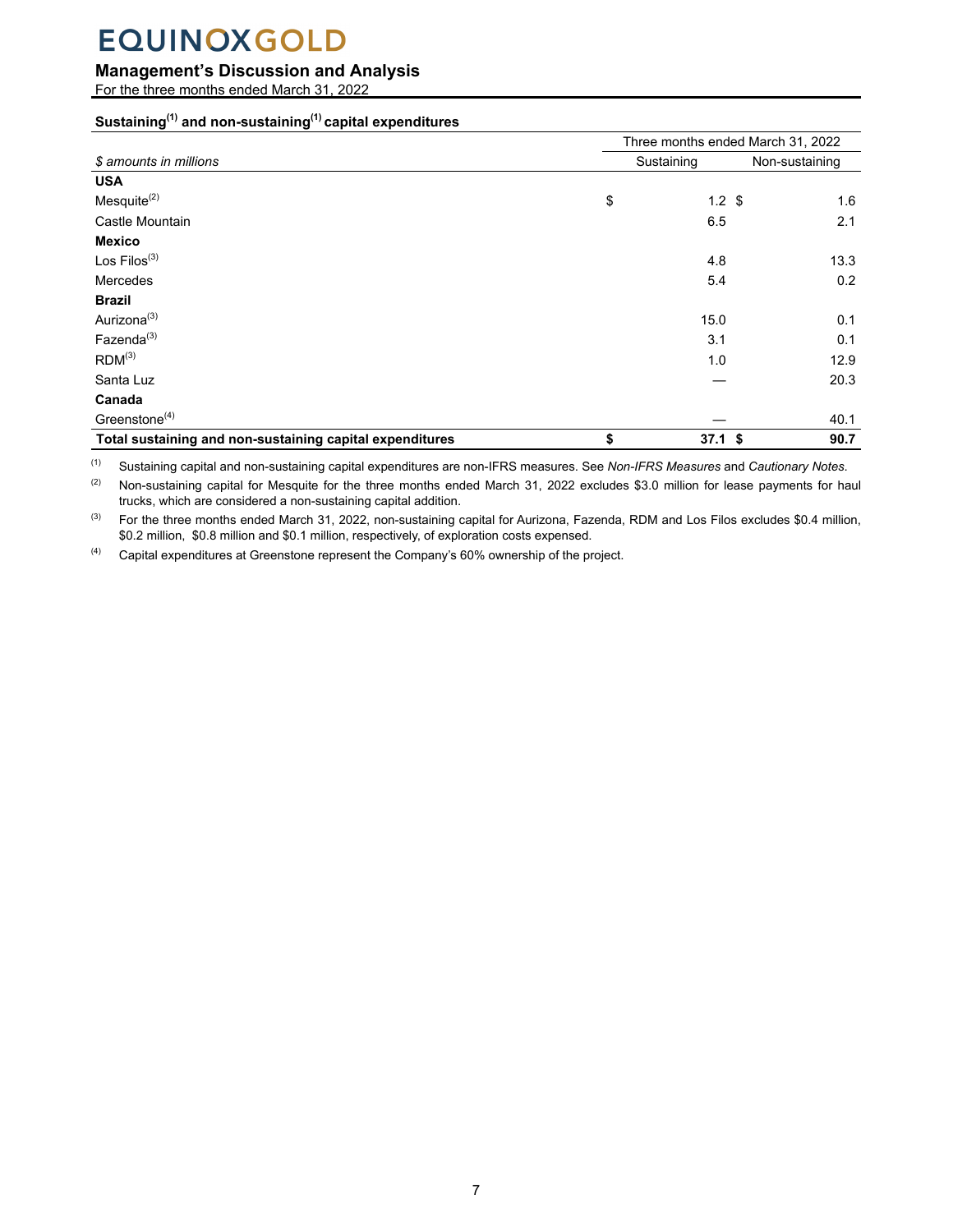### <span id="page-7-0"></span>**Management's Discussion and Analysis**

For the three months ended March 31, 2022

#### **OPERATIONS**

#### **Mesquite Gold Mine, California, USA**

Mesquite is an open pit, run-of-mine ("ROM") heap leach gold mine located in Imperial County, California, approximately 200 miles south of Castle Mountain. Mesquite has been in production since 1985 and was acquired by Equinox Gold in Q4 2018.

#### *Operating and financial results for the three months ended March 31, 2022*

|                                            | Three months ended                                |        |        |        |  |
|--------------------------------------------|---------------------------------------------------|--------|--------|--------|--|
| <b>Operating data</b>                      | March 31.<br>December 31,<br>Unit<br>2022<br>2021 |        |        |        |  |
|                                            |                                                   |        |        | 2021   |  |
| Ore mined and stacked on leach pad         | kt                                                | 2,057  | 3,175  | 345    |  |
| Waste mined                                | kt                                                | 14,053 | 11,679 | 14,749 |  |
| Open pit strip ratio                       | w:o                                               | 6.83   | 3.68   | 42.78  |  |
| Average gold grade stacked to leach pad    | g/t                                               | 0.30   | 0.44   | 0.25   |  |
| Gold produced                              | 0Z                                                | 17,050 | 66,870 | 23,147 |  |
| Gold sold                                  | 0Z                                                | 17,050 | 68,377 | 23,069 |  |
| <b>Financial data</b>                      |                                                   |        |        |        |  |
| Revenue                                    | M\$                                               | 31.7   | 122.8  | 41.4   |  |
| Cash costs $(1)$                           | M\$                                               | 17.9   | 65.7   | 22.7   |  |
| Sustaining capital <sup>(1)</sup>          | M\$                                               | 1.2    | 3.2    | 21.9   |  |
| <b>Reclamation expenses</b>                | M\$                                               | 0.4    | 1.2    | 0.5    |  |
| Total AISC <sup>(1)</sup>                  | M\$                                               | 19.5   | 70.1   | 45.1   |  |
| AISC contribution margin $(1)$             | M\$                                               | 12.2   | 52.8   | (3.6)  |  |
| Non-sustaining expenditures <sup>(1)</sup> | M\$                                               | 4.6    | 6.2    | 3.8    |  |
| Mine free cash flow $(1)$                  | M\$                                               | 7.6    | 46.6   | (7.4)  |  |
| <b>Unit analysis</b>                       |                                                   |        |        |        |  |
| Realized gold price per oz sold            | \$/oz                                             | 1,856  | 1,795  | 1,796  |  |
| Cash costs per oz sold $^{(1)}$            | \$/oz                                             | 1,047  | 960    | 983    |  |
| AISC per oz sold $(1)$                     | \$/oz                                             | 1,142  | 1,023  | 1,952  |  |
| Mining cost per tonne mined                | \$/t                                              | 1.35   | 1.53   | 1.45   |  |
| Processing cost per tonne processed        | \$/t                                              | 3.86   | 3.75   | 28.08  |  |
| G&A cost per tonne processed               | \$/t                                              | 1.86   | 1.43   | 11.09  |  |

(1) Cash costs, sustaining capital, non-sustaining expenditures, AISC, AISC contribution margin, mine free cash flow, cash costs per oz sold, and AISC per oz sold are non-IFRS measures. See *Non-IFRS Measures* and *Cautionary Notes*.

#### *Q1 2022 Analysis*

#### **Production**

During Q1 2022, Mesquite produced 17,050 ounces of gold (Q4 2021 - 66,870 ounces) at an AISC of \$1,142 per oz (Q4 2021 - \$1,023 per oz). The Company sold 17,050 ounces (Q4 2021 - 68,377 ounces) at an average realized gold price of \$1,856 per oz (Q4 2021 - \$1,795 per oz), recognizing revenue of \$31.7 million (Q4 2021 - \$122.8 million) for the Quarter.

During Q1 2022, the Company was predominantly stripping phase two of the Brownie pit with less ore than Q4 2021 being stacked on the leach pad. Ounces poured during the Quarter reflect the recoverable ounces placed in Q1 2022. Mining costs decreased in the Quarter compared to Q4 2021 as less ore was mined and waste hauls were shorter. G&A cost per tonne was higher than Q4 2021 as 35% less tonnes were processed. AISC per oz sold increased in Q1 2022 compared to Q4 2021 due to a decrease in ounces sold compared to the previous Quarter.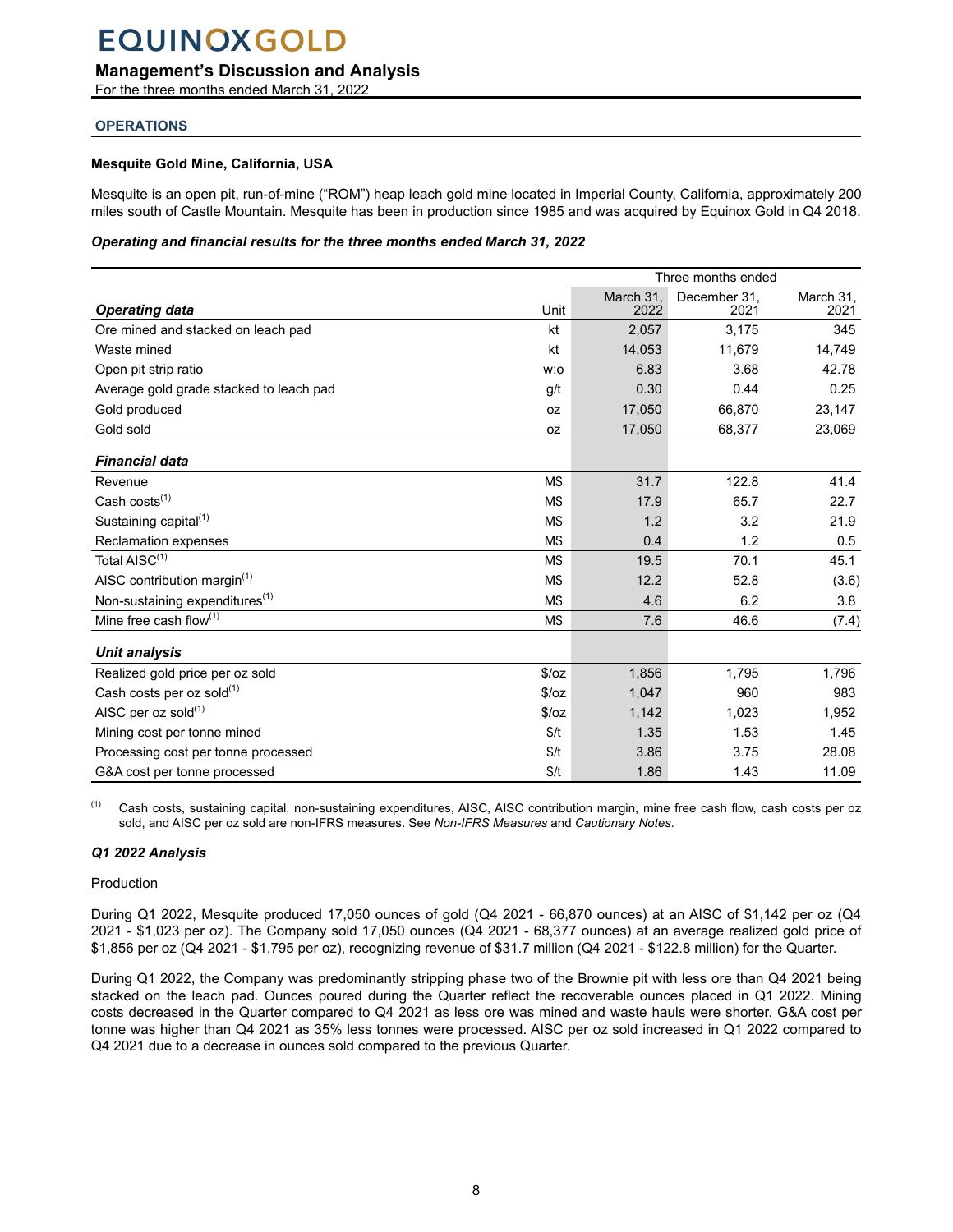### **Management's Discussion and Analysis**

For the three months ended March 31, 2022

#### Exploration and development

Following receipt of the required permit to drill outside of the Plan of Operations disturbance limit at the beginning of January 2022, exploration during the Quarter continued to focus on expansion of the Brownie deposit. Drilling included 3,703 metres ("m") of reverse circulation ("RC") drilling to test the northern strike extension.

During the Quarter, the Company spent \$1.2 million of sustaining capital related primarily to capital stripping. Non-sustaining expenditures during the Quarter were \$1.6 million for exploration drilling of historical dumps and other targets, which are expected to add to future production, and \$3.0 million in lease payments for the new haul trucks.

#### *Outlook*

Mesquite production for 2022 is estimated at 120,000 to 130,000 ounces of gold, with approximately 60% of production expected in the second half of the year. Cash costs are estimated at \$1,050 to \$1,100 per oz and AISC at \$1,450 to \$1,500 per oz. The increase in AISC compared to 2021 reflects lower gold production, as well as costs associated with stripping programs.

Stripping was completed in the Brownie open pit during Q1 2022. Brownie is now positioned to be the primary ore source for the remainder of 2022, and ore coming from the pit is meeting expectations. In addition, an injection leaching program is underway that targets ounces in areas of the heap leach pads that have not been effectively leached in the past. Stripping of the Vista East ("VE") pit is underway to prepare this area as a 2023 ore source. Permitting continues for both exploration drilling and leach pad expansion.

Forecast AISC at Mesquite in 2022 includes estimated sustaining capital of \$52 million related primarily to a \$44 million stripping program to open up the VE pit. Non-sustaining growth capital of \$20 million includes \$12 million in lease payments for the truck fleet and \$5 million for exploration with the objective of converting resources to reserves in the Brownie, VE and Rainbow pits.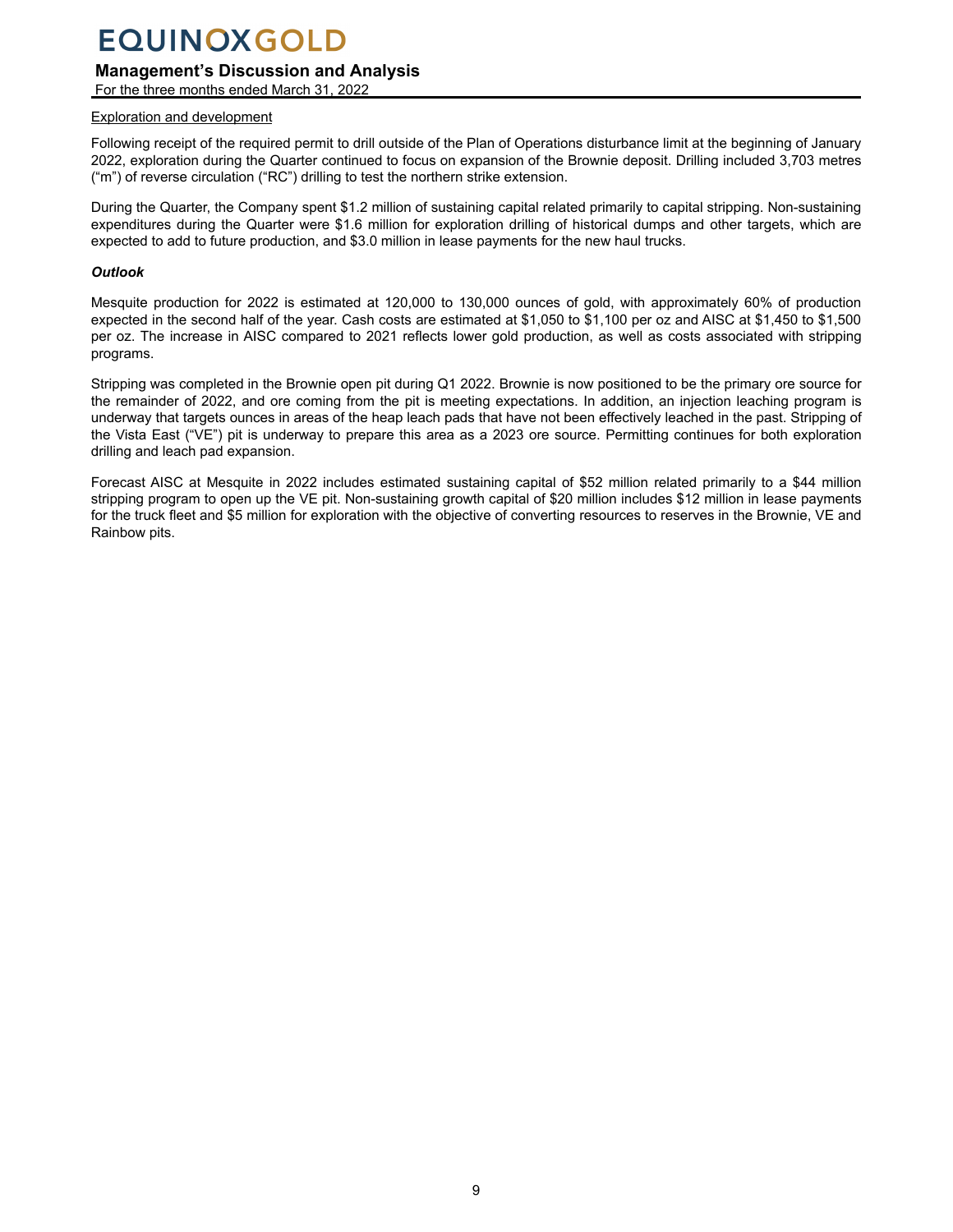### **Management's Discussion and Analysis**

For the three months ended March 31, 2022

#### **Castle Mountain Gold Mine, California, USA**

Castle Mountain is an open pit heap leach gold mine located in San Bernardino County, California, approximately 200 miles north of Mesquite. Under a previous owner, Castle Mountain produced more than 1.3 million ounces of gold from 1992 to 2004, when production ceased due to low gold prices. Equinox Gold acquired Castle Mountain in December 2017 and commenced Phase 1 operations in Q4 2020. In 2021 Equinox Gold completed a feasibility study for a proposed Phase 2 expansion that is expected to increase average production to more than 200,000 ounces of gold annually. In March 2022, the Company applied to amend existing permits to accommodate the Phase 2 expansion, as described in *Development Projects.*

#### *Operating and financial results for the three months ended March 31, 2022*

|                                            |       | Three months ended |                      |                   |
|--------------------------------------------|-------|--------------------|----------------------|-------------------|
| <b>Operating data</b>                      | Unit  | March 31.<br>2022  | December 31,<br>2021 | March 31,<br>2021 |
| Ore mined and stacked to leach pad         | kt    | 1,395              | 987                  | 1,236             |
| Waste mined                                | kt    | 161                | 408                  | 224               |
| Open pit strip ratio                       | w:o   | 0.12               | 0.41                 | 0.18              |
| Average gold grade stacked to leach pad    | g/t   | 0.31               | 0.28                 | 0.37              |
| Gold produced                              | 0Z    | 5,231              | 8,357                | 2,912             |
| Gold sold                                  | 0Z    | 5,243              | 8,947                | 3,049             |
| <b>Financial data</b>                      |       |                    |                      |                   |
| Revenue                                    | M\$   | 9.9                | 16.1                 | 5.4               |
| Cash costs <sup>(1)</sup>                  | M\$   | 5.7                | 8.2                  | 3.2               |
| Sustaining capital <sup>(1)</sup>          | M\$   | 6.5                | 8.6                  | 2.3               |
| <b>Reclamation expenses</b>                | M\$   | 0.0                | 0.0                  | 0.0               |
| Total AISC <sup>(1)</sup>                  | M\$   | 12.2               | 16.8                 | 5.5               |
| AISC contribution margin $(1)$             | M\$   | (2.4)              | (0.8)                | (0.1)             |
| Non-sustaining expenditures <sup>(1)</sup> | M\$   | 2.1                | 2.0                  | 2.3               |
| Mine free cash flow(1)                     | M\$   | (4.5)              | (2.8)                | (2.4)             |
| <b>Unit analysis</b>                       |       |                    |                      |                   |
| Realized gold price per oz sold            | \$/oz | 1,880              | 1,795                | 1,776             |
| Cash costs per oz sold $^{(1)}$            | \$/oz | 1,095              | 918                  | 1,045             |
| AISC per oz sold(1)                        | \$/oz | 2,338              | 1,881                | 1,811             |
| Mining cost per tonne mined                | \$/t  | 3.44               | 3.31                 | 2.92              |
| Processing cost per tonne processed        | \$/t  | 2.58               | 2.89                 | 1.13              |
| G&A cost per tonne processed               | \$/t  | 1.33               | 2.28                 | 1.41              |

<sup>(1)</sup> Cash costs, sustaining capital, non-sustaining expenditures, AISC, AISC contribution margin, mine free cash flow, cash costs per oz sold, and AISC per oz sold are non-IFRS measures. See *Non-IFRS Measures* and *Cautionary Notes*.

### *Q1 2022 Analysis*

#### **Production**

During Q1 2022, Castle Mountain produced 5,231 ounces of gold (Q4 2021 - 8,357 ounces) at an AISC of \$2,338 per oz (Q4 2021 - \$1,881 per oz). The Company sold 5,243 ounces (Q4 2021 - 8,947 ounces) of gold at an average realized price of \$1,880 per oz (Q4 2021 - \$1,795 per oz), recognizing revenue of \$9.9 million (Q4 2021 - \$16.1 million) for the Quarter.

The decrease in production in Q1 2022 compared to Q4 2021 reflects continued percolation issues that are expected to be remedied by converting the processing method to crush and agglomeration, which commenced in Q2 2022. Processing unit costs decreased due to more ore being processed. AISC per oz sold increased in Q1 2022 compared to Q4 2021 primarily due to the continued construction of leach pad 1B. Construction of the leach pad is expected to be completed in Q2 2022 and will accommodate the remainder of the Phase 1 ore. Due to fewer ounces of gold sold in Q1 2022, the sustaining capital spend per ounce sold increased by over one third compared to Q4 2021.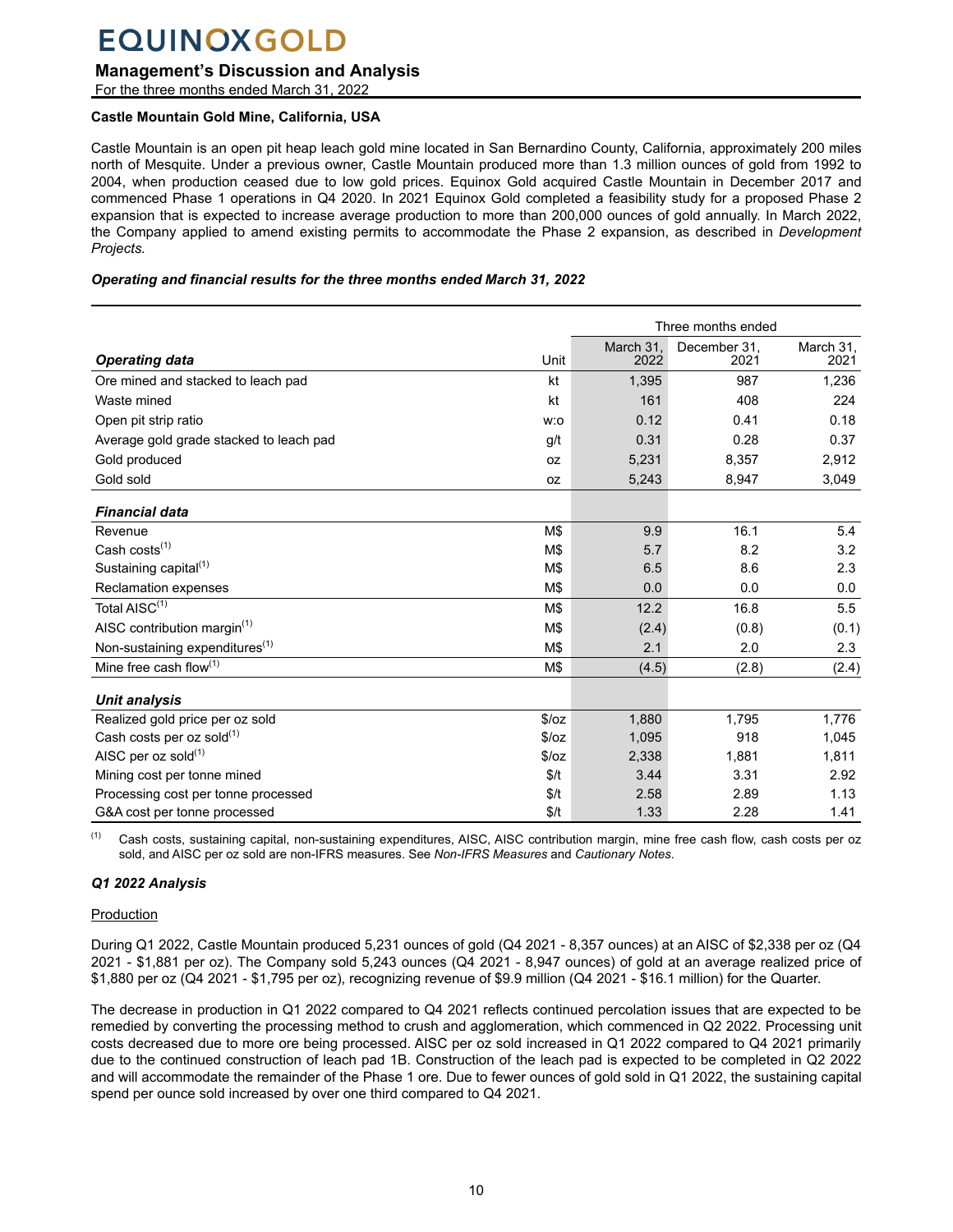## **Management's Discussion and Analysis**

For the three months ended March 31, 2022

### Exploration and development

Exploration at Castle Mountain in Q1 2022 included 7,948 m of grid RC drilling across the South dump to assess the continuity and distribution of grade. The Company also completed 1,448 m of RC drilling in the area between the JSLA and South Dome pits. Exploration expenditures in Q1 2022 at Castle Mountain totalled \$1.2 million.

Sustaining capital expenditures in Q1 2022 were \$6.5 million for the leach pad expansion. Non-sustaining capital expenditures in Q1 2022 were \$2.1 million, primarily related to Phase 2 permitting and optimization.

#### *Outlook*

The Company submitted Phase 2 permit amendment applications in Q1 2022.

Castle Mountain production for 2022 is estimated at 25,000 to 35,000 ounces of gold with cash costs of \$1,150 to \$1,200 per oz and AISC of \$1,475 to \$1,525 per oz.

Castle Mountain has begun crushing and agglomerating all ore being stacked on the leach pad to improve the permeability of the stacked ore and enhance the leach cycle. While operating costs are expected to increase as the result of the crushing and agglomeration, the increase should be offset by better recoveries and increased production.

Non-sustaining growth capital of \$9 million at Castle Mountain in 2022 includes \$7 million for Phase 2 permitting optimization studies and metallurgical test work. The Phase 2 permit amendment application was submitted on March 11, 2022. The Company expects the application review to run through most of 2022 and that by the end of 2022, both permitting agencies will jointly determine the appropriate level of state and federal environmental review required to advance the permitting process (i.e., an Environmental Assessment or an Environmental Impact Statement/Report). The resulting environmental review process and public scoping is anticipated to begin by early 2023.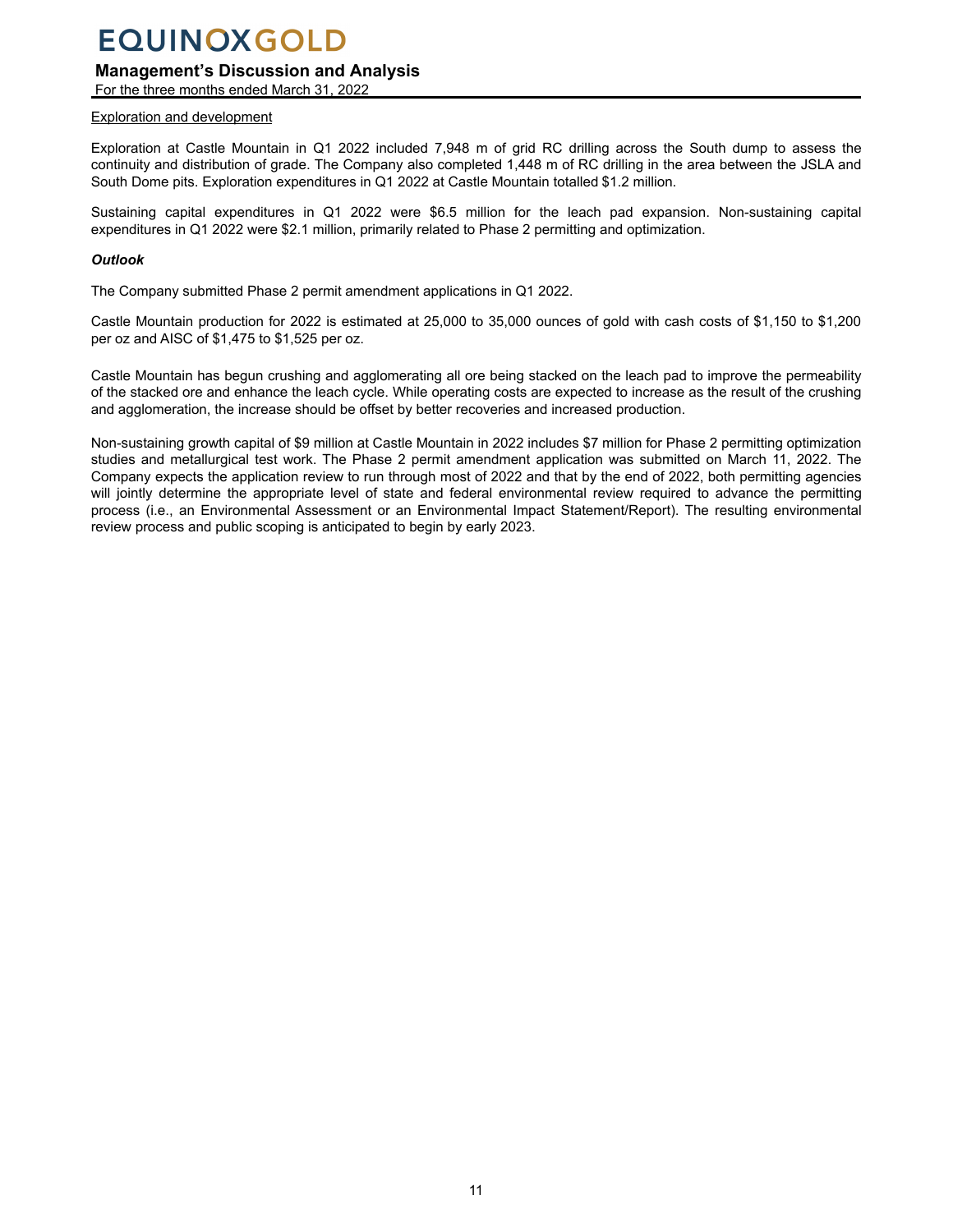### **Management's Discussion and Analysis**

For the three months ended March 31, 2022

#### **Aurizona Gold Mine, Maranhão, Brazil**

Aurizona is an open pit gold mine located in northeastern Brazil. In 2021 the Company completed a pre-feasibility study ("PFS") demonstrating the opportunity for both mine life extension and increased annual gold production with development of an underground mine and satellite open pit deposits that would operate concurrently with the existing open pit mine.

#### *Operating and financial results for the three months ended March 31, 2022*

|                                            | Three months ended |                   |                      |                   |
|--------------------------------------------|--------------------|-------------------|----------------------|-------------------|
| <b>Operating data</b>                      | Unit               | March 31,<br>2022 | December 31,<br>2021 | March 31,<br>2021 |
| Ore mined                                  | kt                 | 430               | 1,029                | 695               |
| Waste mined                                | kt                 | 4,821             | 7,727                | 4,473             |
| Open pit strip ratio                       | w:o                | 11.21             | 7.51                 | 6.44              |
| Tonnes processed                           | kt                 | 806               | 922                  | 821               |
| Average gold grade processed               | g/t                | 0.94              | 1.51                 | 1.32              |
| Recovery                                   | $\frac{0}{0}$      | 90.5              | 91.9                 | 90.4              |
| Gold produced                              | <b>OZ</b>          | 22,936            | 41,258               | 32,290            |
| Gold sold                                  | 0Z                 | 23,634            | 41,819               | 32,278            |
| <b>Financial data</b>                      |                    |                   |                      |                   |
| Revenue                                    | M\$                | 44.5              | 75.1                 | 58.2              |
| Cash costs <sup>(1)</sup>                  | M\$                | 23.7              | 31.0                 | 22.8              |
| Sustaining capital <sup>(1)</sup>          | M\$                | 15.0              | 12.3                 | 5.2               |
| Reclamation expenses                       | M\$                | 0.4               | 0.3                  | 0.4               |
| Total AISC(1)                              | M\$                | 39.1              | 43.6                 | 28.4              |
| AISC contribution margin $(1)$             | M\$                | 5.5               | 31.5                 | 29.8              |
| Non-sustaining expenditures <sup>(1)</sup> | M\$                | 0.5               | 5.3                  | 0.3               |
| Mine free cash flow $(1)$                  | M\$                | 5.0               | 26.2                 | 29.5              |
| <b>Unit analysis</b>                       |                    |                   |                      |                   |
| Realized gold price per oz sold            | \$/oz              | 1,880             | 1,797                | 1,802             |
| Cash costs per oz sold <sup>(1)</sup>      | \$/oz              | 1,001             | 742                  | 706               |
| AISC per oz sold(1)                        | \$/oz              | 1,651             | 1,044                | 879               |
| Mining cost per tonne mined                | \$/t               | 2.54              | 2.26                 | 2.30              |
| Processing cost per tonne processed        | \$/t               | 12.70             | 9.19                 | 8.21              |
| G&A cost per tonne processed               | \$/t               | 4.73              | 4.06                 | 3.31              |

<sup>(1)</sup> Cash costs, sustaining capital, non-sustaining expenditures, AISC, AISC contribution margin, mine free cash flow, cash costs per oz sold, and AISC per oz sold are non-IFRS measures. See *Non-IFRS Measures* and *Cautionary Notes*.

### *Q1 2022 Analysis*

#### **Production**

During Q1 2022, Aurizona produced 22,936 ounces of gold (Q4 2021 - 41,258 ounces) at an AISC of \$1,651 per oz (Q4 2021 - \$1,044 per oz). The Company sold 23,634 ounces (Q4 2021 - 41,819 ounces) at an average realized gold price of \$1,880 per oz (Q4 2021 - \$1,797 per oz), recognizing revenue of \$44.5 million (Q4 2021 - \$75.1 million) for the Quarter.

Production was lower and AISC per oz sold was higher in the Quarter compared to Q4 2021 due to the impact of the rainy season, with close to 1,200 millimetres of rainfall in Q1 2022, which increased reliance on lower-grade stockpiles for processing. Processing throughput was lower as well, as higher moisture levels affected material handling. Processing cost per tonne was also affected by higher power costs, cyanide and mill ball price increases, and increased maintenance costs.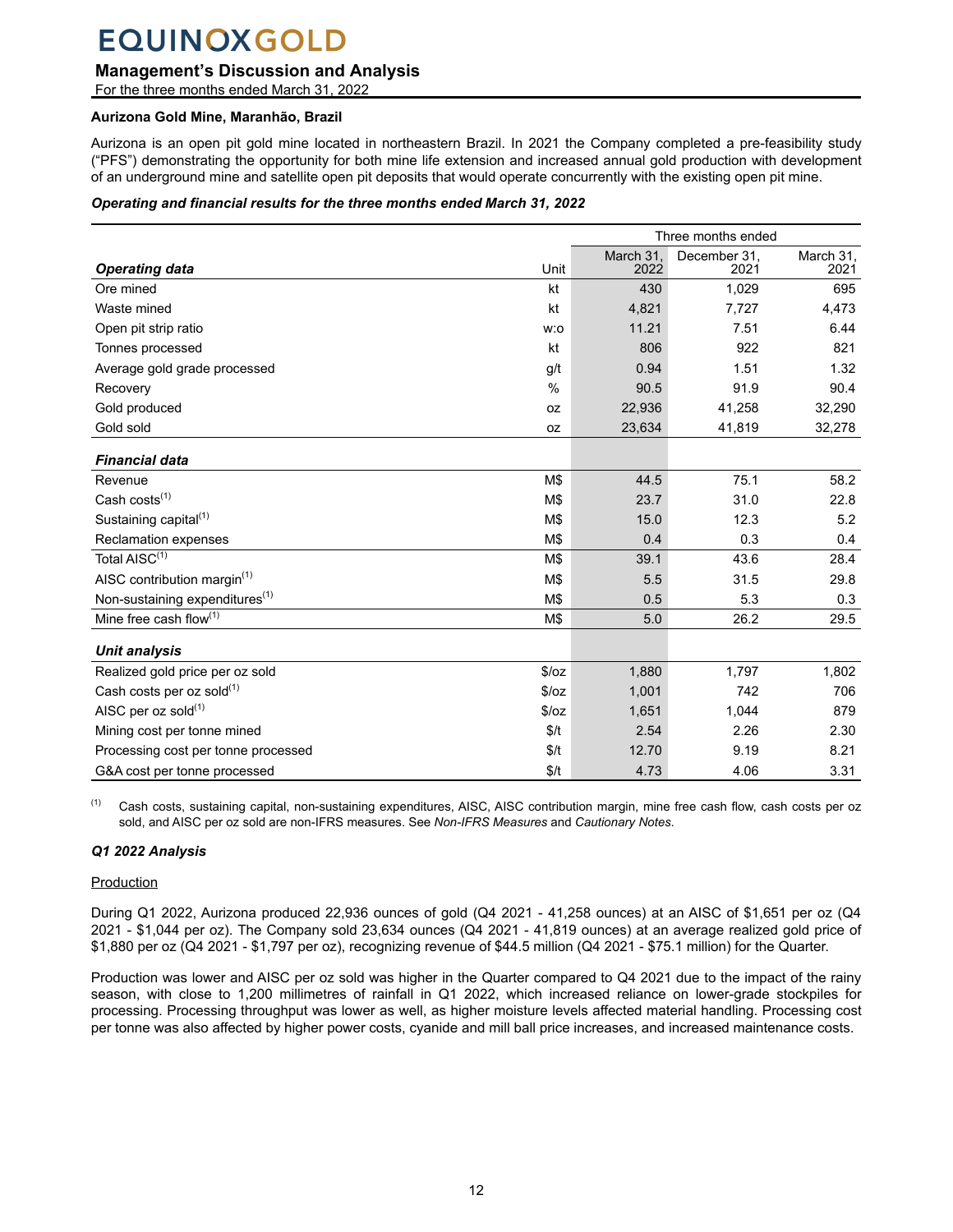### **Management's Discussion and Analysis**

For the three months ended March 31, 2022

#### Exploration and development

The Company did not undertake any exploration activities at Aurizona in Q1 2022. The 2022 Aurizona and district exploration program is planned to commence in Q2 2022 when the seasonal rains subside.

During Q1 2022, the Company spent \$15.0 million of sustaining capital related primarily to capitalized stripping and work on the tailings storage facility ("TSF") raise. Non-sustaining expenditures of \$0.5 million were related to technical and feasibility study work for the underground expansion.

#### *Outlook*

Aurizona production for 2022 is estimated at 120,000 to 130,000 ounces of gold with cash costs of \$800 to \$850 per oz and AISC of \$1,175 to \$1,225 per oz. Production during 2022 is expected to come from multiple ore sources, including Piaba East and the new Boa Esperança pit, which was opened up with a small stripping campaign during 2021.

In Q2 2022, mining will focus on the Piaba East Pit and also the west/center portion of Piaba Main Pit. Heavy rains limited access to some areas of the open pit in Q1 2022. Waste stripping in Q2 2022 is planned to improve access to ore as the rainy season starts to moderate. As the Piaba Pit is deepened, the proportion of fresh rock being fed to the plant is increasing and therefore installation of a pebble crusher is to commence in 2022 to maintain processing capacity. As seasonal rains continue to impact ore being mined, stockpiled ore is being drawn down. If seasonal rains persist, there is a risk that the stockpiled ore will be exhausted faster than the mining of new ore, which could have an impact on Q2 2022 production.

Detailed design of the new Vene 2 TSF will be completed in Q2 2022 with construction expected to start in Q3 2022. The Company will continue to advance the Aurizona expansion during 2022, with permitting underway for an exploration portal and an update of the underground studies to include drilling from 2021.

Forecast AISC at Aurizona in 2022 includes \$50 million of sustaining capital allocated primarily to \$19 million in capitalized waste stripping, \$18 million to construct the new TSF and increase capacity of the existing TSF, and \$8 million for infrastructure including installation of the new pebble crusher. Non-sustaining growth capital at Aurizona of \$8 million is allocated almost entirely to exploration.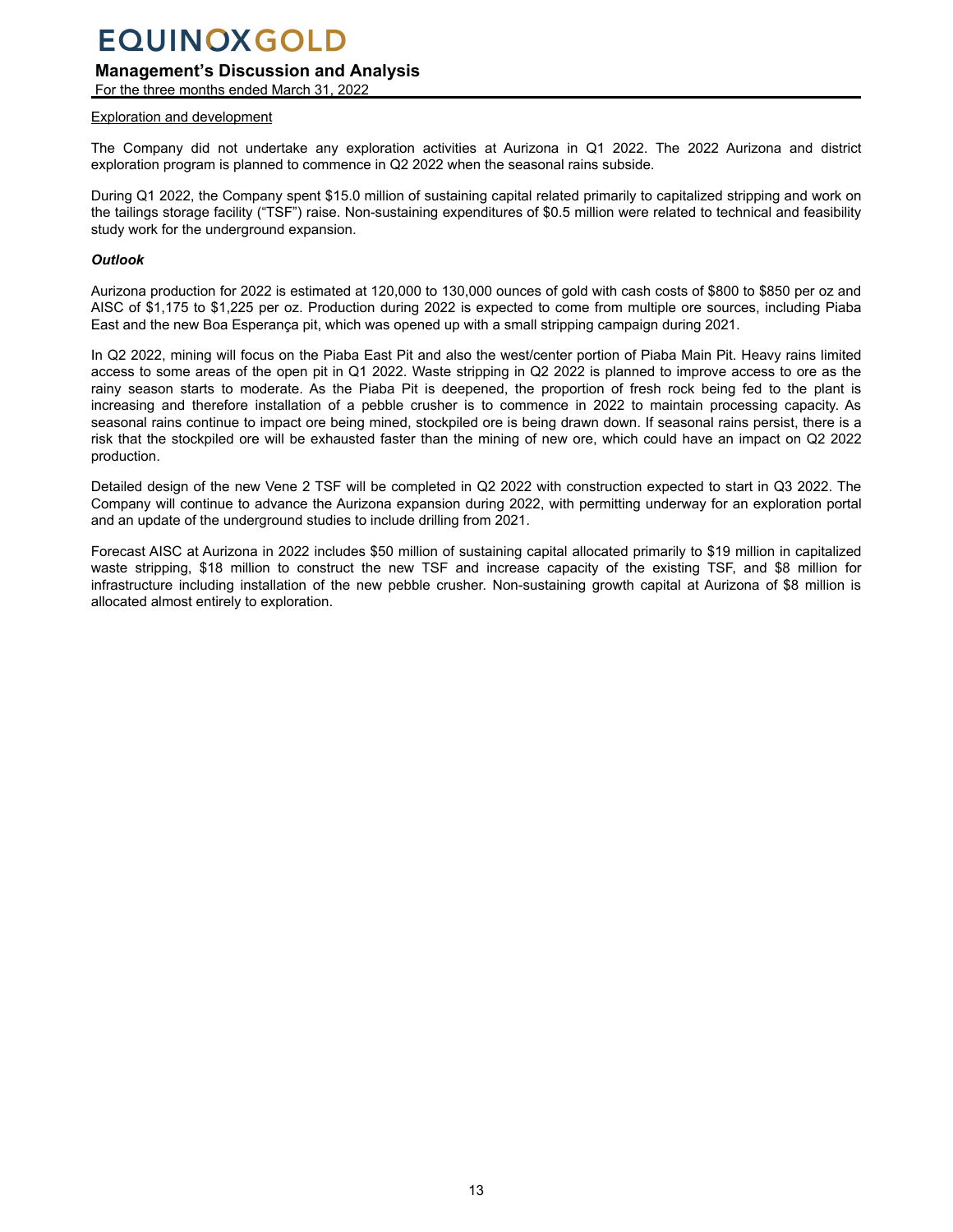### **Management's Discussion and Analysis**

For the three months ended March 31, 2022

#### **Fazenda Gold Mine, Bahia, Brazil**

Fazenda is located in Bahia State, Brazil and has been in operation for more than two decades. Fazenda is primarily an underground operation complemented with some small open pits.

#### *Operating and financial results for the three months ended March 31, 2022*

| Three months ended                         |               |                   |                      |                   |
|--------------------------------------------|---------------|-------------------|----------------------|-------------------|
| <b>Operating data</b>                      | Unit          | March 31.<br>2022 | December 31.<br>2021 | March 31,<br>2021 |
| Ore mined - open pit                       | kt            | 150               | 109                  |                   |
| Waste mined - open pit                     | kt            | 729               | 949                  |                   |
| Open pit strip ratio                       | w:o           | 4.87              | 8.73                 |                   |
| Average open pit gold grade                | g/t           | 1.51              | 1.51                 |                   |
| Ore mined - underground                    | kt            | 217               | 283                  | 307               |
| Average underground gold grade             | g/t           | 1.47              | 1.43                 | 1.68              |
| Ore mined - total                          | kt            | 367               | 391                  | 307               |
| Tonnes processed                           | kt            | 325               | 351                  | 337               |
| Average gold grade processed               | g/t           | 1.55              | 1.43                 | 1.73              |
| Recovery                                   | $\frac{0}{0}$ | 91.7              | 90.9                 | 90.8              |
| Gold produced                              | 0Z            | 14,741            | 14,499               | 17,174            |
| Gold sold                                  | 0Z            | 14,977            | 14,279               | 17,196            |
| <b>Financial data</b>                      |               |                   |                      |                   |
| Revenue                                    | M\$           | 27.9              | 25.6                 | 30.8              |
| Cash $costs(1)$                            | M\$           | 14.0              | 13.8                 | 12.5              |
| Sustaining capital <sup>(1)</sup>          | M\$           | 3.1               | 4.7                  | 3.1               |
| Reclamation expenses                       | M\$           | 0.6               | 1.8                  | 0.3               |
| Total AISC <sup>(1)</sup>                  | M\$           | 17.7              | 20.3                 | 15.9              |
| AISC contribution margin <sup>(1)</sup>    | M\$           | 10.1              | 5.3                  | 15.0              |
| Non-sustaining expenditures <sup>(1)</sup> | M\$           | 0.4               | 0.8                  | 1.7               |
| Mine free cash flow(1)                     | M\$           | 9.7               | 4.5                  | 13.3              |
| <b>Unit analysis</b>                       |               |                   |                      |                   |
| Realized gold price per oz sold            | \$/oz         | 1,861             | 1,792                | 1,789             |
| Cash costs per oz sold(1)                  | \$/oz         | 938               | 963                  | 726               |
| AISC per oz sold(1)                        | \$/oz         | 1,188             | 1,419                | 919               |
| Mining cost per tonne mined - open pit     | \$/t          | 1.94              | 1.48                 |                   |
| Mining cost per tonne mined - underground  | \$/t          | 25.08             | 20.35                | 17.52             |
| Processing cost per tonne processed        | \$/t          | 13.95             | 11.34                | 10.18             |
| G&A cost per tonne processed               | \$/t          | 5.23              | 5.17                 | 4.71              |

<sup>(1)</sup> Cash costs, sustaining capital, non-sustaining expenditures, AISC, AISC contribution margin, mine free cash flow, cash costs per oz sold, and AISC per oz sold are non-IFRS measures. See *Non-IFRS Measures* and *Cautionary Notes*.

### *Q1 2022 Analysis*

#### Production

During Q1 2022, Fazenda produced 14,741 ounces of gold (Q4 2021 - 14,499 ounces) at an AISC of \$1,188 per oz (Q4 2021 - \$1,419 per oz). The Company sold 14,977 ounces (Q4 2021 - 14,279 ounces) at an average realized price of \$1,861 per oz (Q4 2021 - \$1,792 per oz), recognizing revenue of \$27.9 million (Q4 2021 - \$25.6 million) for the Quarter.

Processed throughput was 325,000 tonnes in Q1 2022, despite experiencing an outage on the primary crusher in early February. Prompt action and mining higher-grade ore from open pit sources meant processing volumes were in line with normal operating parameters and feed grade was higher than in Q4 2021. Underground mining unit costs in Q1 2022 were higher than Q4 2021 as maintenance and services were higher, while tonnes mined was 10% lower due to a fall of ground and additional grade control requirements later in the period. AISC per oz was lower in the Quarter, largely due to lower sustaining capital spend in Q1 2022 for machinery and equipment.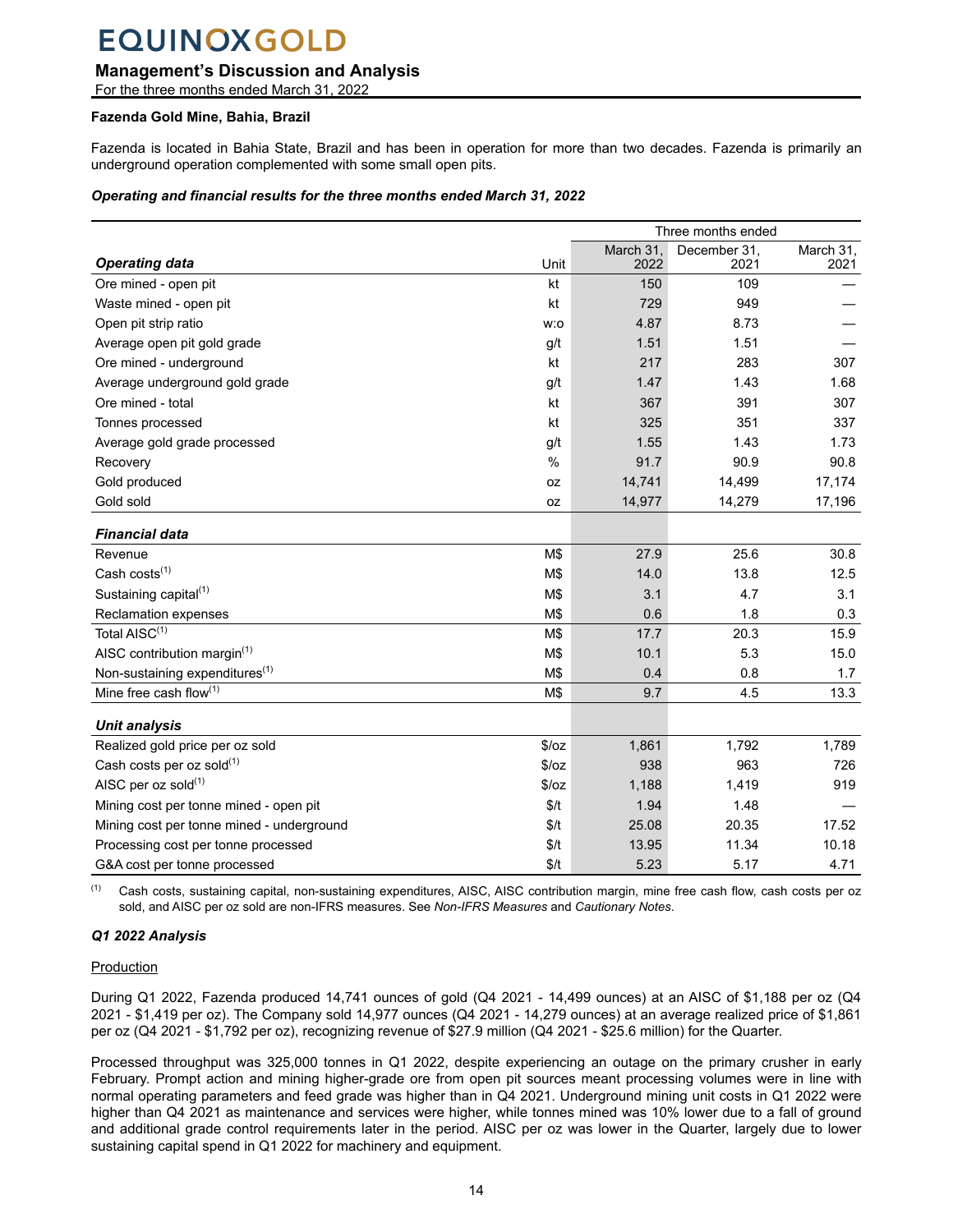### **Management's Discussion and Analysis**

For the three months ended March 31, 2022

#### Exploration and development

The Company drilled a total of 13,665 m at Fazenda during Q1 2022. All drilling was focused on Mineral Reserve replacement in the immediate mine area. Exploration expenditures during the Quarter totalled \$0.8 million.

During Q1 2022, sustaining capital expenditures of \$3.1 million focused primarily on underground development. Nonsustaining capital of \$0.4 million related to exploration activities.

#### *Outlook*

Fazenda's production for 2022 is estimated at 60,000 to 65,000 ounces of gold, with cash costs estimated at \$975 to \$1,025 per oz and AISC estimated at \$1,200 to \$1,250 per oz sold.

Production in Q2 2022 is expected to include open pit ore sources to offset a shortfall of tonnes from the underground mine. An increase in underground development is planned to increase the number of working areas (stopes). Also, a program for additional maintenance and refurbishment of equipment is underway to improve availability. Plant throughput is planned to be maximized in Q2 2022 as the primary crusher has returned to full use following a mechanical failure that required refurbishment in Q1 2022, during which a mobile crusher provided plant feed. Work on closure of TSF 3 is underway with completion anticipated in Q3 2022.

Exploration efforts continue within the mine area, especially in the Canto 2 Pit and in the Bahia Belt, a 70-km-long greenstone belt that hosts both the Fazenda and Santa Luz mines. A \$1.5 million airborne geophysical survey that will cover the entire belt will commence in Q2 2022. The 2022 regional exploration program includes 50,000 m of drilling targeting high priority near-mine and regional targets. Of the \$9 million non-sustaining capital allocated for district exploration in the Bahia Belt, \$4 million has been budgeted to Fazenda with the remainder budgeted to Santa Luz.

An updated Fazenda Mineral Resource and Mineral Reserve statement, which will incorporate Canto 2 drill results, is planned for late 2022.

Of the \$14 million sustaining capital investment planned for 2022, \$6 million is allocated for underground development, \$3 million for open pit waste stripping, \$2 million for exploration to upgrade inferred Mineral Resources and \$2 million for engineering, plant maintenance and equipment. Non-sustaining growth capital of \$11 million includes \$4 million for underground development, \$3 million for exploration and \$4 million for district exploration, as noted above.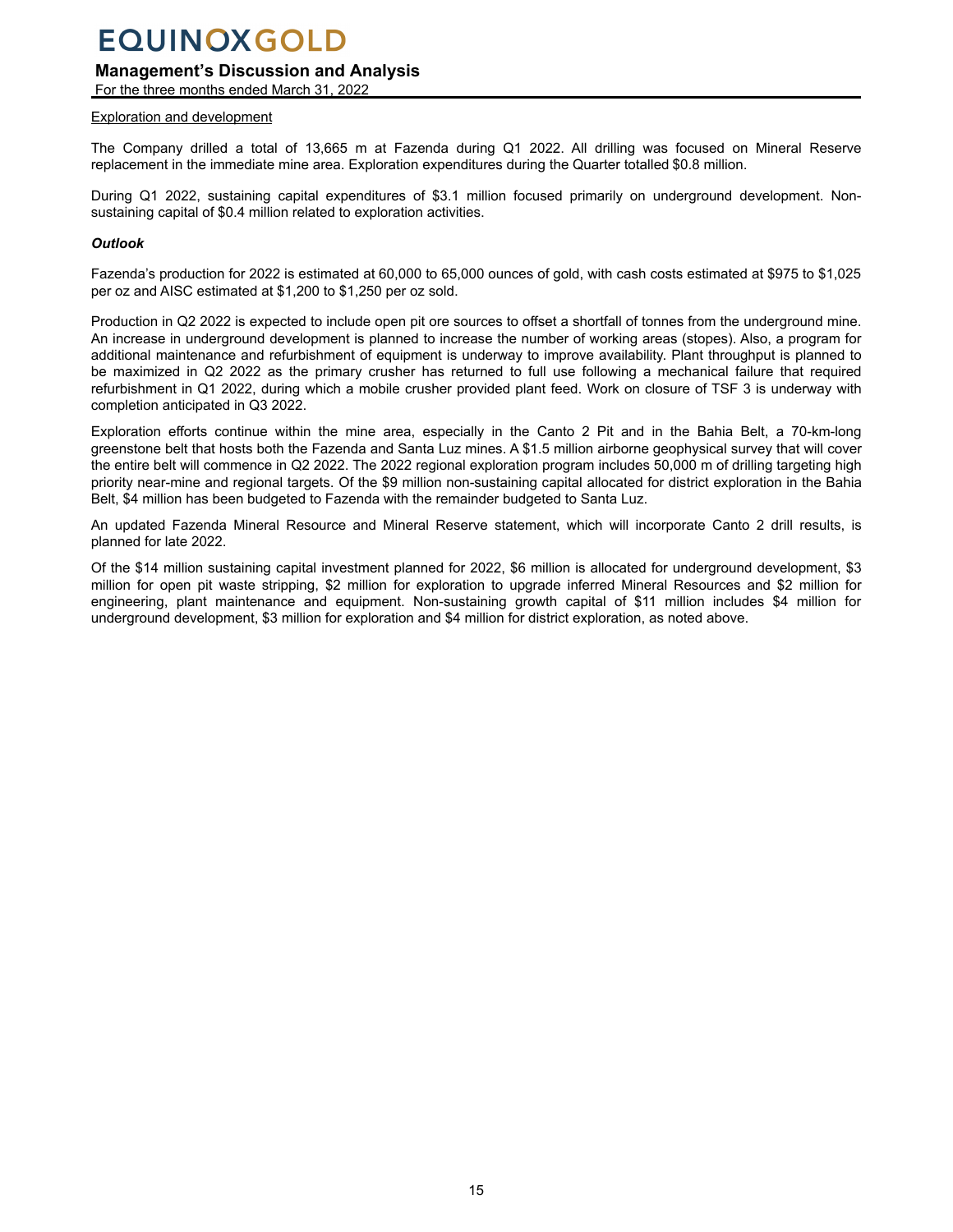### **Management's Discussion and Analysis**

For the three months ended March 31, 2022

#### **RDM Gold Mine, Minas Gerais, Brazil**

RDM is located in Minas Gerais State, Brazil and commenced production in early 2014 as a conventional open pit operation.

#### *Operating and financial results for the three months ended March 31, 2022*

|                                            | Three months ended                     |        |        |        |
|--------------------------------------------|----------------------------------------|--------|--------|--------|
|                                            | March 31,<br>December 31,<br>March 31, |        |        |        |
| <b>Operating data</b>                      | Unit                                   | 2022   | 2021   | 2021   |
| Ore mined                                  | kt                                     | 111    | 346    | 338    |
| Waste mined                                | kt                                     | 5,118  | 3,829  | 6,040  |
| Open pit strip ratio                       | w:o                                    | 46.18  | 11.06  | 17.87  |
| Tonnes processed                           | kt                                     | 566    | 713    | 630    |
| Average gold grade processed               | g/t                                    | 0.48   | 0.68   | 0.86   |
| Recovery                                   | $\%$                                   | 87.2   | 87.6   | 85.7   |
| Gold produced <sup>(1)</sup>               | 0Z                                     | 7,160  | 13,362 | 15,498 |
| Gold sold                                  | 0Z                                     | 7,162  | 13,424 | 15,745 |
| <b>Financial data</b>                      |                                        |        |        |        |
|                                            |                                        | 13.4   | 24.0   | 28.1   |
| Revenue                                    | M\$                                    |        |        |        |
| Cash costs <sup>(2)</sup>                  | M\$                                    | 11.8   | 18.6   | 16.1   |
| Sustaining capital <sup>(2)</sup>          | M\$                                    | 1.0    | 3.6    | 1.6    |
| Reclamation expenses                       | M\$                                    | 0.3    | 0.5    | 0.2    |
| Total AISC <sup>(1)</sup>                  | M\$                                    | 13.1   | 22.7   | 17.9   |
| AISC contribution margin <sup>(2)</sup>    | M\$                                    | 0.4    | 1.3    | 10.2   |
| Care and maintenance                       | M\$                                    | 0.3    |        |        |
| Non-sustaining expenditures <sup>(2)</sup> | M\$                                    | 13.8   | 4.7    | 6.2    |
| Mine free cash flow $^{(2)}$               | M\$                                    | (13.7) | (3.4)  | 4.0    |
| <b>Unit analysis</b>                       |                                        |        |        |        |
| Realized gold price per oz sold            | \$/oz                                  | 1,868  | 1,789  | 1,782  |
| Cash costs per oz sold $^{(2)}$            | \$/oz                                  | 1,641  | 1,386  | 1,022  |
| AISC per oz sold $^{(2)}$                  | \$/oz                                  | 1,824  | 1,689  | 1,137  |
| Mining cost per tonne mined                | \$/t                                   | 2.98   | 2.73   | 1.78   |
| Processing cost per tonne processed        | \$/t                                   | 14.20  | 10.65  | 9.69   |
| G&A cost per tonne processed               | \$/t                                   | 3.58   | 3.12   | 2.94   |

Gold production for Q1 2022 was impacted by new Brazil Federal legislation announced February 16, 2022, changing minimum freeboard guidelines for all tailings storage facilities ("TSF"), effective immediately. Freeboard is the height from the crest of the TSF embankment to the surface of tailings and water in the TSF.

<sup>(2)</sup> Cash costs, sustaining capital, non-sustaining expenditures, AISC, AISC contribution margin, mine free cash flow, cash costs per oz sold, and AISC per oz sold are non-IFRS measures. See *Non-IFRS Measures* and *Cautionary Notes*.

### *Q1 2022 Analysis*

#### Production

During Q1 2022, RDM produced 7,160 ounces of gold (Q4 2021 - 13,362 ounces) at an AISC of \$1,824 per oz (Q4 2021 - \$1,689 per oz). The Company sold 7,162 ounces (Q4 2021 - 13,424 ounces) at an average realized price of \$1,868 per oz (Q4 2021 - \$1,789 per oz), recognizing revenue of \$13.4 million (Q4 2021 - \$24.0 million) for the Quarter.

Production was lower in the Quarter compared to Q4 2021 as RDM temporarily suspended plant operations for just over two weeks to reduce water levels in the TSF to comply with regulatory requirements. Mining and stockpiling of ore continued during the suspension of plant operations. To comply with requirements, the Company pumped water from the TSF into the open pit, which meant higher-grade ore sources in the bottom of the pit were not available for mining. Consequently, RDM was reliant on processing lower-grade stockpile material for 80% of the ore processed during the Quarter. Unit costs were higher than Q4 2021 as the result of the atypical operating conditions. AISC per oz was also impacted by a \$0.8 million write-down of inventories to net realizable value during the Quarter.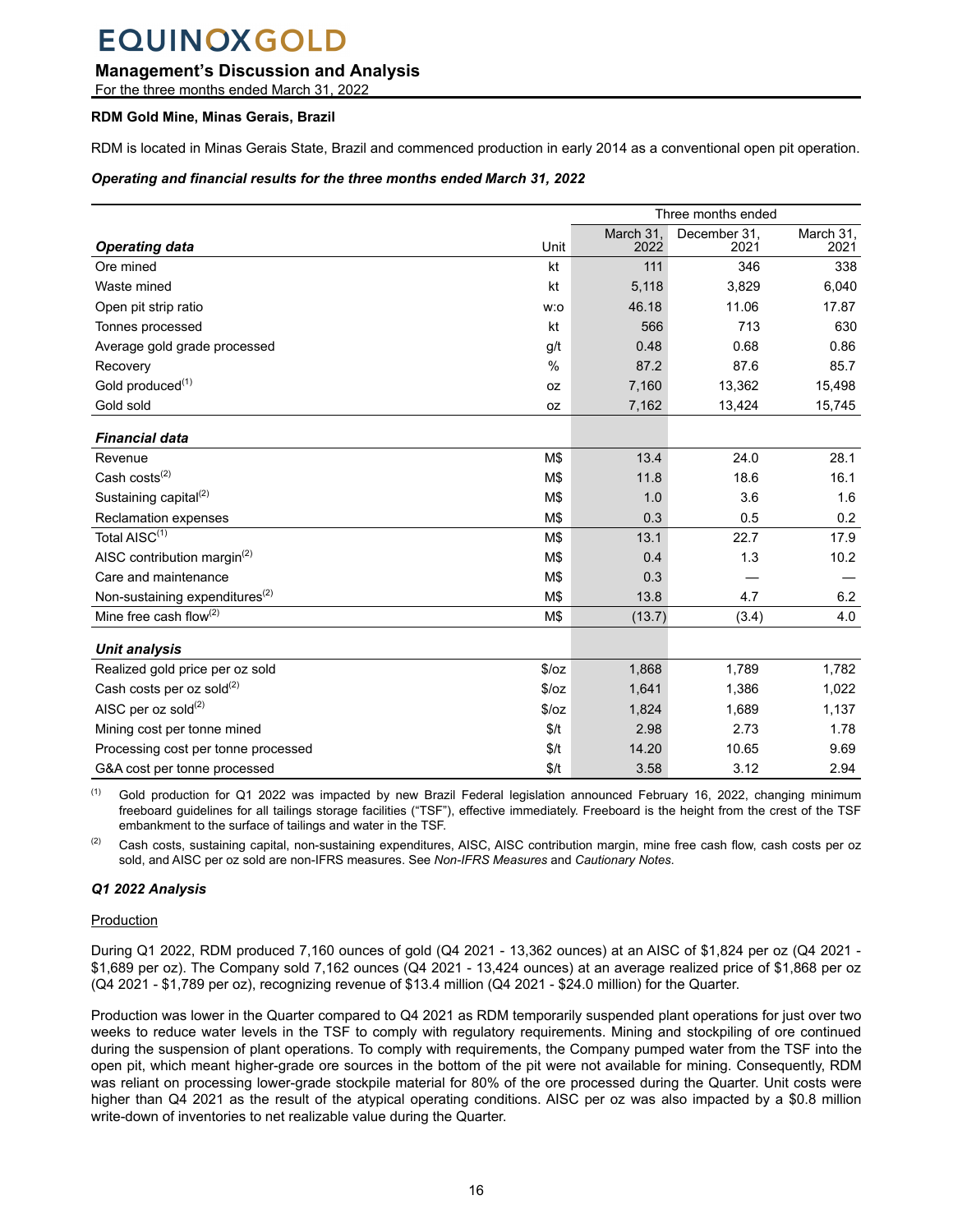### **Management's Discussion and Analysis**

For the three months ended March 31, 2022

#### Exploration and development

The Company completed 5,474 m of core drilling during Q1 2022. Drilling focused on near-mine Mineral Resource growth to the north and below the existing open pit. Exploration expenditures during the Quarter totalled \$0.8 million.

Sustaining capital expenditures in Q1 2022 of \$1.0 million related primarily to equipment and machinery, principally evaporators, to assist with TSF water level management. The Company spent \$12.9 million of non-sustaining capital during the Quarter for capitalized stripping.

#### *Outlook*

RDM production for 2022 is estimated at 70,000 to 80,000 ounces of gold, although with the temporary suspension of operations in Q1 2022, production is expected to be closer to the lower end of guidance. Cash costs are estimated at \$1,200 to \$1,250 per oz and AISC is estimated at \$1,350 to \$1,400 per oz.

AISC at RDM in 2022 includes \$11 million of sustaining capital, of which \$9 million relates to increasing capacity of the TSF and installing a tailings thickener to reduce water consumption. Non-sustaining growth capital of \$18 million relates primarily to capitalized stripping for a pushback of the open pit to provide better access to the ore body. In addition, the Company has allocated \$3 million for exploration to undertake the first exploration campaign at RDM in several years, with a focus on potential extensions along strike and down dip.

Due to a reversal of previous decisions by SUPRAM (State Environmental Agency - Minas Gerais), permitting the next TSF raise at RDM is delayed. Discussions with regulatory authorities are ongoing. If the Company is not able to achieve satisfactory resolution prior to the need to start the next raise in Q2 2022, operations at the mine may be temporarily suspended commencing in Q2 or Q3 2022.

The RDM TSF is raised on an intermittent basis throughout the mine life to store additional tailings produced from ongoing operations. The TSF has been designed and is operated to industry best practices and is regularly inspected and audited by independent parties. A design alteration was filed with SUPRAM in 2017 to change from a centreline to a downstream design, which is considered the safest construction method, and since 2018 each raise has been completed using a downstream design. Permits to raise the TSF using a downstream design were granted in 2019 and 2020. In 2020, the Company requested a raise method formalization as an addendum to the license to operate, confirming the change to a downstream design, and in early 2021 SUPRAM granted the permit to raise the TSF to its current level. In 2021, the Company applied for a permit for the next TSF raise, which has not been granted to date.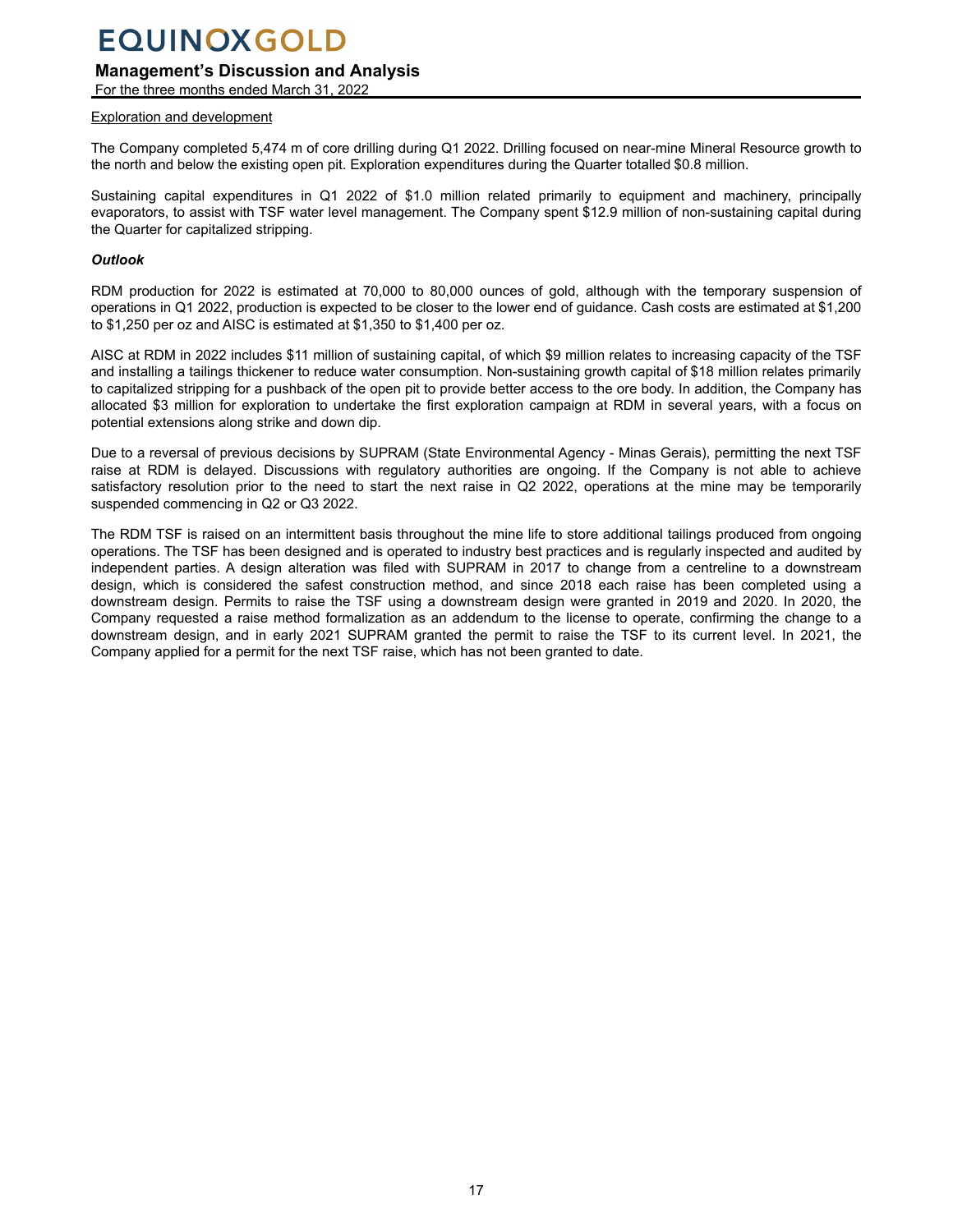### **Management's Discussion and Analysis**

For the three months ended March 31, 2022

#### **Los Filos Gold Mine, Guerrero, Mexico**

Los Filos is located in Guerrero State, Mexico, and began production in 2008. Current operations comprise three open pits (Los Filos, Bermejal and Guadalupe), two underground mines (Los Filos and Bermejal) and secondary recovery from previously leached ores. Ore from the deposits is currently processed using heap leach recovery.

#### *Operating and financial results for the three months ended March 31, 2022*

| Three months ended                         |       |                   |                      |                   |
|--------------------------------------------|-------|-------------------|----------------------|-------------------|
| <b>Operating data</b>                      | Unit  | March 31.<br>2022 | December 31,<br>2021 | March 31,<br>2021 |
| Ore mined - open pit                       | kt    | 1,386             | 3,423                | 771               |
| Waste mined - open pit                     | kt    | 14,000            | 11,036               | 10,541            |
| Open pit strip ratio                       | w:o   | 10.10             | 3.22                 | 13.67             |
| Average open pit gold grade                | g/t   | 0.67              | 0.77                 | 0.33              |
| Ore mined - underground                    | kt    | 147               | 162                  | 134               |
| Average underground gold grade             | g/t   | 3.08              | 3.11                 | 3.50              |
| Ore re-handled for secondary leaching      | kt    |                   |                      | 1,514             |
| Gold produced                              | 0Z    | 38,856            | 54,733               | 29,447            |
| Gold sold                                  | 0Z    | 38,471            | 55,144               | 28,599            |
| <b>Financial data</b>                      |       |                   |                      |                   |
| Revenue                                    | M\$   | 71.5              | 98.8                 | 50.7              |
| Cash costs <sup>(1)</sup>                  | M\$   | 62.9              | 72.3                 | 56.8              |
| Sustaining capital <sup>(1)</sup>          | M\$   | 4.8               | 5.3                  | 6.1               |
| <b>Reclamation expenses</b>                | M\$   | 0.6               | 1.4                  | 0.8               |
| Total AISC(1)                              | M\$   | 68.3              | 79.0                 | 63.7              |
| AISC contribution margin $(1)$             | M\$   | 3.1               | 19.7                 | (13.1)            |
| Care and maintenance                       | M\$   |                   |                      | 1.1               |
| Non-sustaining expenditures <sup>(1)</sup> | M\$   | 13.4              | 10.2                 | 16.1              |
| Mine free cash flow $(1)$                  | M\$   | (10.3)            | 9.5                  | (30.3)            |
| <b>Unit analysis</b>                       |       |                   |                      |                   |
| Realized gold price per oz sold            | \$/oz | 1,861             | 1,787                | 1,770             |
| Cash costs per oz sold(1)                  | \$/oz | 1,635             | 1,311                | 1,987             |
| AISC per oz sold(1)                        | \$/oz | 1,776             | 1,433                | 2,231             |
| Mining cost per tonne mined - open pit     | \$/t  | 1.50              | 1.50                 | 1.28              |
| Mining cost per tonne mined - underground  | \$/t  | 96.01             | 82.07                | 96.04             |
| Processing cost per tonne processed        | \$/t  | 12.62             | 6.05                 | 7.34              |
| G&A cost per tonne processed               | \$/t  | 5.45              | 1.70                 | 2.30              |

<sup>(1)</sup> Cash costs, sustaining capital, non-sustaining expenditures, AISC, AISC contribution margin, mine free cash flow, cash costs per oz sold, and AISC per oz sold are non-IFRS measures. See *Non-IFRS Measures and Cautionary Notes.*

### *Q1 2022 Analysis*

#### Production

During Q1 2022, Los Filos produced 38,856 ounces of gold (Q4 2021 - 54,733 ounces) at an AISC of \$1,776 per oz (Q4 2021 - \$1,433 per oz). The Company sold 38,471 ounces (Q4 2021 - 55,144 ounces) at an average realized price of \$1,861 per oz (Q4 2021 - \$1,787 per oz), recognizing revenue of \$71.5 million (Q4 2021 - \$98.8 million) for the Quarter.

Production decreased in Q1 2022 compared to Q4 2021, reflecting a resumption of waste stripping in the open pit mining operations. The mine achieved a record of 15.4 million open pit tonnes moved during the Quarter, which follows the previous record of 14.4 million open pit tonnes achieved in Q4 2021. This represents more than a 40% increase in volumes compared to prior 2021 quarters and reflects the scaling up of Los Filos mining operations. Development work continues for the new Bermejal underground deposit to access higher-grade ore. AISC per oz sold was higher than the prior quarter, reflecting the position in the mining sequence with a higher proportion of waste tonnes and lower grade of ore, which resulted in a \$6.9 million write-down of inventories to net realizable value. Production and cost performance are in line with 2022 expectations.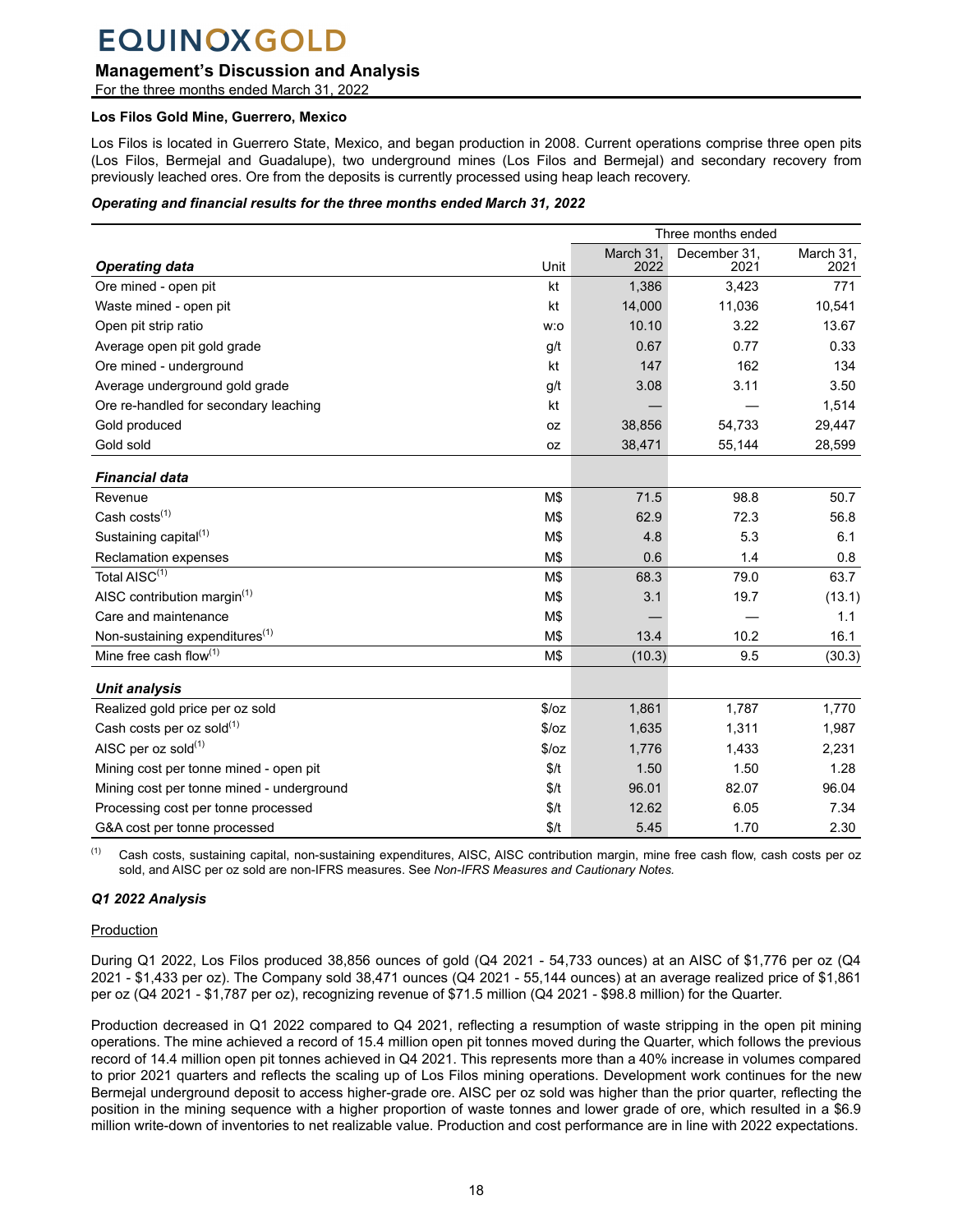## **Management's Discussion and Analysis**

For the three months ended March 31, 2022

### Exploration and development

Exploration expenditures at Los Filos for Q1 2022 totalled \$0.9 million and included 602 m of RC infill drilling at the Los Filos open pit and 1,239 m of core infill drilling at the Guadalupe open pit.

Sustaining capital expenditures of \$4.8 million during Q1 2022 related primarily to underground development and processing equipment. Non-sustaining capital expenditures of \$13.4 million during the Quarter related primarily to capitalized stripping in the Los Filos open pit, equipment rebuilds to increase mining capacity and Bermejal underground development costs.

#### *Outlook*

Los Filos production for 2022 is estimated at 160,000 to 180,000 ounces of gold. While Los Filos costs are expected to be lower in the second half of the year, waste stripping campaigns in the Los Filos and Guadalupe open pits and underground development for Bermejal are expected to impact AISC and free cash flow for the whole year. Los Filos 2022 guidance estimates cash costs at \$1,400 to \$1,475 per oz and AISC at \$1,625 to \$1,700 per oz.

The next two quarters are expected to be relatively lower production periods compared with the first and fourth quarters, as work focuses on stripping and development campaigns to yield higher-grade ore. Stripping of the Los Filos Zone 70 pushback will continue through the year with ore production expected later in the third quarter. Stripping continues in the Guadalupe pit through the next two quarters with expected high-grade ore production in the fourth quarter. Mining in the Los Filos South underground is expected to wind down during the second quarter. Capital expenditure will continue in the Bermejal underground to develop into ore zones with an increased level of production through the year. Exploration activities will continue to focus on resource conversion in the Los Filos underground and in the Guadalupe open pit.

The Company continues to review the potential to construct a new carbon-in-leach plant to operate concurrently with the existing heap leach operation, which could increase production and lower costs, but does not expect to make a construction decision until the majority of Greenstone expenditures are complete and the current stability with local communities allows operations to continue without interruption.

 AISC at Los Filos in 2022 includes \$38 million of sustaining capital, with \$13 million allocated for capitalized stripping of the Guadalupe open pit, \$7 million for development of the Los Filos underground mine, \$10 million for fleet refurbishment and processing equipment and \$4 million for exploration. Non-sustaining growth capital of \$62 million includes \$23 million for stripping of the Los Filos open pit, \$24 million for Bermejal underground development and \$14 million for fleet rebuilds and new equipment.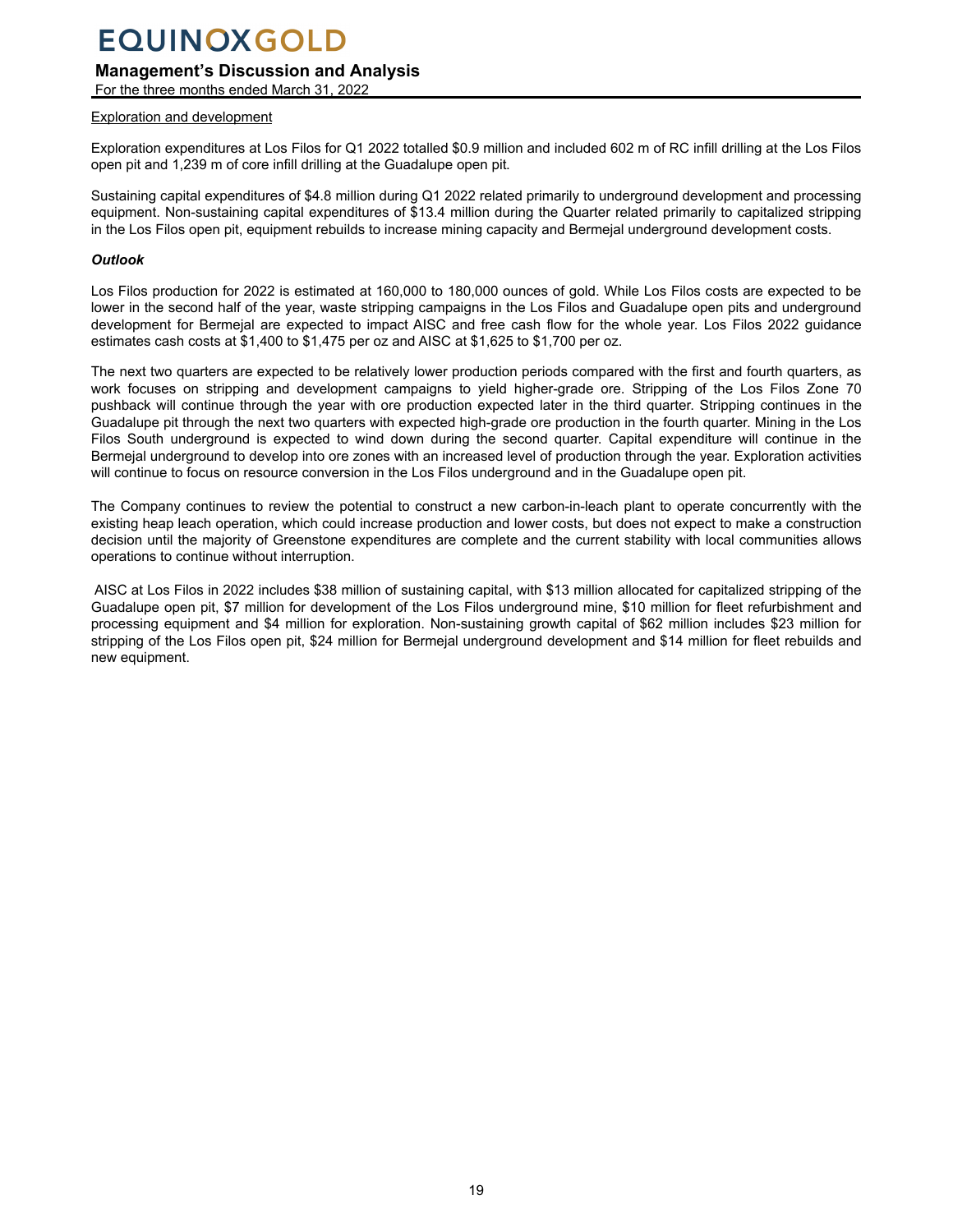### **Management's Discussion and Analysis**

For the three months ended March 31, 2022

#### **Mercedes Gold Mine, Sonora, Mexico**

Equinox Gold acquired Mercedes on April 7, 2021, as part of the Premier Acquisition. Mercedes is an underground goldsilver mine located in Sonora State, Mexico. In December 2021, the Company announced an agreement to sell Mercedes and completed the sale on April 21, 2022.

#### *Operating and financial results for the three months ended March 31, 2022*

| Three months ended                         |               |                   |                      |
|--------------------------------------------|---------------|-------------------|----------------------|
|                                            | Unit          | March 31.<br>2022 | December 31.<br>2021 |
| <b>Operating data</b>                      |               |                   |                      |
| Ore mined - underground                    | kt            | 120               | 125                  |
| Tonnes processed                           | kt            | 162               | 161                  |
| Average gold grade processed               | g/t           | 2.27              | 2.30                 |
| Recovery                                   | $\frac{0}{0}$ | 95.5              | 95.4                 |
| Gold produced                              | <b>OZ</b>     | 11,267            | 11,353               |
| Gold sold                                  | <b>OZ</b>     | 12,577            | 10,266               |
| <b>Financial data</b>                      |               |                   |                      |
| Revenue                                    | M\$           | 23.9              | 18.9                 |
| Cash $costs^{(1)}$                         | M\$           | 11.4              | 11.2                 |
| Sustaining capital <sup>(1)</sup>          | M\$           | 5.4               | 4.7                  |
| Reclamation expenses                       | M\$           | 1.1               | 0.4                  |
| Total AISC <sup>(1)</sup>                  | M\$           | 17.9              | 16.3                 |
| AISC contribution margin <sup>(1)</sup>    | M\$           | 6.0               | 2.6                  |
| Non-sustaining expenditures <sup>(1)</sup> | M\$           | 0.2               | 0.5                  |
| Mine free cash flow(1)                     | M\$           | 5.8               | 2.1                  |
| <b>Unit analysis</b>                       |               |                   |                      |
| Realized gold price per oz sold            | \$/oz         | 1,827             | 1,775                |
| Cash costs per oz sold(1)                  | \$/oz         | 904               | 1,091                |
| AISC per oz sold(1)                        | \$/oz         | 1,424             | 1,584                |
| Mining cost per tonne mined - underground  | \$/t          | 47.62             | 33.38                |
| Processing cost per tonne processed        | \$/t          | 18.71             | 18.56                |
| G&A cost per tonne processed               | \$/t          | 11.21             | 14.19                |

Cash costs, sustaining capital, non-sustaining expenditures, AISC, AISC contribution margin, mine free cash flow, cash costs per oz sold, and AISC per oz sold are non-IFRS measures. See *Non-IFRS Measures* and *Cautionary Notes*.

#### *Q1 2022 Analysis*

#### Production

During Q1 2022, Mercedes produced 11,267 ounces of gold (Q4 2021 - 11,353 ounces) at an AISC of \$1,424 per oz (Q4 2021 - \$1,584 per oz). The Company sold 12,577 ounces (Q4 2021 - 10,266 ounces) at an average realized price of \$1,827 per oz (Q4 2021 - \$1,775 per oz), recognizing revenue of \$23.9 million (Q4 2021 - \$18.9 million) for the Quarter.

Production for Q1 2022 was in line with Q4 2021 with development to improve access to mining faces ongoing. Low-grade stockpile material was also processed in Q1 2022, utilizing spare capacity in the processing plant. Mining unit costs were higher in Q1 2022 due to pumping out one of the underground areas being developed and additional rehabilitation work on other ore sources.

#### Exploration and development

Exploration activities during Q1 2022 included drilling of 1,465 m at the Marianas target, 1,586 m at the Diluvio target, 465 m at the Rey de Oro target and 640 m at the Margarita East target, for a total of \$0.8 million in exploration expenditures for the Quarter.

Sustaining capital expenditures in Q1 2022 of \$5.4 million related primarily to underground mine development. The Company spent \$0.2 million of non-sustaining capital on exploration during the Quarter.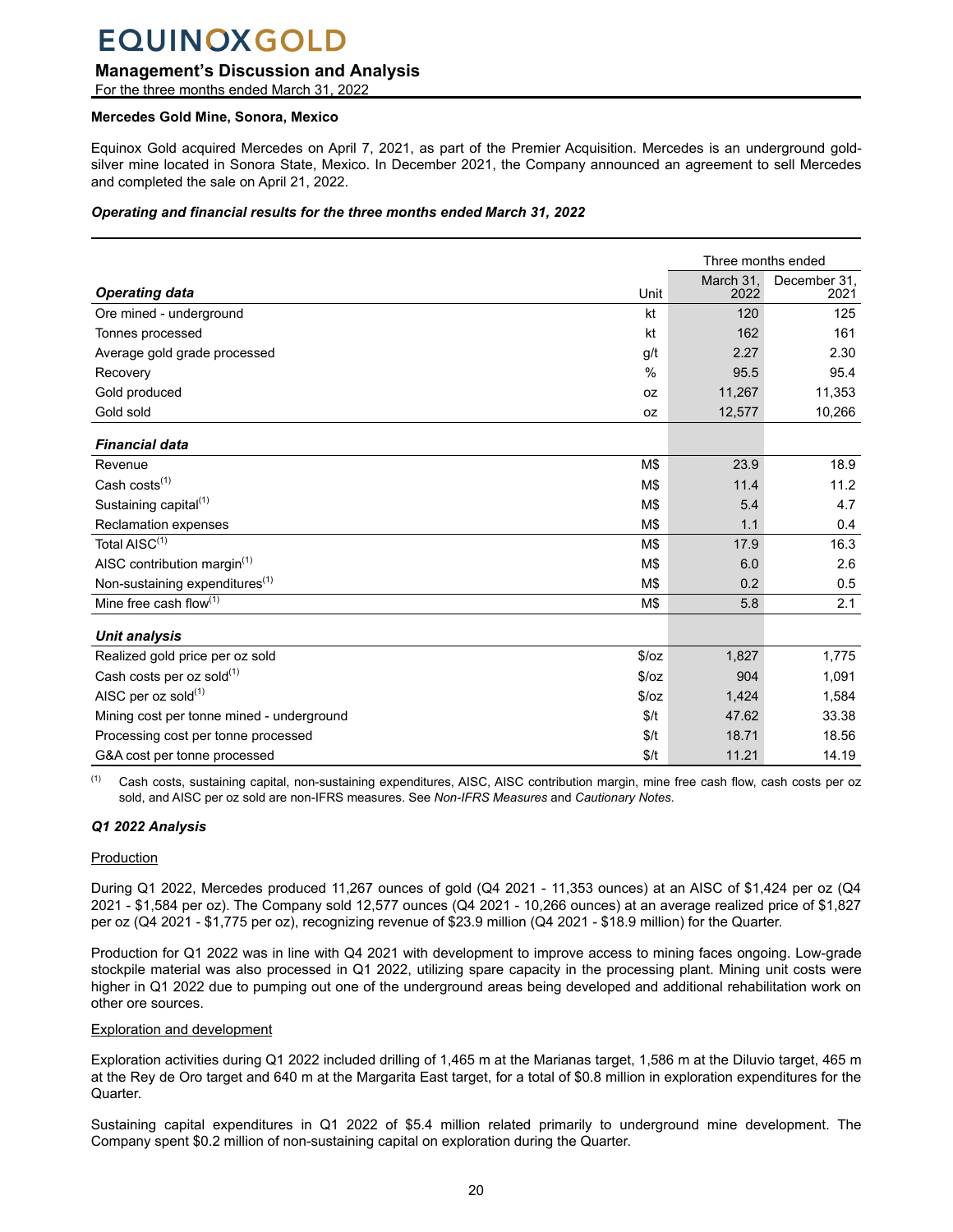<span id="page-20-0"></span>**Management's Discussion and Analysis**

For the three months ended March 31, 2022

#### **DEVELOPMENT PROJECTS**

#### **Santa Luz Project, Bahia, Brazil**

The Company poured first gold from the resin and elution circuit and gravity circuit at its new Santa Luz Mine on March 30, 2022. Santa Luz construction was completed on time and on budget, with no lost-time injuries, and the mine is ramping up toward commercial production.

As a brownfield past-producing mine, the majority of site services and infrastructure was already in place at Santa Luz. Primary activities required to restart the mine included refurbishing existing infrastructure, retrofitting the plant, installing a new leach system and additional grinding capacity, and increasing the storage capacities of the existing tailings and water storage facilities. When operating at capacity, the mine is expected to produce on average 100,000 ounces of gold per year, with additional upside from nearby exploration targets and existing underground Mineral Resources.

#### *Q1 2022 Update and Outlook*

Of the \$103 million total construction capital for the project, the Company had committed approximately \$102.5 million and spent approximately \$93.0 million through the end of March 2022, including expenditures incurred during 2020 and 2021. Work during Q2 2022 to achieve commercial production will focus on completion of critical components, including the crushing circuit, which is currently using a temporary crusher, the elution circuit (mainly piping and boiler), and several infrastructure components that were re-scheduled to align with the gold pour schedule.

Santa Luz production for 2022, including gold produced before commercial production, is estimated at 70,000 to 90,000 ounces of gold with cash costs of \$825 to \$925 per oz and AISC of \$975 to \$1,050 per oz sold. AISC at Santa Luz in 2022 includes \$19 million of sustaining capital, of which \$11 million relates to open pit stripping and \$4 million for a TSF lift.

Approximately \$5.5 million of non-sustaining construction capital remains to be spent in 2022, with an additional \$5 million allocated to Fazenda-Santa Luz district exploration, as noted above.

#### **Greenstone Project, Ontario, Canada**

Greenstone is being advanced in a 60/40 partnership between Equinox Gold and Orion Mine Finance Group ("Orion") through their respective interests in Greenstone Gold Mine GP Inc., which manages the project. The Company acquired a 50% interest in Greenstone in April 2021 with the Premier Acquisition, and subsequently purchased an additional 10% interest from Orion to bring its total interest in the project to 60%. Greenstone will be an open pit mine with the expectation of producing more than 5 million ounces of gold over an initial 14-year mine life. Gold production for the first five years of operations is estimated at more than 400,000 ounces annually with life-of-mine production expected to average 360,000 ounces annually, with 60% attributable to Equinox Gold.

On October 27, 2021, Equinox Gold announced groundbreaking for full-scale construction of Greenstone with a construction budget of C\$1.53 billion (100% basis) (\$1.23 billion at a rate of USD:CAD 1.25). Construction will be funded on a pro rata basis with Equinox Gold funding 60% and Orion funding 40%. The initial capital estimate has been updated from the 2020 feasibility study estimate to reflect firm supplier quotes following detailed engineering, a review and update of capital costs, and an increased contingency including a provision for future inflation and potential COVID-19 costs. The initial cash spend could be reduced by approximately \$100 million through lease financing for mobile equipment and offset economically by up to \$70 million of pre-commercial production revenues (at a gold price of \$1,750 per oz). Approximately 80% of the initial capital is Canadian-dollar based.

#### *Q1 2022 Update and Outlook*

Following commissioning of the temporary workforce camp, construction office and temporary effluent water treatment plant in late Q3 2021, major construction activities got underway in Q4 2021 on the TSF, the Goldfield Creek diversion, the new portion of Highway 11 and plant site earthworks. The major concrete contractors mobilized during Q1 2022 and advanced concrete foundation work for the site administration building, permanent effluent water treatment plant, truck shop, power plant and process plant buildings. Construction of the TSF, Goldfield Creek diversion, and the new portion of Highway 11 are ahead of plan and erection of the administration office modules is underway.

Engineering is more than 90% complete at the end of Q1 2022 and is expected to be completed in Q2 2022. Significant procurement activity continued during the Quarter, with contracts now committed for the majority of the process plant equipment, the power plant generators, administration building, steel buildings, mine mobile equipment, explosives supply and the initial electrical bulk orders.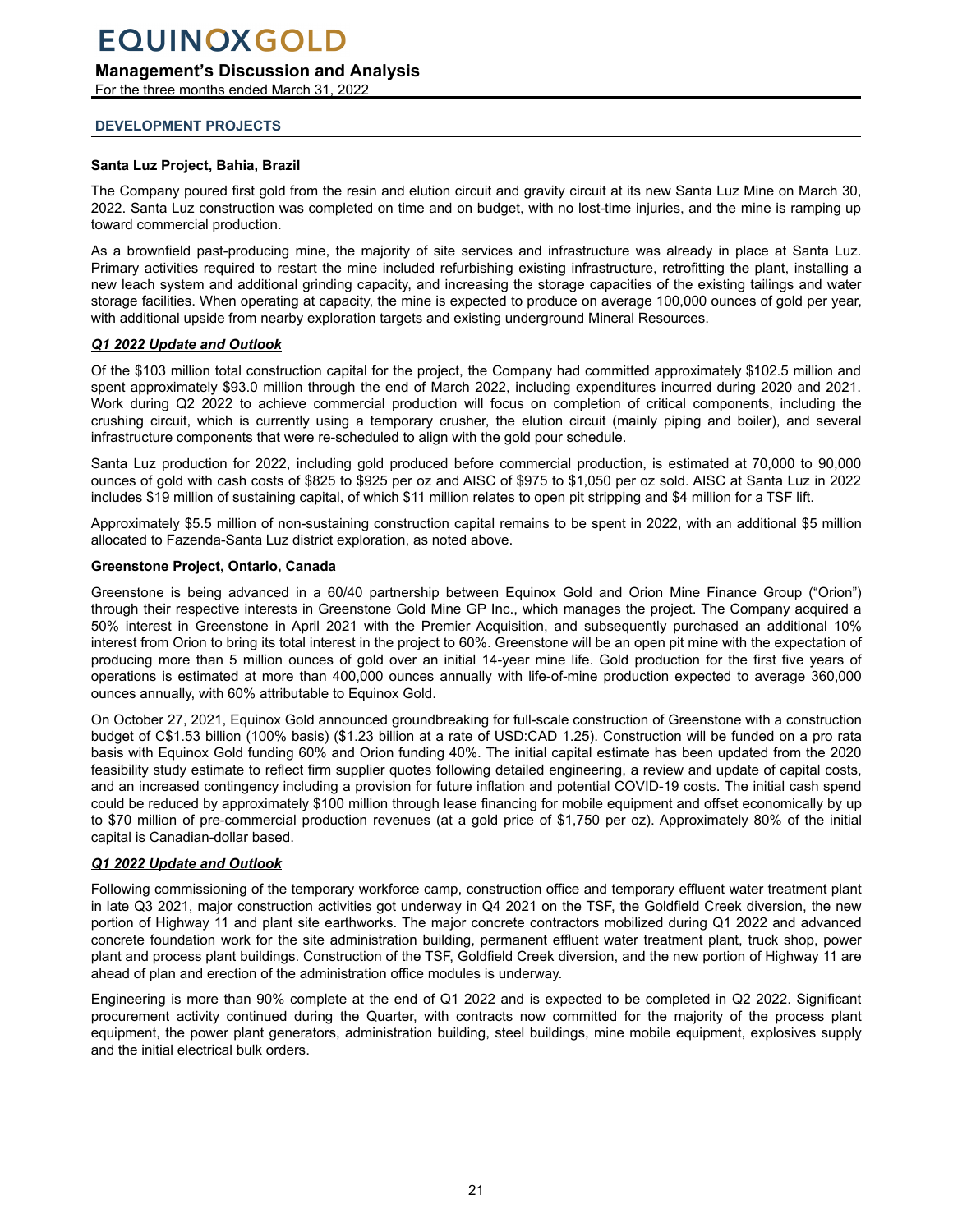### **Management's Discussion and Analysis**

For the three months ended March 31, 2022

#### **DEVELOPMENT PROJECTS (CONTINUED)**

There were 370 people on-site at the end of the Quarter. The on-site concrete batch plant was commissioned in early April 2022 and the first structural steel deliveries have begun to arrive on site. Activities in Q2 2022 will include placing the remaining equipment contracts and advancing concrete construction activities with 8,000 m<sup>3</sup> expected to be poured by the end of Q2 2022. Building steel erection work for the permanent effluent water treatment plant, truck shop, power plant and process plant buildings are expected to commence in Q2 2022. Construction of the TSF, Goldfield Creek diversion, and Highway 11 are expected to continue and the first four haul trucks are expected to be delivered in Q2 2022, in anticipation of the start of mine pre-production activities in Q4 2022.

The total value contracted to the end of March 2022 is \$585 million (100% basis), representing approximately 50% of the budgeted capital expenditures. The total value of fixed price contracts placed to the end of Q1 2022 is \$360 million (100% basis), representing 31% of capital, which includes the full value of mine mobile equipment contracts during the capital expenditure phase, with \$125 million awarded to Indigenous community companies or joint ventures. As at March 31, 2022, the Greenstone project had \$520 million committed (100% basis). During 2022, Equinox Gold expects to fund \$326 million of construction capital. The Company's share of expenditures during the Quarter was \$39.5 million.

#### **Los Filos Expansion, Guerrero, Mexico**

The Company is continuing planned expansion projects at the Los Filos gold mine complex with ongoing development of a second underground mine (Bermejal). The Company is also completing an updated feasibility study reviewing the potential to construct a new carbon-in-leach ("CIL") plant to process higher-grade ore, operating concurrently with the existing heap leach operation, the results of which are expected to be released in late 2022.

#### *Q1 2022 Update and Outlook*

Development of the Bermejal underground mine advanced 1,054 m during the Quarter and 22,093 tonnes of ore was mined with an average grade of 2.04 grams per tonne gold.

Mineral Resource block models for the main deposits were updated based on exploration and infill drilling completed in 2021. These updated models will form the basis for the new CIL plant engineering studies planned for completion in 2022. Life-of-mine planning and scheduling continues to be updated with a plan to send higher grade ore to the CIL plant and lower grade ore to the current heap leach operations. The review process by CENACE, the national energy utility in Mexico responsible for energy regulation, for the proposed new electrical substation and power line extension required for the CIL plant and ancillary facilities is ongoing, with completion anticipated in Q2 2022.

While the CIL plant is expected to increase annual production and reduce costs, the Company does not expect to make a construction decision until the majority of Greenstone expenditures are complete and the current stability with local communities allows operations to continue without interruption.

#### **Castle Mountain Expansion, California, USA**

In March 2021, the Company announced the results of the feasibility study for a Phase 2 expansion at Castle Mountain. The current operation consists of a ROM heap leach facility placing 12,700 tonnes per day of ore. Phase 2 is expected to expand ROM heap leaching and incorporate milling of higher-grade ore, increasing production to an average of 218,000 ounces per year for 14 years followed by leach pad rinsing to recover residual gold. Life-of-mine production including Phase 1 operations and end of mine life rinsing is estimated at 3.4 million ounces of gold over a 21-year mine life. On a standalone basis, Phase 2 is expected to produce 3.2 million ounces of gold with AISC in the lower industry quartiles.

#### *Q1 2022 Update and Outlook*

While Phase 2 is expected to operate within the existing approved mine boundary, the changes to previously analyzed impacts, such as increased land disturbance within the mine boundary and increased water use, require modification to the Company's approved Mine and Reclamation Plan ("Plan of Operation") for the Project. The 2022 Mine and Reclamation Plan amendment application was submitted to the lead agencies (San Bernardino County and U.S. Bureau of Land Management) in early March 2022; both agencies are in varying stages of assessing the completeness of the application. The Company expects the initial lead agency application review to run through most of 2022 and that by the end of 2022, both agencies will jointly determine the appropriate level of state and federal environmental review required (i.e., an Environmental Assessment or an Environmental Impact Statement/Report). The resulting environmental review process and public scoping is anticipated to begin by early 2023.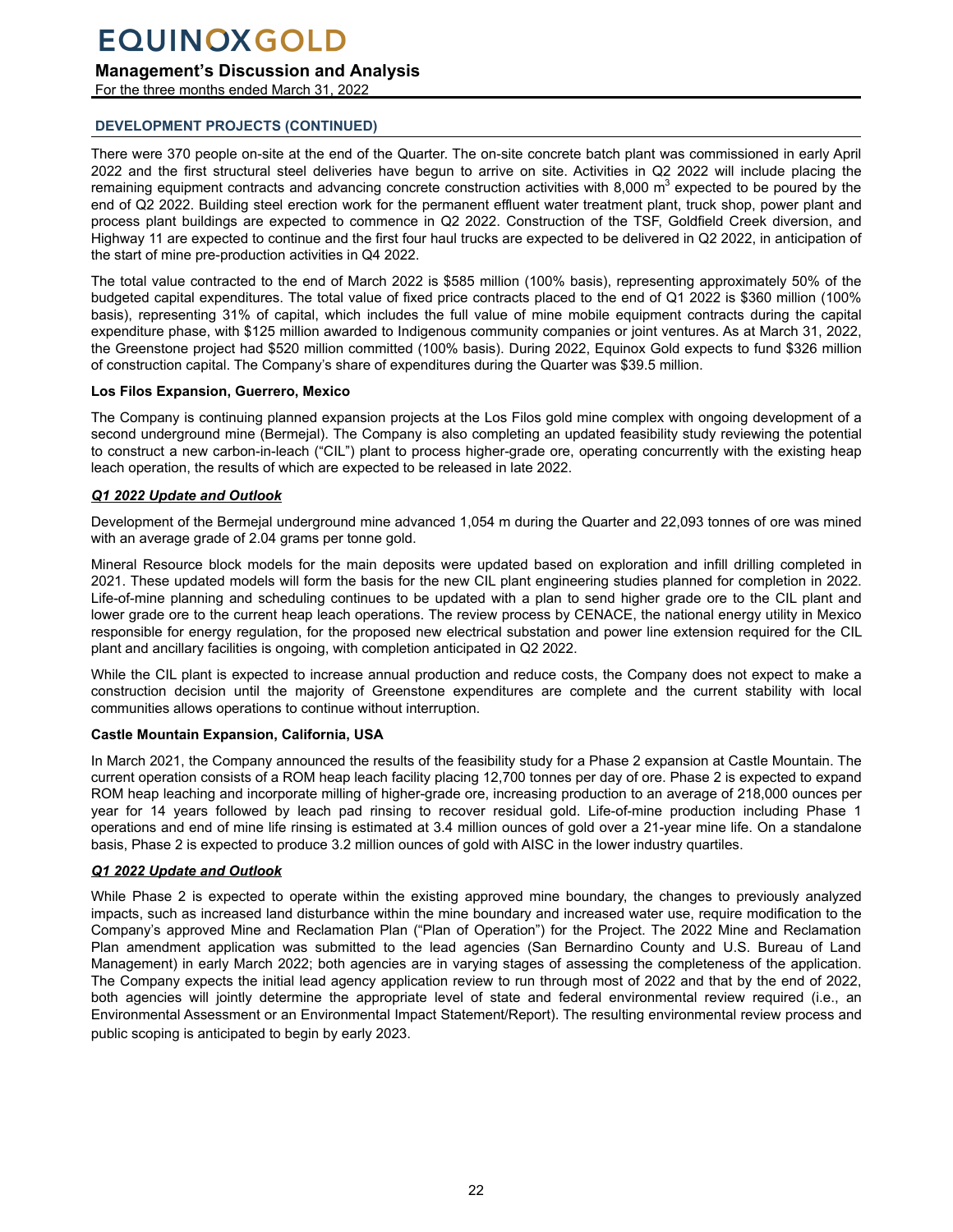### <span id="page-22-0"></span>**Management's Discussion and Analysis**

For the three months ended March 31, 2022

#### **DEVELOPMENT PROJECTS (CONTINUED)**

#### **Aurizona Expansion, Brazil**

In November 2021, the Company filed a PFS providing more detail for the planned expansion at Aurizona. The Company sees potential to extend the Aurizona mine life and increase annual production by mining new underground and satellite open pit deposits concurrently with the existing open pit mine.

#### *Q1 2022 Update and Outlook*

An external consulting company has been engaged to advance the expansion evaluation to a feasibility study level. At the same time, permitting for an exploration decline is ongoing so that underground development can start when the open pit mine depth reaches the preferred portal location.

#### **HEALTH, SAFETY AND ENVIRONMENT**

#### **Health & Safety**

Equinox Gold had five lost-time injuries during the Quarter. The Company's Lost-time Injury Frequency Rate ("LTIFR") was 0.94 for the Quarter (0.70 for the 12-month rolling period), compared to the 2022 target of 0.65 per million hours worked. The Company's Total Reportable Injury Frequency Rate ("TRIFR"), which is a measure of all injuries that require the attention of medically trained personnel, was 3.76 for the Quarter (3.01 for the 12-month rolling period), compared to the 2022 target of 3.40 per million hours worked.

Equinox Gold continues to maintain precautionary measures at all its operations to manage issues related to the COVID-19 pandemic with the primary goal of protecting the health, safety and economic well-being of the Company's workforce and local communities. Each of the Company's operations has implemented preventive measures in collaboration with the Company's employees, contractors, host communities and governments to limit COVID-19 exposure and transmission as much as possible. The Company continues to enforce stringent operational and safety procedures in accordance with guidelines outlined by the World Health Organization, the US Centre for Disease Control, consulting health professionals, and the local, state and federal governments at each of its sites. While all of the Company's sites have experienced some cases of COVID-19, most cases have been asymptomatic or have been managed in a way that allows production to continue while not putting employees and contractors at risk.

#### **Environment**

There were no significant environmental incidents reported during the Quarter as defined by the Company's environmental standards.

During the Quarter, Los Filos was recertified under the International Cyanide Code. RDM, Aurizona and Castle Mountain will have their respective certification audits later in 2022 according to the schedule set by the International Cyanide Management Institute.

#### **COMMUNITY DEVELOPMENT & ESG REPORTING**

#### **Community Engagement & Development**

In Q1 2022, community engagement activities and events were held at all of the Company's sites. In Brazil, Fazenda, Santa Luz, RDM and Aurizona continued with the implementation of social programs to support sports, cultural and education activities. These programs are delivered in partnership with local and national non-governmental organizations. RDM and Santa Luz held meetings with community representatives to discuss the implementation of the Emergency Action Plan for tailings and waste rock storage facilities.

All of Equinox Gold's mine sites made financial and in-kind contributions to safety and health promotion campaigns as well as local programs to address the challenges of the COVID-19 pandemic. In Mexico, Mercedes and Los Filos helped the government-led COVID-19 vaccination campaign in their local communities. In the USA, Mesquite and Castle Mountain representatives participated in several community events, and Castle Mountain began the Joshua tree research partnership with the Desert Research Institute. In Canada, Greenstone successfully launched the Community Sustainability Committee which provides a forum for dialogue about construction activities and efforts to maximize positive economic and social impacts.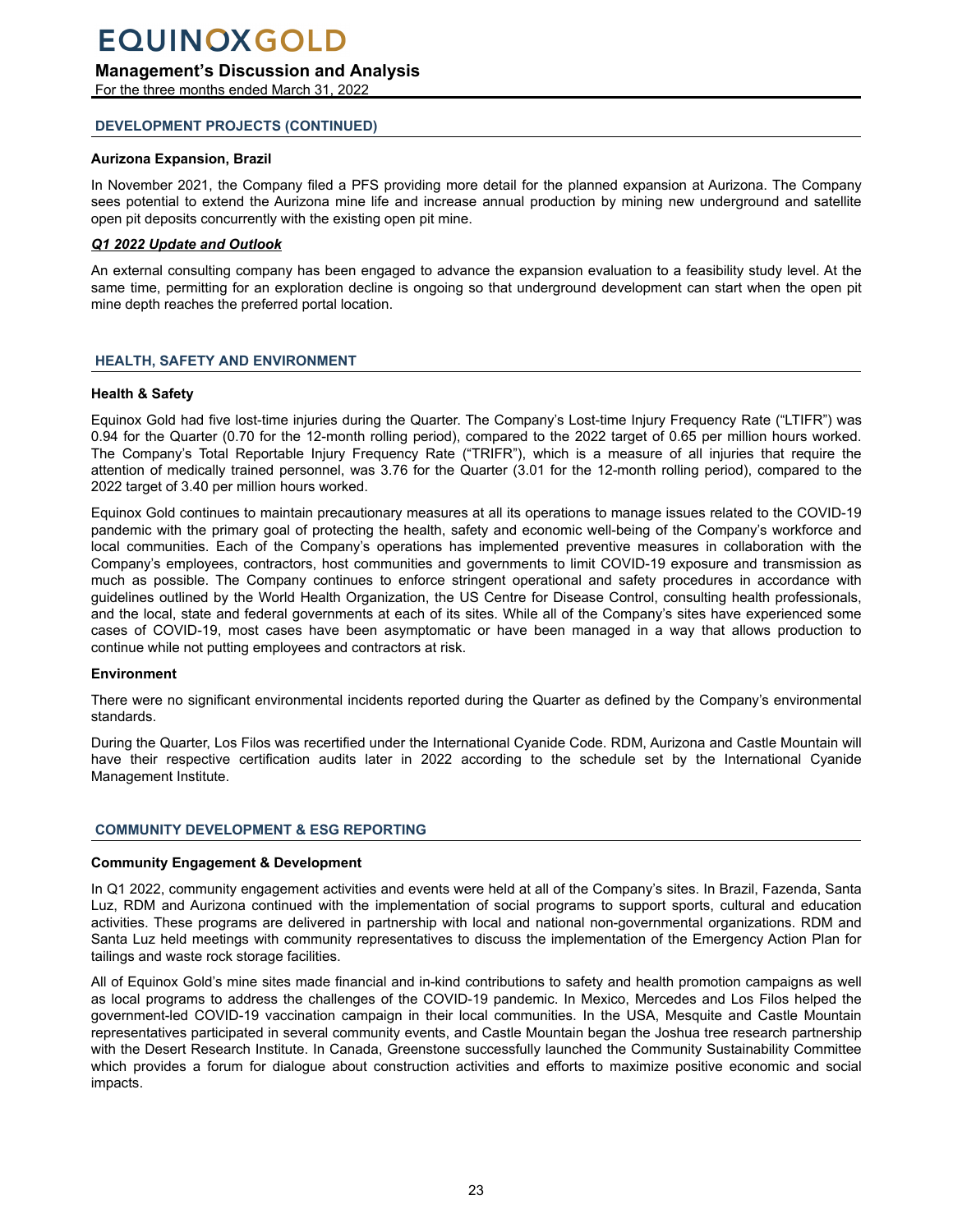## <span id="page-23-0"></span>**Management's Discussion and Analysis**

For the three months ended March 31, 2022

### **COMMUNITY DEVELOPMENT & ESG REPORTING (CONTINUED)**

In Q1 2022, several investments were made to support community development and quality of life improvements. Los Filos started truck operator training for community members, donated an ambulance to the Carizalillo community and continued the delivery of scholarships.

At Aurizona, the new water treatment plant was completed and handed over to the municipality for long-term operations. This new treatment plant and water distribution network have greatly improved the water quality and reliability of service for the Aurizona village. Aurizona also concluded the admission process of the new class of the Young Apprentice program and signed a contract with a federal agency for the implementation of technical courses for community members.

At Santa Luz, discussions continued with representatives of the Brazilian Service for Micro and Small Enterprises to develop the Supplier Development Project. This project aims to support local businesses to meet the requirements to become suppliers of the mine.

At Greenstone, the Company's First Nations' partners and Greenstone's Municipality Employment Services Agency received provincial training funding approvals. Training programs, including heavy equipment operation, will be provided in partnership with Confederation College and Greenstone Gold Mine.

#### **ESG Reporting**

During Q1 2022, Equinox Gold continued to develop its 2021 ESG Report with additional disclosures and metrics. This report focuses on key issues identified in the materiality assessment conducted in Q4 2021, which included a review of external sources as well as an extensive stakeholder survey with feedback from the Company's workforce, community partners, Indigenous partners, investors and other stakeholders.

The Company plans to publish its 2021 ESG report in early May 2022, and also expand the ESG section of its website to include additional disclosure and data tables in line with the reporting frameworks of the Global Reporting Initiative ("GRI"), the Sustainability Accounting Standards Board ("SASB") and the Task Force on Climate-related Financial Disclosures ("TCFD"). The Company will continue to update select health, safety and environment data on its website on a quarterly basis.

### **CORPORATE**

#### **Sale of Mercedes**

On April 21, 2022, the Company closed the sale of the Mercedes Mine to Bear Creek Mining Corporation ("Bear Creek") (the "Transaction") for the following consideration:

- \$75.0 million in cash paid on closing of the Transaction;
- \$25.0 million in cash payable within six months of closing of the Transaction;
- 24.7 million common shares of Bear Creek, representing approximately 16.6% of the issued and outstanding common shares of Bear Creek following the close of the Transaction; and
- a 2% net smelter return ("NSR") on production from Mercedes.

#### **Exercise of Solaris Share Purchase Warrants Held by Third Parties**

On April 20, 2022, the Company received \$40.1 million (C\$50.0 million) following the exercise of Solaris warrants held by third parties to acquire Solaris shares from Equinox Gold.

#### **Exercise of Solaris Share Purchase Warrants**

On April 28, 2022, the Company exercised 1 million share purchase warrants issued to Equinox Gold by Solaris at an exercise price of C\$6.75 per share.

Following the exercise of the share purchase warrants, the Company owns 13,826,737 shares, representing approximately 12.71% of Solaris.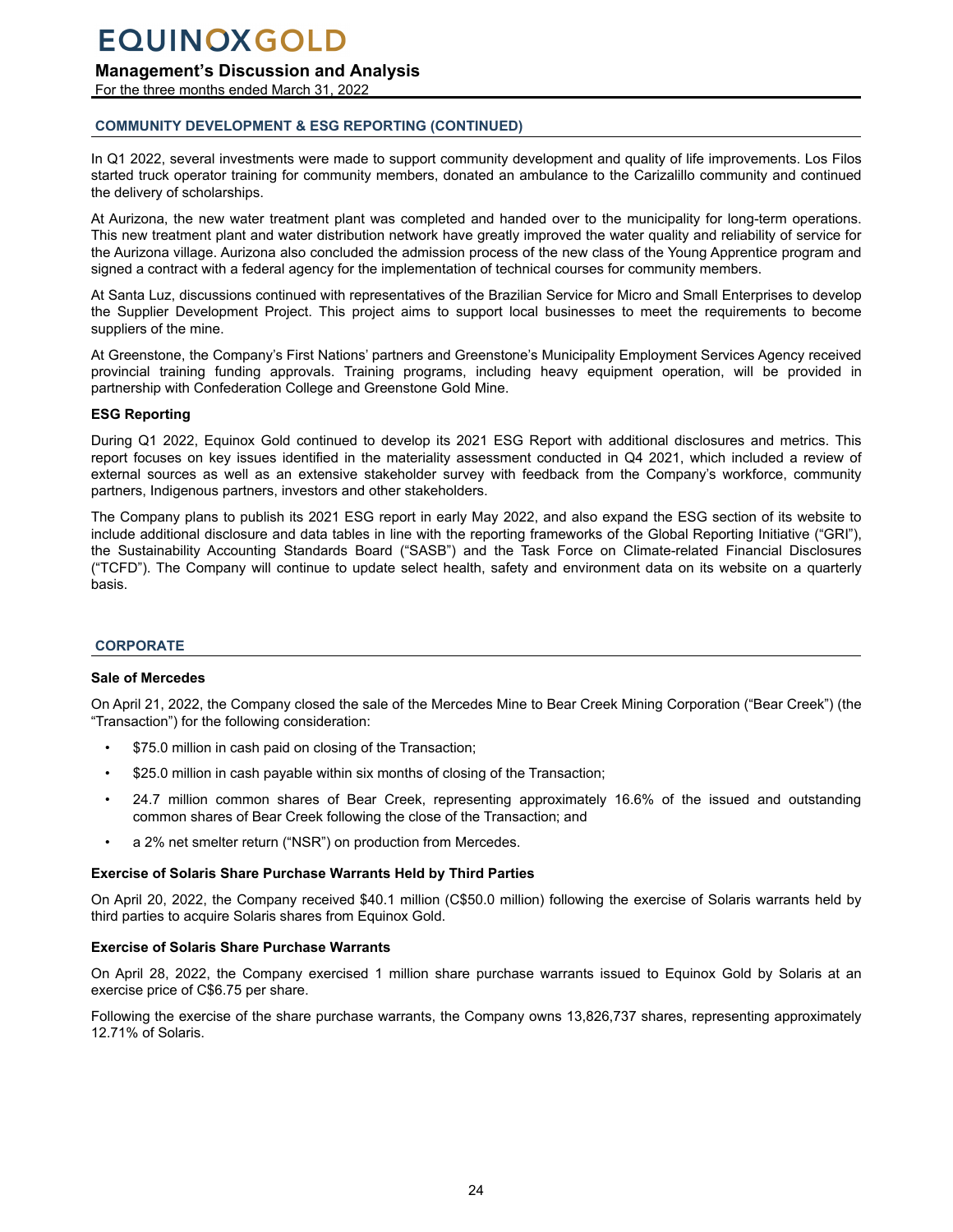### <span id="page-24-0"></span>**Management's Discussion and Analysis**

For the three months ended March 31, 2022

### **FINANCIAL RESULTS**

#### **Selected financial results for the three months ended March 31, 2022 and 2021**

|                                                                       |    | Three months ended |  |                   |  |
|-----------------------------------------------------------------------|----|--------------------|--|-------------------|--|
| \$ amounts in millions, except per share amounts                      |    | March 31,<br>2022  |  | March 31,<br>2021 |  |
| Revenue                                                               | \$ | $223.2$ \$         |  | 229.7             |  |
| Cost of sales                                                         |    |                    |  |                   |  |
| Operating expense                                                     |    | (152.4)            |  | (146.8)           |  |
| Depreciation and depletion                                            |    | (42.3)             |  | (38.7)            |  |
| Earnings from mine operations                                         |    | 28.5               |  | 44.2              |  |
| Care and maintenance expense                                          |    | (0.4)              |  | (2.0)             |  |
| <b>Exploration expense</b>                                            |    | (3.2)              |  | (3.0)             |  |
| General and administration expense                                    |    | (11.8)             |  | (7.4)             |  |
| Income from operations                                                |    | 13.1               |  | 31.9              |  |
| Finance expense                                                       |    | (9.4)              |  | (8.7)             |  |
| Finance income                                                        |    | 0.8                |  | 0.4               |  |
| Share of net loss in associate                                        |    | (1.6)              |  | (2.7)             |  |
| Other (expense) income                                                |    | (19.0)             |  | 49.3              |  |
| Net (loss) income before taxes                                        |    | (16.1)             |  | 70.3              |  |
| Income tax expense                                                    |    | (3.7)              |  | (20.0)            |  |
| Net (loss) income                                                     | \$ | $(19.8)$ \$        |  | 50.3              |  |
| Net (loss) income per share attributable to Equinox Gold shareholders |    |                    |  |                   |  |
| <b>Basic</b>                                                          | \$ | $(0.07)$ \$        |  | 0.21              |  |
| Diluted                                                               | \$ | $(0.07)$ \$        |  | 0.14              |  |

#### **Earnings from mine operations**

Revenue for Q1 2022 was \$223.2 million (Q1 2021 - \$229.7 million) on sales of 119,324 ounces of gold (Q1 2021 - 128,555 ounces). The decrease in revenue in Q1 2022 compared to Q1 2021 was primarily due to a 7% decrease in gold ounces sold, offset partially by a 4% increase in the realized gold price. The decrease in gold ounces sold was driven by lower gold sales at Aurizona, Mesquite and RDM, offset partially by higher gold sales at Los Filos and gold sales at Mercedes which was acquired in April 2021.

Operating expense in Q1 2022 was \$152.4 million (Q1 2021 - \$146.8 million). The 4% increase in operating expense in Q1 2022 compared to Q1 2021 was primarily due to a full period of operations at Mercedes, which was acquired in April 2021, as well as higher mining and processing costs as a result of cost escalation for certain consumables, including diesel.

Depreciation and depletion in Q1 2022 was \$42.3 million (Q1 2021 - \$38.7 million). The 9% increase in depreciation and depletion in Q1 2022 compared to Q1 2021 was mainly due to the impact of higher gold production at Los Filos, offset partially by the impact of lower gold production at RDM, driven by a temporary suspension of plant operations from February 26 to March 14, 2022 until water levels in the TSF were reduced to comply with Federal legislative requirements in Brazil announced in February 2022.

#### **Care and maintenance**

Care and maintenance expense in Q1 2022 was \$0.4 million (Q1 2021 - \$2.0 million) and relates to the temporary suspension of plant operations at RDM from mid-February to mid-March 2022 until water levels in the TSF were reduced to comply with Federal legislative requirements in Brazil announced in February 2022. Care and maintenance expense for Q1 2021 relates to a temporary stoppage at Pilar in January 2021 for plant repairs and at Los Filos due to the delayed start of development at Bermejal underground until the Carrizalillo community agreement was signed.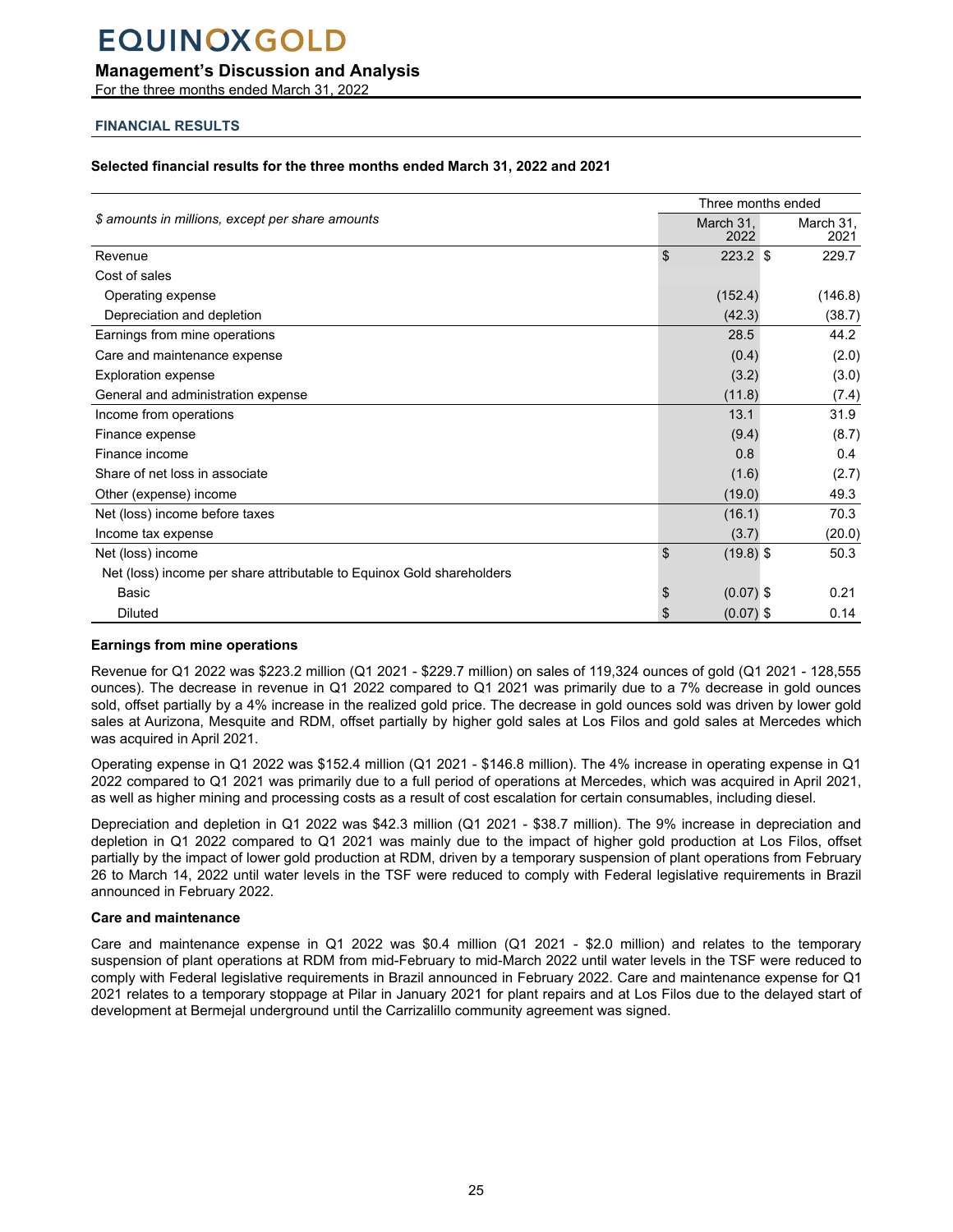### **Management's Discussion and Analysis**

For the three months ended March 31, 2022

#### **FINANCIAL RESULTS (CONTINUED)**

#### **General and administration**

General and administration expense in Q1 2022 was \$11.8 million (Q1 2021 - \$7.4 million). The increase in general and administration expense was due to an increase in salaries and wages, driven by higher headcount, professional fees and office and other costs due to the increased size of the Company and increased travel expenses as COVID-19 travel restrictions were lifted and management has resumed site visits and in-person marketing. Included within general and administration expense was \$1.3 million of non-cash share-based compensation expense (Q1 2021 - recovery of \$0.1 million).

#### **Other (expense) income**

Other expense for Q1 2022 was \$19.0 million (Q1 2021 - other income of \$49.3 million).

|                                                    | Three months ended |                   |  |                   |
|----------------------------------------------------|--------------------|-------------------|--|-------------------|
|                                                    |                    | March 31,<br>2022 |  | March 31,<br>2021 |
| Foreign exchange (loss) gain                       | จ                  | $(12.0)$ \$       |  | 0.9               |
| Change in fair value of gold contracts             |                    | (6.8)             |  | 31.7              |
| Change in fair value of foreign exchange contracts |                    | 18.1              |  | (11.1)            |
| Change in fair value of warrants                   |                    | (18.7)            |  | 33.3              |
| Other expense                                      |                    | 0.4               |  | (5.5)             |
| Total other (expense) income                       |                    | $(19.0)$ \$       |  | 49.3              |

Foreign exchange loss for Q1 2022 was \$12.0 million (Q1 2021 - gain of \$0.9 million), driven by primarily by the impact of strengthening of the Brazilian Réal ("BRL") and Mexican Peso ("MXP") compared to the USD on BRL and MXP denominated assets and liabilities.

Change in fair value of gold contracts for Q1 2022 was a loss of \$6.8 million (Q1 2021 - gain of \$31.7 million), driven by an increase in gold price relative to the gold contract strike price.

Change in fair value of foreign exchange contracts for Q1 2022 was a gain of \$18.1 million (Q1 2021 - loss of \$11.1 million), driven primarily by the strengthening of the BRL compared to the USD.

Change in fair value of warrants for Q1 2022 was a loss of \$18.7 million (Q1 2021 - gain of \$33.3 million), driven primarily by a decrease in Solaris' share price compared to December 31, 2021.

#### **Income tax expense**

In Q1 2022, the Company recognized a tax expense of \$3.7 million (Q1 2021 - tax expense of \$20.0 million), driven primarily by lower earnings from mine operations in Q1 2022 compared to Q1 2021.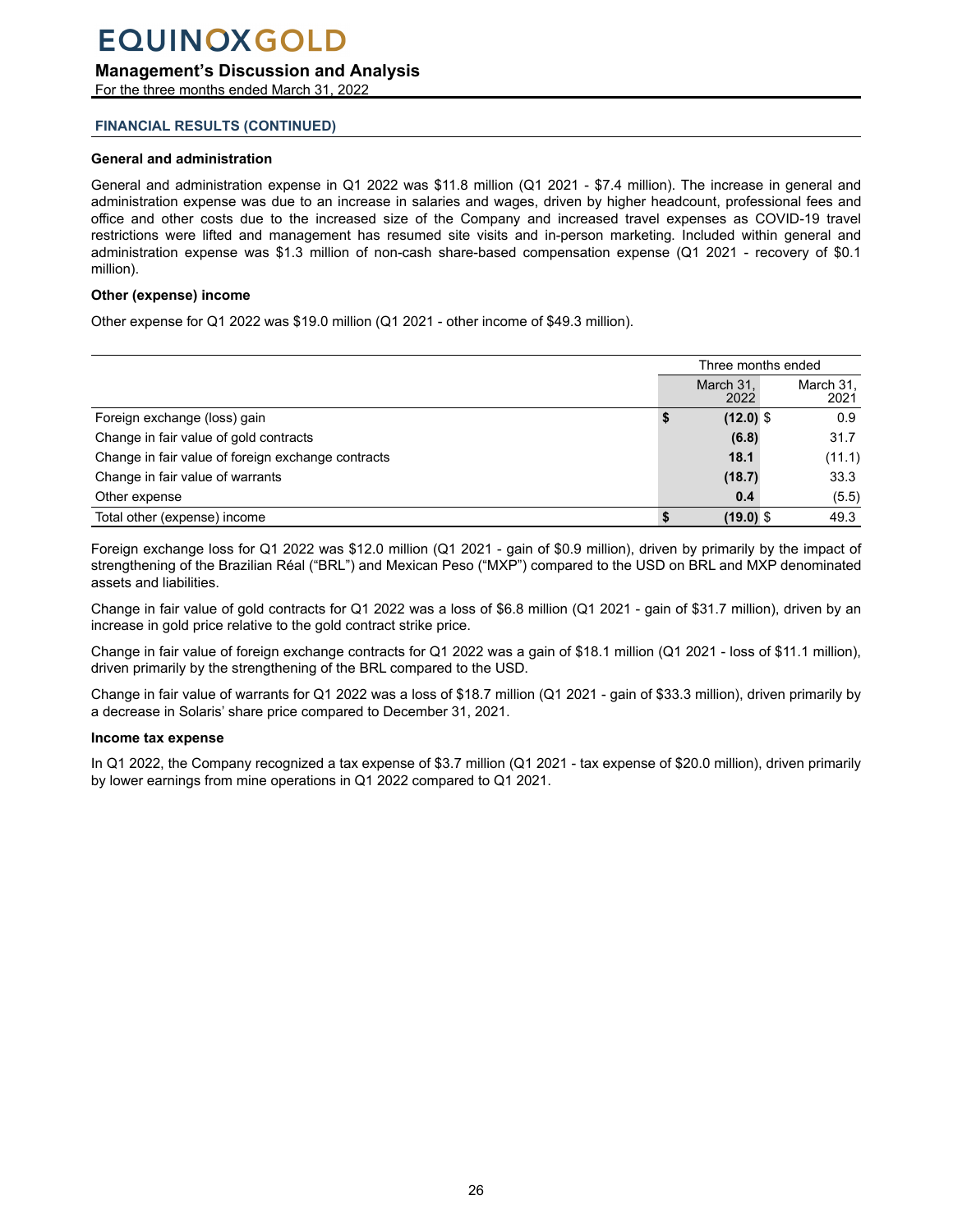## **Management's Discussion and Analysis**

For the three months ended March 31, 2022

#### **FINANCIAL RESULTS (CONTINUED)**

#### **Selected quarterly information**

The following tables set out selected unaudited consolidated quarterly results for the last eight quarters through March 31, 2022:

| \$ amounts in millions, except per share amounts                         | March 31.<br>2022 | December 31.<br>2021 | September 30,<br>2021 | June 30,<br>2021 |
|--------------------------------------------------------------------------|-------------------|----------------------|-----------------------|------------------|
| Revenue                                                                  | \$<br>$223.2$ \$  | 381.2 \$             | $245.1$ \$            | 226.2            |
| Cost of sales                                                            |                   |                      |                       |                  |
| Operating expense                                                        | (152.4)           | (215.5)              | (152.7)               | (139.9)          |
| Depreciation and depletion                                               | (42.3)            | (66.4)               | (46.8)                | (45.0)           |
| Earnings from mine operations                                            | 28.5              | 99.3                 | 45.6                  | 41.3             |
| Care and maintenance expense                                             | (0.4)             | (0.1)                | (6.0)                 | (7.1)            |
| <b>Exploration expense</b>                                               | (3.2)             | (2.9)                | (5.6)                 | (4.7)            |
| General and administration expense                                       | (11.8)            | (17.3)               | (12.4)                | (15.5)           |
| Income from operations                                                   | 13.1              | 79.0                 | 21.6                  | 14.0             |
| Finance expense                                                          | (9.4)             | (10.3)               | (10.7)                | (11.8)           |
| Finance income                                                           | 0.8               | 1.1                  | 1.1                   | 0.2              |
| Share of net (loss) income in associate                                  | (1.6)             | 8.3                  | (5.3)                 | 0.4              |
| Other (expense) income                                                   | (19.0)            | 10.1                 | (18.0)                | 385.2            |
| Net (loss) income before taxes                                           | (16.1)            | 88.2                 | (11.3)                | 388.0            |
| Income tax (expense) recovery                                            | (3.7)             | 20.8                 | 3.2                   | 15.8             |
| Net (loss) income                                                        | \$<br>$(19.8)$ \$ | 109.0 \$             | $(8.1)$ \$            | 403.8            |
| Net (loss) income per share attributable to Equinox Gold<br>shareholders |                   |                      |                       |                  |
| Basic                                                                    | \$<br>$(0.07)$ \$ | $0.37$ \$            | $(0.03)$ \$           | 1.37             |
| <b>Diluted</b>                                                           | \$<br>$(0.07)$ \$ | $0.32$ \$            | $(0.03)$ \$           | 1.19             |

|                                                                          | March 31.<br>2021 |                   | December 31,<br>2020 | September 30,<br>2020 |          | June 30.<br>2020 |
|--------------------------------------------------------------------------|-------------------|-------------------|----------------------|-----------------------|----------|------------------|
| Revenue                                                                  | \$<br>229.7 \$    |                   | $255.5$ \$           | $244.5$ \$            |          | 215.4            |
| Cost of sales                                                            |                   |                   |                      |                       |          |                  |
| Operating expense                                                        | (146.8)           |                   | (114.1)              | (119.7)               |          | (113.0)          |
| Depreciation and depletion                                               | (38.7)            |                   | (43.7)               | (36.1)                |          | (35.2)           |
| Earnings from mine operations                                            | 44.2              |                   | 97.7                 | 88.7                  |          | 67.2             |
| Care and maintenance expense                                             |                   | (2.0)             | (29.4)               | (13.1)                |          | (21.6)           |
| <b>Exploration expense</b>                                               |                   | (3.0)             | (2.4)                | (2.9)                 |          | (3.9)            |
| General and administration expense                                       | (7.4)             |                   | (16.1)               | (8.1)                 |          | (9.6)            |
| Income from operations                                                   | 31.8              |                   | 49.8                 | 64.6                  |          | 32.1             |
| Finance expense                                                          | (8.7)             |                   | (8.6)                | (12.8)                |          | (11.4)           |
| Finance income                                                           | 0.4               |                   | 0.5                  | 0.6                   |          | 0.4              |
| Share of net loss in associate                                           | (2.7)             |                   | (3.1)                | (0.9)                 |          | (0.4)            |
| Other income (expense)                                                   | 49.3              |                   | 28.6                 | (38.7)                |          | (93.1)           |
| Net income (loss) before taxes                                           | 70.1              |                   | 67.2                 | 12.8                  |          | (72.4)           |
| Income tax (expense) recovery                                            | (20.0)            |                   | 24.0                 | (9.7)                 |          | (5.3)            |
| Net income (loss)                                                        | \$                | $50.1$ \$         | $91.2$ \$            | $3.1 \text{ } $$      |          | (77.7)           |
| Net income (loss) per share attributable to Equinox Gold<br>shareholders |                   |                   |                      |                       |          |                  |
| Basic                                                                    | \$<br>0.21        |                   | $0.38$ \$<br>S       | 0.01                  | <b>S</b> | (0.34)           |
| <b>Diluted</b>                                                           | S                 | $0.14 \text{ } $$ | 0.30 <sup>5</sup>    | $0.01$ \$             |          | (0.34)           |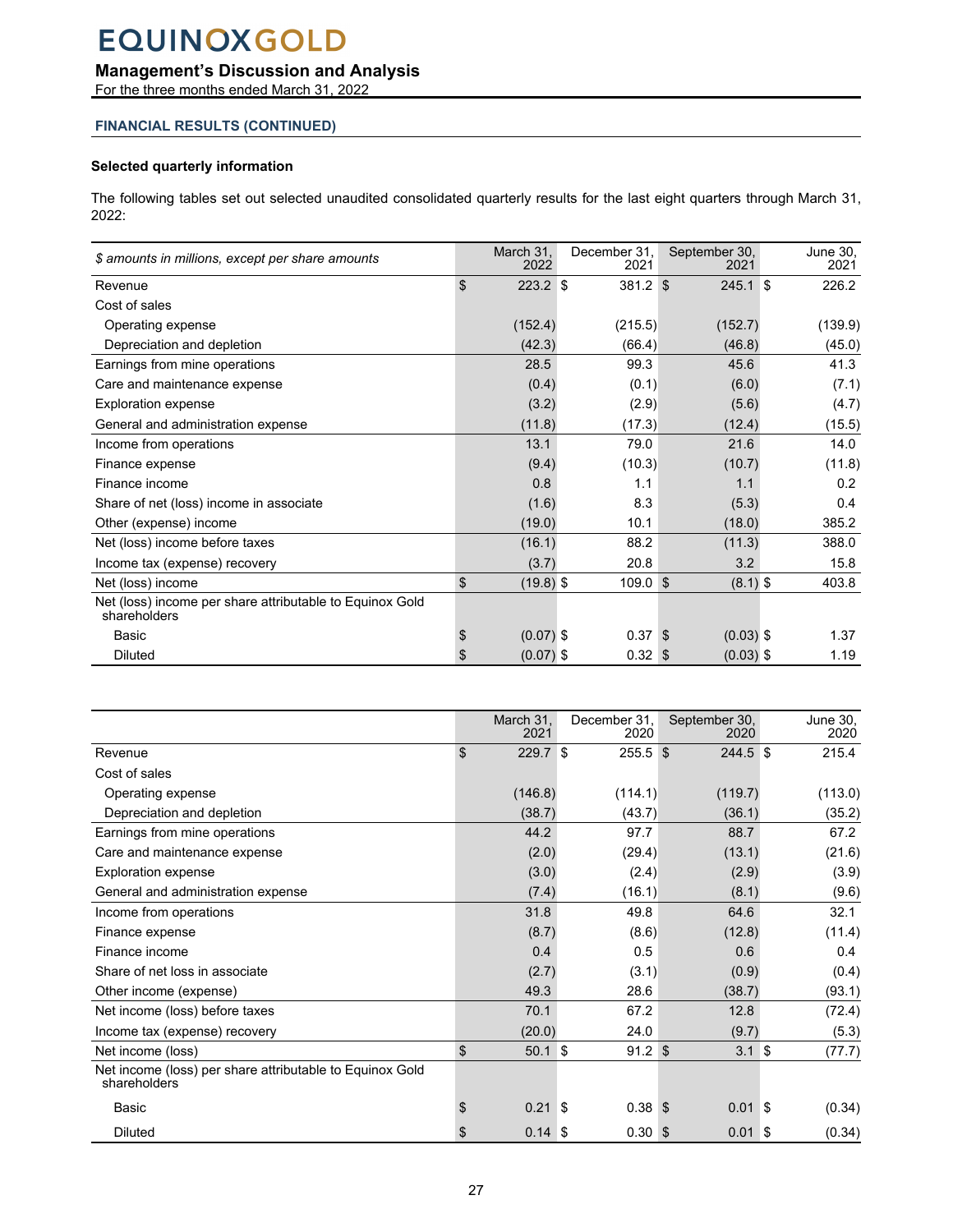### <span id="page-27-0"></span>**Management's Discussion and Analysis**

For the three months ended March 31, 2022

#### **LIQUIDITY AND CAPITAL RESOURCES**

#### **Working capital**

Cash and cash equivalents at March 31, 2022 were \$151.2 million (December 31, 2021 - \$305.5 million) and working capital was \$615.4 million (December 31, 2021 - \$760.7 million). The decrease in working capital from Q4 2021 is mainly due to decreases in cash and cash equivalents, marketable securities and derivative assets, offset partially by decreases in accounts payable and accrued liabilities and derivative liabilities. Changes in components of working capital are described below.

In April 2022, the Company received over \$115 million from closing of the sale of Mercedes and sale of Solaris shares to warrant holders.

Marketable securities at March 31, 2022 were \$177.4 million (December 31, 2021 - \$240.5 million). The decrease was mainly due to a decrease in the fair value of the Company's investment in Solaris. As at the date of this MD&A, the market value of the Company's investments in Solaris and i-80 Gold Corp. ("i-80 Gold") was \$134.3 million and \$152.0 million, respectively.

Trade and other receivables at March 31, 2022 were \$46.0 million (December 31, 2021 - \$50.3 million), mainly comprised of \$8.7 million of trade receivables from gold sales (December 31, 2021 - \$14.2 million), \$25.5 million of value-added taxes receivable from the Brazilian and Mexican governments (December 31, 2021 - \$24.6 million) and income tax receivables of \$7.7 million (December 31, 2021 - \$8.0 million).

Current inventory at March 31, 2022 was \$214.9 million (December 31, 2021 - \$201.6 million). The increase was mainly due to an increase in heap leach inventories at Mesquite, driven by higher consumable costs and other inflationary pressures, as well as an increase in supplies at Santa Luz as the mine prepares for commercial production.

Current derivative assets at March 31, 2022 were \$94.2 million (December 31, 2021 - \$124.2 million). The decrease was mainly due to a decrease in the fair value of the Company's Solaris share purchase warrants.

Assets held for sale at March 31, 2022 were \$224.2 million (December 31, 2021 - \$207.5 million). Assets held for sale relate to the sale of Mercedes to Bear Creek announced in December 2021. The sale closed on April 21, 2022.

Current liabilities at March 31, 2022 were \$334.4 million (December 31, 2021 - \$402.6 million). The decrease in current liabilities was mainly due to a \$27.8 million decrease in accounts payable and accrued liabilities driven by timing of payments, a decrease of \$18.3 million related to the Company's Solaris warrant liability and a decrease of \$12.1 million related to foreign exchange contracts.

#### **Cash flow**

Cash used in operating activities in Q1 2022 was \$16.4 million (Q1 2021 - generated \$79.4 million). The decrease in cash generated from operations for Q1 2022 was primarily due to the impact of lower production and sales, in addition to negative working capital changes in accounts payable associated with the timing of payments at operating sites and an increase in inventories driven by a build-up of leach pad inventories at Mesquite and Castle Mountain.

Cash used in investing activities in Q1 2022 was \$124.8 million (Q1 2021 - \$89.6 million). In Q1 2022, the Company incurred \$123.9 million of capital expenditures (Q1 2021 - \$70.9 million). The increase in capital expenditures was driven by predevelopment work and construction at Greenstone of \$40.1 million, construction at Santa Luz of \$20.3 million, and deferred stripping at RDM of \$12.9 million, offset partially by lower capital spending at Mesquite in Q1 2022 due to a reduction in capital stripping activities at Brownie compared to Q1 2021. During Q1 2021, the Company also provided a short-term loan to i-80 Gold for \$20.8 million, which was settled in full in April 2021.

Cash used in financing activities in Q1 2022 was \$7.6 million (Q1 2021 - \$9.1 million). In Q1 2022, the Company repaid \$6.7 million of principal on its term loan (Q1 2021 - nil), paid \$5.4 million in finance fees (Q1 2021 - \$5.3 million) and paid \$5.5 million in lease payments (Q1 2021 - \$3.8 million). The Company also received proceeds from option and warrant exercises of \$10.0 million (Q1 2021 - \$1.2 million).

#### **OUTSTANDING SHARE DATA**

As at the date of this MD&A, the Company has 303,500,733 shares issued and outstanding, 2,050,807 shares issuable under stock options, 614,117 shares issuable under share purchase warrants and 4,472,143 shares issuable under RSU. The Company also has 44,458,207 shares issuable under Convertible Notes. The fully diluted outstanding share count at the date of this MD&A is 355,096,007.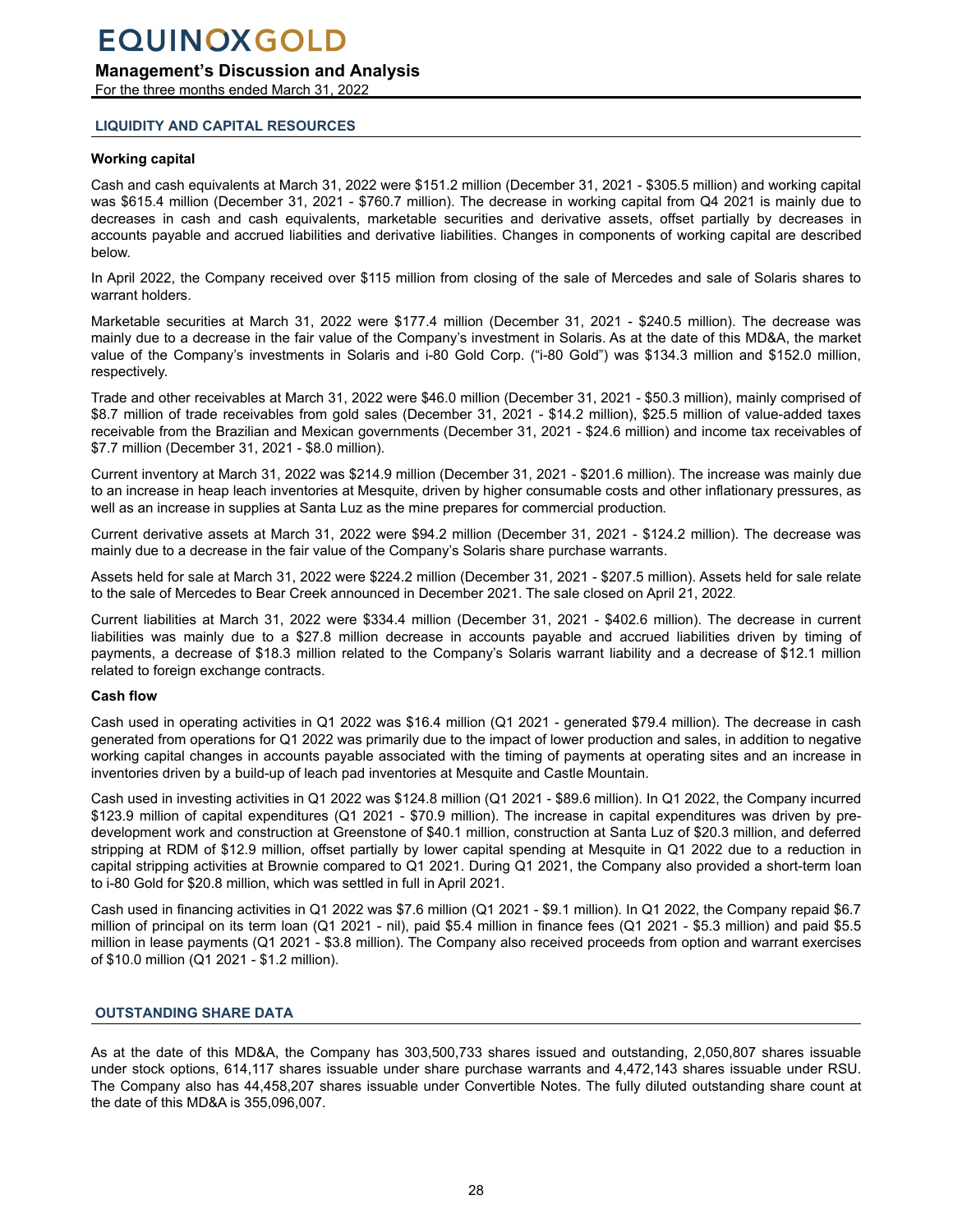### <span id="page-28-0"></span>**Management's Discussion and Analysis**

For the three months ended March 31, 2022

### **COMMITMENTS AND CONTINGENCIES**

The Company enters into contracts in the normal course of business that give rise to commitments for future payments. The following table summarizes the contractual maturities of the Company's financial liabilities, and operating and capital purchase commitments at March 31, 2022:

|                                                            | Within 1<br>year | $1 - 2$<br>years               | $2 - 3$<br>years | $3 - 4$<br>vears               |    | $4 - 5$<br>years | Thereafter     | Total         |
|------------------------------------------------------------|------------------|--------------------------------|------------------|--------------------------------|----|------------------|----------------|---------------|
| Accounts payable and<br>accrued liabilities                | \$<br>159,115    | \$<br>$\overline{\phantom{0}}$ | \$               | \$<br>$\overline{\phantom{0}}$ | \$ | —                | \$<br>$\equiv$ | \$<br>159,115 |
| Loans and borrowings <sup>(1)(2)</sup>                     | 48,424           | 47,811                         | 512,316          |                                |    |                  |                | 608,551       |
| Derivative liabilities                                     | 27,893           |                                |                  |                                |    |                  |                | 27,893        |
| Lease liabilities <sup>(2)</sup>                           | 19.292           | 19.144                         | 4,928            | 6                              |    | 6                | 13             | 43,389        |
| Other financial liabilities <sup>(2)</sup>                 |                  | 5,000                          |                  |                                |    |                  |                | 5,000         |
| Reclamation and closure<br>$costs^{(2)}$                   | 3.685            | 6.856                          | 8.505            | 11.275                         |    | 9.416            | 129.387        | 169,124       |
| Purchase commitments <sup>(2)</sup>                        | 120.044          | 11,331                         | 10.936           | 44                             |    | 6                |                | 142,361       |
| Other operating<br>commitments <sup><math>(2)</math></sup> | 32.051           | 34,497                         | 35.876           | 19.326                         |    | 20.099           | 52.956         | 194,805       |
| Total                                                      | \$<br>410.504    | \$<br>124,639                  | 572,561          | 30,651                         | S  | 29,527           | \$<br>182.356  | \$1,350,238   |

(1) Amount includes principal and interest payments, except accrued interest which is included in accounts payable and accrued liabilities

(2) Amounts represent undiscounted future cash flows

At March 31, 2022, the following matters were outstanding:

#### **Legal**

The Company is a defendant in various lawsuits and legal actions for alleged fines, labour related and other matters in the jurisdictions in which it operates. Management regularly reviews these lawsuits and legal actions with outside counsel to assess the likelihood that the Company will ultimately incur a material cash outflow to settle a claim. To the extent management believes it is probable that a cash outflow will be incurred to settle a claim, a provision for the estimated settlement amount is recognized. At March 31, 2022, the Company recognized a provision of \$15.0 million (December 31, 2021 - \$11.6 million) for legal matters which is included in other non-current liabilities.

#### **Tax**

The Company is contesting federal income and municipal VAT assessments in Brazil. Brazilian courts often require a taxpayer to post cash or a guarantee for the disputed amount before hearing a case. It can take up to five years to complete an appeals process and receive a final verdict. At March 31, 2022, the Company recognized restricted cash of \$6.0 million (December 31, 2021 - \$4.6 million) in relation to insurance bonds for tax assessments in the appeals process. The Company may be required to post additional security in the future, by way of cash, insurance bonds or equipment pledges, with respect to certain federal income and municipal tax assessments being contested, the amounts and timing of which are uncertain. The Company and its advisor believe the federal income and municipal tax assessments under appeal are wholly without merit and it is not probable that a cash outflow will occur. Accordingly, no provision has been recognized with respect to these matters.

#### **Environmental**

A historic rain event caused widespread flooding in the Aurizona region in late March 2021 and a fresh water pond on the Aurizona site overflowed. The tailings facility and other infrastructure at the Aurizona site remained operational. The Company received notices from the local state government of environmental infractions related to turbidity in the local water supply at Aurizona with associated fines totaling \$10.7 million (December 31, 2021 - \$9.2 million). In addition to the fines, pubic civil actions have been filed against the Company in the State and Federal courts claiming various damages as a result of the rain event. The Company and its advisors believe the fines and public civil actions are without merit and it is not probable that a cash outflow will occur. Accordingly, no amount has been recognized in relation to the fines.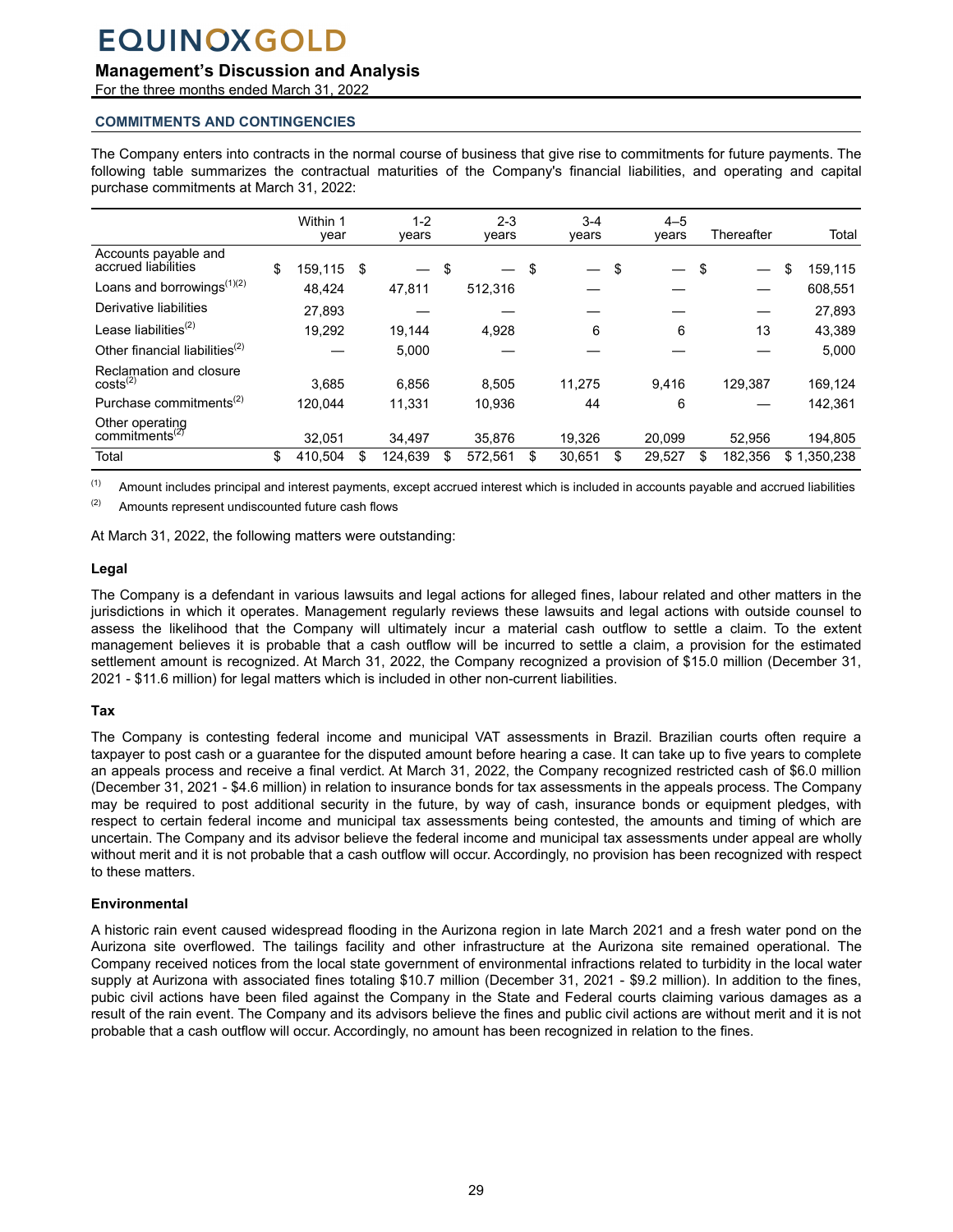<span id="page-29-0"></span>**Management's Discussion and Analysis**

For the three months ended March 31, 2022

#### **COMMITMENTS AND CONTINGENCIES (CONTINUED)**

#### **COVID-19**

In March 2020, the COVID-19 outbreak was declared a global pandemic by the World Health Organization. The pandemic and efforts to contain it have significantly impacted the global economy, including commodity prices, and disrupted global supply chains and capital markets. The Company has implemented preventative measures at each of its sites and corporate office in collaboration with the Company's employees, contractors, host communities and governments to limit the exposure to and spread of COVID-19.

While the Company's operations continue to experience some effects from the COVID-19 pandemic, there have been no further government-mandated shut downs since the second quarter of 2020 and the Company has not experienced any material sales or supply chain disruptions. To date, the effects of COVID-19 on the Company have included mine standby costs incurred during the temporary suspension of operations during the second quarter of 2020 and the subsequent ramp up of operations, incremental costs related to increased health and safety protocols and other COVID-19 related protocols and workforce participation. Additionally, in 2021 and Q1 2022, operations have experienced higher inflation on material inputs due to COVID-19 driven market conditions.

As the COVID-19 pandemic continues to evolve in 2022, the magnitude of its effects on the economy, and on the Company's operating plan, financial and operational performance is uncertain. It is possible that the COVID-19 pandemic could have a material adverse effect on the Company's future results and cash flows and result in write-downs of its noncurrent assets.

The above matters could have an adverse impact on the Company's financial performance, cash flows and results of operations if they are not resolved favorably.

#### **RELATED PARTY TRANSACTIONS**

The Company's related parties include its subsidiaries, associate, joint operation and key management personnel. The Company's key management personnel is comprised of executive and non-executive directors and members of executive management. There were no significant related party transactions during Q1 2022.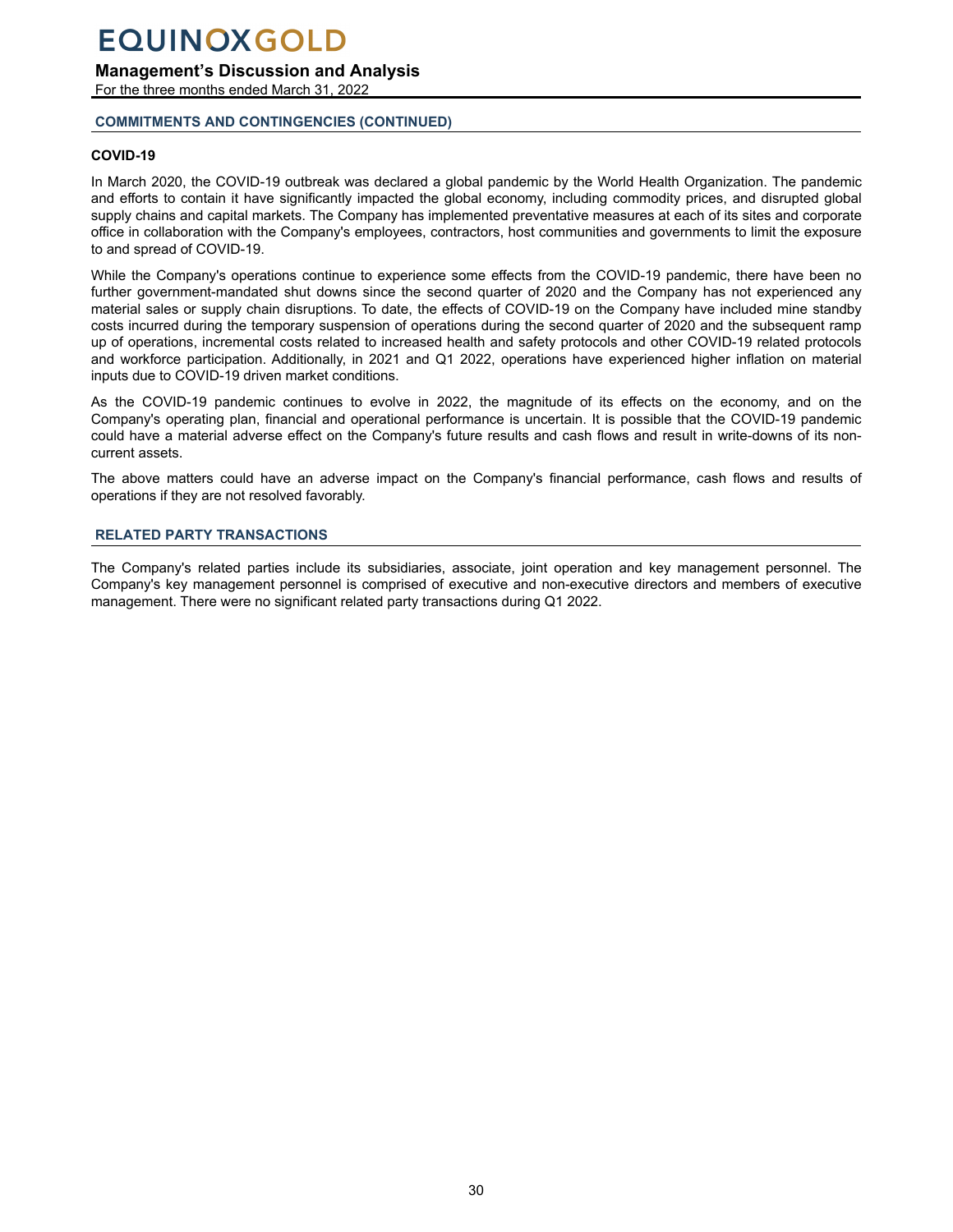## <span id="page-30-0"></span>**Management's Discussion and Analysis**

For the three months ended March 31, 2022

### **NON-IFRS MEASURES**

This MD&A refers to cash costs, cash costs per oz sold, AISC, AISC per oz sold, AISC contribution margin, adjusted net income, adjusted EPS, mine-site free cash flow, adjusted EBITDA, net debt, and sustaining and non-sustaining capital expenditures that are measures with no standardized meaning under IFRS, i.e. they are non-IFRS measures, and may not be comparable to similar measures presented by other companies. Their measurement and presentation is consistently prepared and is intended to provide additional information and should not be considered in isolation or as a substitute for measures of performance prepared in accordance with IFRS. Numbers presented in the tables below may not sum due to rounding.

#### **Cash costs and cash costs per oz sold**

Cash costs is a common financial performance measure in the gold mining industry; however, it has no standard meaning under IFRS. The Company reports total cash costs on a per oz sold basis. The Company believes that, in addition to conventional measures prepared in accordance with IFRS, certain investors use this information to evaluate the Company's performance and ability to generate operating income and cash flow from mining operations. Cash costs include mine site operating costs plus lease principal payments, but are exclusive of depreciation and depletion, reclamation, capital and exploration costs and net of by-product sales and then divided by ounces sold to arrive at cash costs per oz sold. The measure is not necessarily indicative of cash flow from operations under IFRS or operating costs presented under IFRS.

#### **AISC per oz sold**

The Company is reporting AISC per oz of gold sold. The methodology for calculating AISC was developed internally and is calculated below. Readers should be aware that this measure does not have a standardized meaning. Current IFRS measures used in the gold industry, such as operating expenses, do not capture all of the expenditures incurred to discover, develop and sustain gold production. The Company believes the AISC measure provides further transparency into costs associated with producing gold and will assist analysts, investors and other stakeholders of the Company in assessing its operating performance, its ability to generate free cash flow from current operations and its overall value. In calculating AISC, the Company includes silver by-product credits as it considers the cost to produce the gold is reduced as a result of the by-product sales incidental to the gold production process, thereby allowing management and other stakeholders to assess the net costs of gold production.

The following table provides a reconciliation of cash costs per oz of gold sold and AISC per oz of gold sold to the most directly comparable IFRS measure on an aggregate basis.

|                                                            | Three months ended |                      |  |                   |  |  |  |  |  |
|------------------------------------------------------------|--------------------|----------------------|--|-------------------|--|--|--|--|--|
| \$'s in millions, except ounce and per oz figures          | March 31,<br>2022  | December 31,<br>2021 |  | March 31,<br>2021 |  |  |  |  |  |
| Gold ounces sold                                           | 119,324            | 212,255              |  | 128,555           |  |  |  |  |  |
| Operating expenses                                         | \$<br>$152.4$ \$   | $215.5$ \$           |  | 146.8             |  |  |  |  |  |
| Lease payments                                             | 2.4                | 3.8                  |  | $2.2^{\circ}$     |  |  |  |  |  |
| Silver by-product credits                                  | (1.0)              | 0.3                  |  | (0.1)             |  |  |  |  |  |
| Non-recurring charges recognized in operating expenses (1) |                    | (0.4)                |  |                   |  |  |  |  |  |
| Fair value adjustment on acquired inventories              | (5.9)              | 1.4                  |  | (2.3)             |  |  |  |  |  |
| Total cash costs                                           | \$<br>147.8 \$     | $220.6$ \$           |  | 146.6             |  |  |  |  |  |
| Cash costs per gold oz sold                                | \$<br>$1,238$ \$   | $1,039$ \$           |  | 1,141             |  |  |  |  |  |
| Total cash costs                                           | \$<br>147.8 \$     | $220.6$ \$           |  | 146.6             |  |  |  |  |  |
| Sustaining capital                                         | 37.1               | 42.4                 |  | 41.3              |  |  |  |  |  |
| Reclamation expenses                                       | 2.4                | 5.5                  |  | 2.6               |  |  |  |  |  |
| Sustaining exploration expenses                            | 1.0                |                      |  | 0.1               |  |  |  |  |  |
| <b>Total AISC</b>                                          | 188.3              | 268.5                |  | 190.6             |  |  |  |  |  |
| AISC per oz sold                                           | \$<br>$1,578$ \$   | $1,265$ \$           |  | 1,482             |  |  |  |  |  |

<sup>(1)</sup> Non-recurring charges recognized in operating expenses relates to an impairment charge on replacement parts at Mesquite.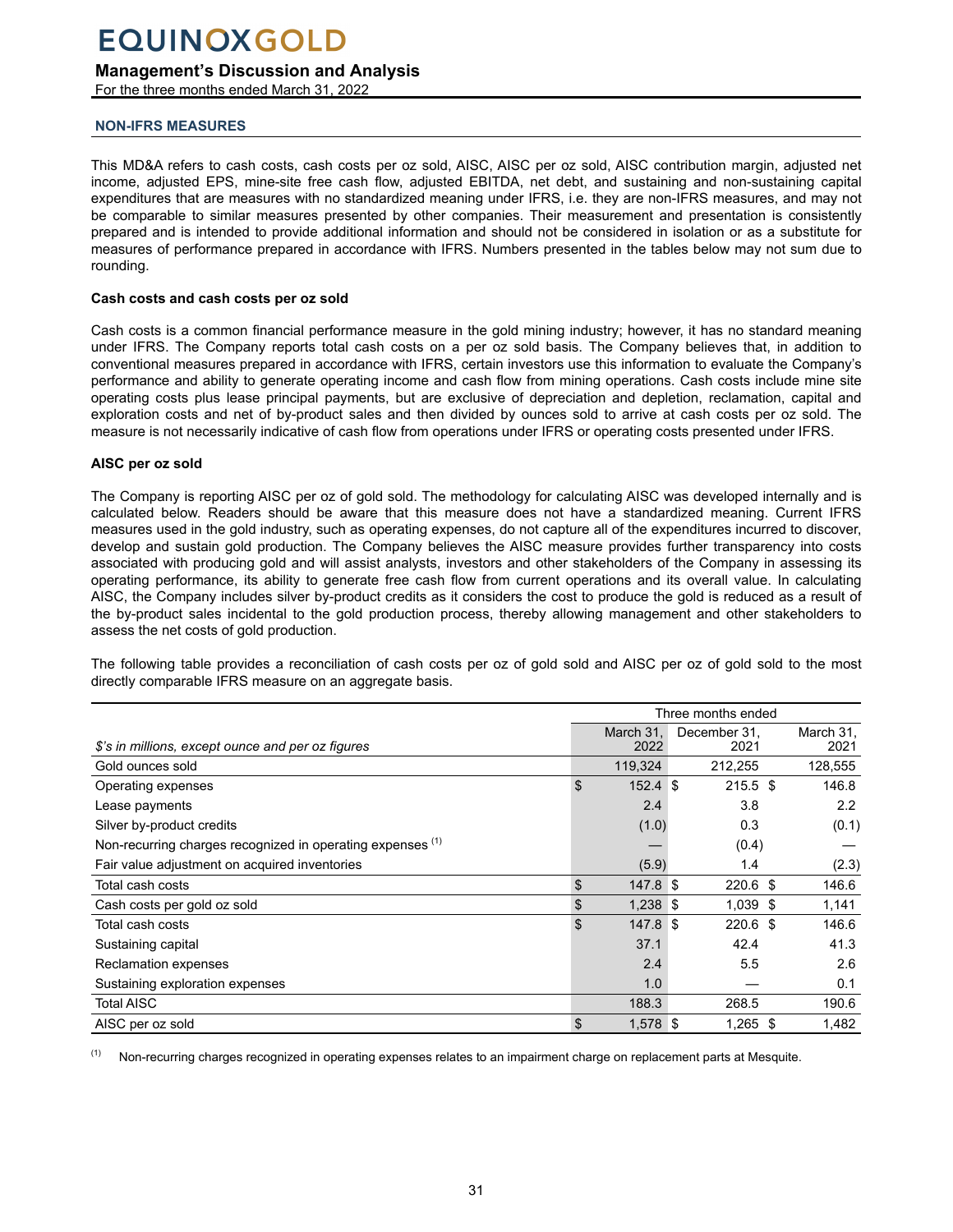### **Management's Discussion and Analysis**

For the three months ended March 31, 2022

#### **NON-IFRS MEASURES (CONTINUED)**

#### **Sustaining and non-sustaining capital reconciliation**

Sustaining capital expenditures are defined as those expenditures which do not increase annual gold ounce production at a mine site and excludes all expenditures at the Company's projects and certain expenditures at the Company's operating sites which are deemed expansionary. Sustaining capital expenditures can include, but are not limited to, capitalized stripping costs at open pit mines, underground mine development, mining and milling equipment and TSF raises.

The following table provides a reconciliation of sustaining capital expenditures to the Company's total capital expenditures for continuing operations.

|                                                                             | Three months ended |                   |  |                      |                   |  |
|-----------------------------------------------------------------------------|--------------------|-------------------|--|----------------------|-------------------|--|
| \$'s in millions                                                            |                    | March 31.<br>2022 |  | December 31.<br>2021 | March 31,<br>2021 |  |
| Capital additions to mineral properties, plant and equipment <sup>(1)</sup> |                    | $129.1$ \$        |  | $135.4 \text{ } $s$  | 112.1             |  |
| Less: Non-sustaining capital at operating sites                             |                    | (30.3)            |  | (23.4)               | (27.1)            |  |
| Less: Non-sustaining capital at development projects                        |                    | (60.4)            |  | (62.4)               | (8.3)             |  |
| Less: Capital expenditures - corporate                                      |                    | (0.1)             |  | (0.1)                | (0.4)             |  |
| Less: Other non-cash additions <sup>(2)</sup>                               |                    | (1.2)             |  | (7.1)                | (35.1)            |  |
| Sustaining capital expenditures                                             |                    | 37.1 <sup>5</sup> |  | $42.4 \text{ } $$    | 41.3              |  |

<sup>(1)</sup> Per note 5 of the condensed consolidated interim financial statements. Capital additions are exclusive of non-cash changes to reclamation assets arising from changes in discount rate and inflation rate assumptions in the reclamation provision.

(2) Non-cash additions include right-of-use assets associated with leases recognized in the period and capitalized depreciation for deferred stripping activities.

#### **Total mine-site free cash flow**

Mine-site free cash flow is a non-IFRS financial performance measure. The Company believes this measure is a useful indicator of its ability to operate without reliance on additional borrowing or usage of existing cash. Mine-site free cash flow is intended to provide additional information only and does not have any standardized meaning under IFRS and may not be comparable to similar measures of performance presented by other mining companies. Mine-site free cash flow should not be considered in isolation or as a substitute for measures of performance prepared in accordance with IFRS.

The following table provides a reconciliation of mine-site free cash flow to the most directly comparable IFRS measure on an aggregate basis:

| \$'s in millions                                                                                          |    | March 31.<br>2022 | December 31.<br>2021 |   | March 31,<br>2021 |
|-----------------------------------------------------------------------------------------------------------|----|-------------------|----------------------|---|-------------------|
| Operating cash flow before non-cash changes in working capital                                            | S  | 33.5 <sup>5</sup> | $122.2$ \$           |   | 62.0              |
| Add: Operating cash flow used by non-mine site activity <sup>(1)</sup>                                    |    | 39.1              | 32.7                 |   | 17.1              |
| Cash flow from operating mine sites                                                                       | \$ | 72.6 <sup>°</sup> | 154.9 \$             |   | 79.1              |
|                                                                                                           |    |                   |                      |   |                   |
| Mineral property, plant and equipment additions                                                           | S  | 129.1             | 135.4                |   | 112.1             |
| Less: Capital expenditures relating to development projects and corporate and<br>other non-cash additions |    | (61.7)            | (69.6)               |   | (43.8)            |
| Capital expenditure from operating mine sites                                                             |    | 67.3              | 65.8                 |   | 68.4              |
| Lease payments related to non-sustaining capital items                                                    |    | 3.4               | 3.5                  |   | 1.2               |
| Non-sustaining exploration expenses                                                                       |    | 2.1               | 3.0                  |   | 2.2               |
| Total mine site free cash flow                                                                            | \$ | $(0.3)$ \$        | 82.7                 | S | 7.3               |

(1) Includes taxes paid that are not factored into mine site free cash flow and are included in operating cash flow before non-cash changes in working capital in the statement of cash flows.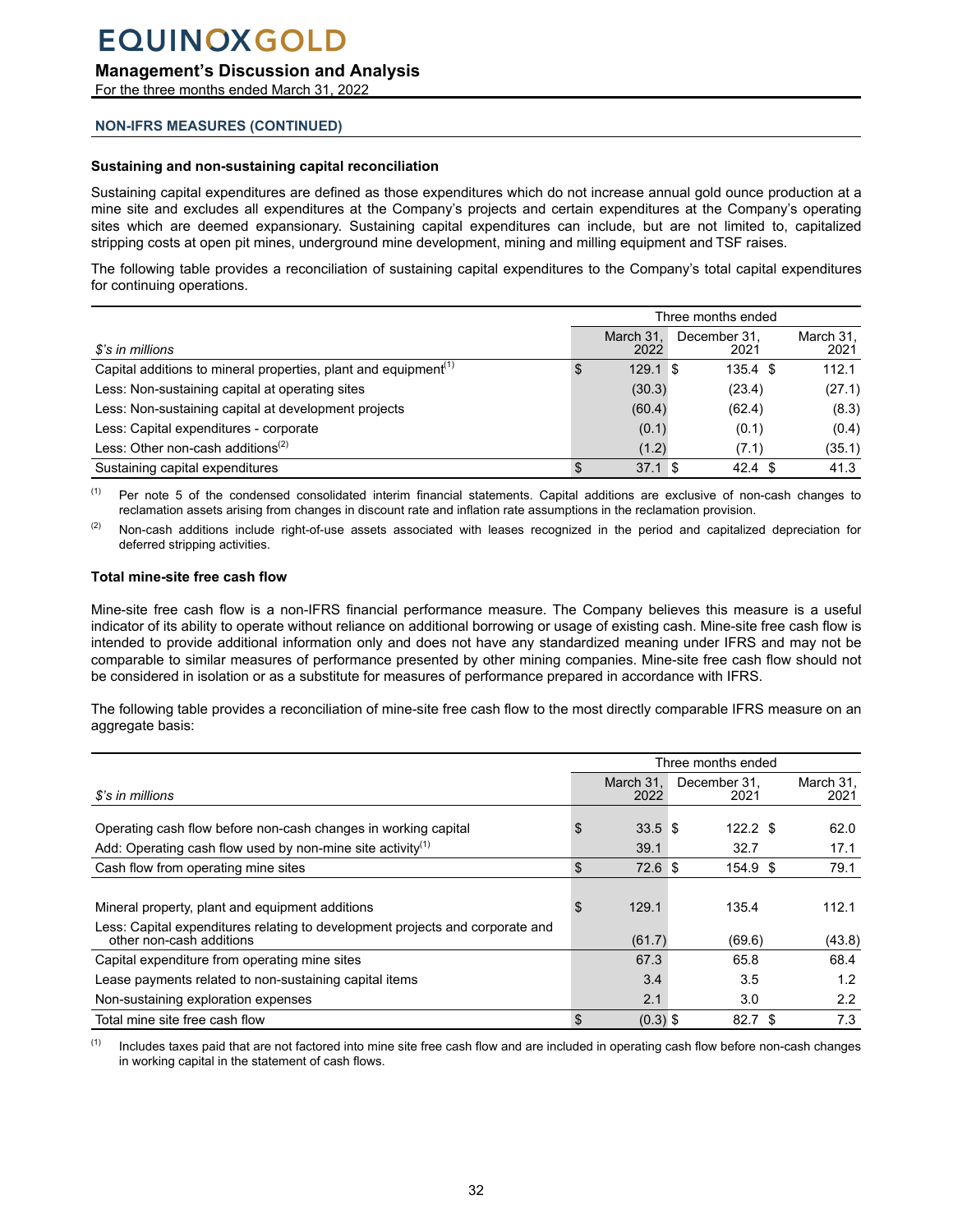**Management's Discussion and Analysis**

For the three months ended March 31, 2022

### **NON-IFRS MEASURES (CONTINUED)**

### **AISC contribution margin, EBITDA and adjusted EBITDA**

The Company believes that, in addition to conventional measures prepared in accordance with IFRS, certain investors use AISC contribution margin and adjusted EBITDA to evaluate the Company's performance and ability to generate cash flows and service debt. AISC contribution margin is defined as revenue less AISC. EBITDA is defined as earnings before interest, tax, depreciation and amortization. Adjusted EBITDA is defined as earnings before interest, tax, depreciation, and amortization, adjusted to exclude specific items that are significant but not reflective of the underlying operating performance of the Company, such as the impact of fair value changes of warrants, foreign exchange contracts and gold contracts; unrealized foreign exchange gains and losses, transaction costs, and share-based compensation expense. It is also adjusted to exclude items whose timing or amount cannot be reasonably estimated in advance or that are not considered representative of core operating performance, such as impairments and gains and losses on disposals of assets.

Prior to Q4 2021, adjusted EBITDA was calculated excluding transaction costs as an adjusting item. Commencing in Q4 2021, the Company has adjusted for transaction costs as this item is not considered representative of core operating performance. The calculation of adjusted EBITDA for March 31, 2021 has been adjusted to conform with the current methodology and is different from those previously reported.

The following tables provide the calculation of AISC contribution margin, EBITDA and adjusted EBITDA, as calculated by the Company:

#### *AISC Contribution Margin*

|                          | Three months ended |                   |  |                      |                   |  |
|--------------------------|--------------------|-------------------|--|----------------------|-------------------|--|
| \$'s in millions         |                    | March 31,<br>2022 |  | December 31,<br>2021 | March 31,<br>2021 |  |
| Revenue                  |                    | $223.2$ \$        |  | 381.2 \$             | 229.7             |  |
| Less: AISC               |                    | (188.3)           |  | (268.5)              | (190.6)           |  |
| AISC contribution margin |                    | 34.9 <sup>°</sup> |  | $112.7$ \$           | 39.1              |  |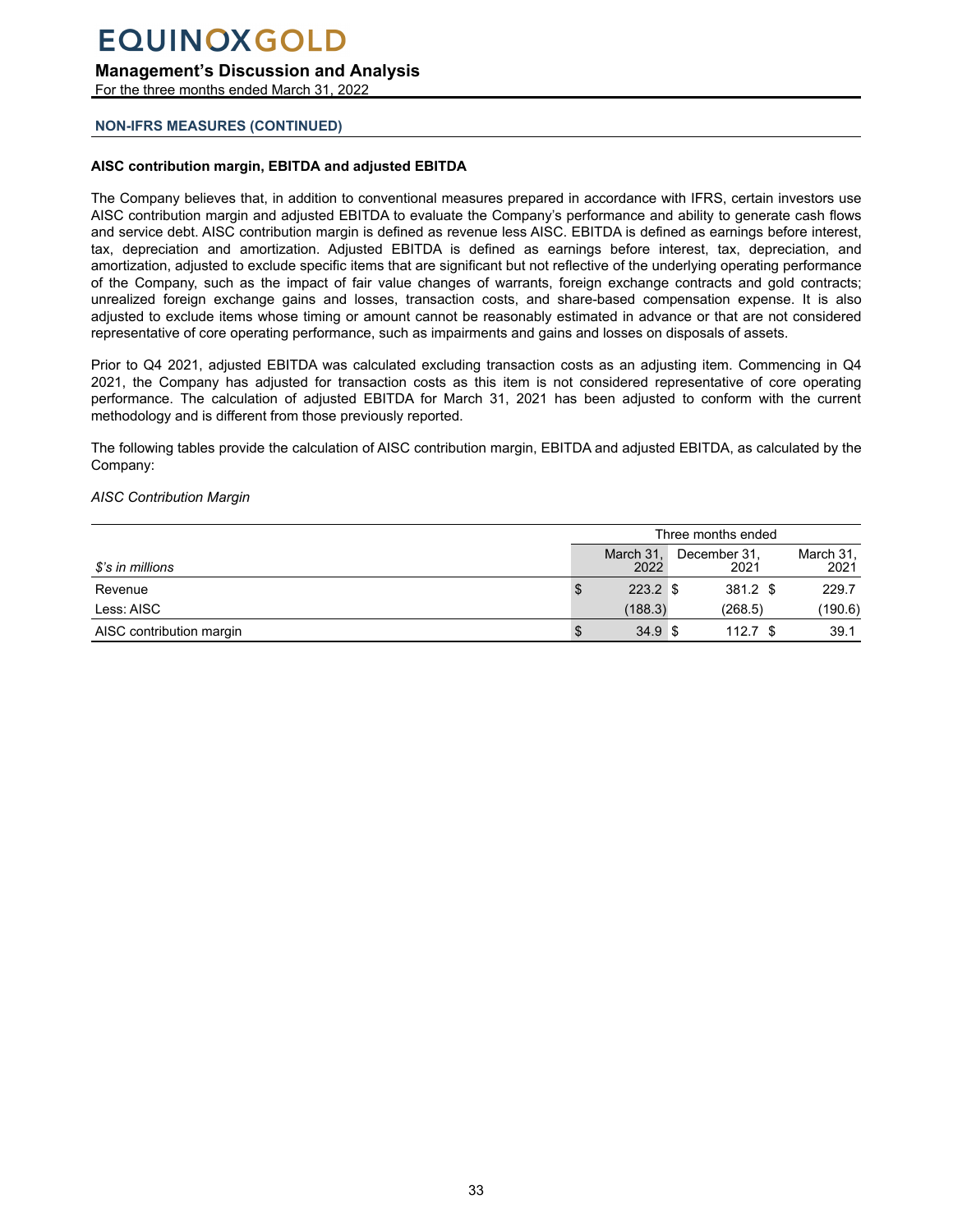## **Management's Discussion and Analysis**

For the three months ended March 31, 2022

## **NON-IFRS MEASURES (CONTINUED)**

### *EBITDA and Adjusted EBITDA*

|                                                                      | Three months ended      |                      |                   |  |  |  |
|----------------------------------------------------------------------|-------------------------|----------------------|-------------------|--|--|--|
| \$'s in millions                                                     | March 31.<br>2022       | December 31,<br>2021 | March 31,<br>2021 |  |  |  |
| Net (loss) income before tax                                         | \$<br>$(16.1)$ \$       | 88.2 \$              | 70.3              |  |  |  |
| Depreciation and depletion                                           | 42.6                    | 66.7                 | 38.8              |  |  |  |
| Finance expense                                                      | 9.4                     | 10.3                 | 8.7               |  |  |  |
| Finance income                                                       | (0.8)                   | (1.1)                | (0.4)             |  |  |  |
| <b>EBITDA</b>                                                        | \$<br>$35.1$ \$         | $164.1$ \$           | 117.4             |  |  |  |
| Non-cash share-based compensation expense (recovery)                 | 1.3                     | 0.8                  | (0.1)             |  |  |  |
| Unrealized loss (gain) on change in fair value of warrants           | 18.7                    | (27.5)               | (33.3)            |  |  |  |
| Unrealized gain on gold contracts                                    | (5.4)                   | (4.3)                | (42.1)            |  |  |  |
| Unrealized (gain) loss on foreign exchange contracts                 | (18.1)                  | (1.7)                | 11.3              |  |  |  |
| Unrealized foreign exchange loss (gain)                              | 10.5                    | (10.8)               | (1.0)             |  |  |  |
| Non-recurring charges recognized in operating expense <sup>(1)</sup> |                         | 0.4                  |                   |  |  |  |
| Transaction costs                                                    | 0.1                     | 0.5                  | 0.5               |  |  |  |
| Share of net loss (income) on investment in associate                | 1.6                     | (8.3)                | 2.7               |  |  |  |
| Other (income) expense $^{(2)}$                                      | (0.4)                   | 16.8                 | $5.5^{\circ}$     |  |  |  |
| <b>Adjusted EBITDA</b>                                               | 43.4 <sup>°</sup><br>\$ | $130.0 \text{ }$ \$  | 60.9              |  |  |  |

(1) Non-recurring charges recognized in operating expenses relates to an impairment charge on replacement parts at Mesquite.

(2) Other expense for the three months ended March 31, 2022 includes a \$1.9 million loss on the change in fair value of derivative liabilities. Other expense for the three months ended December 31, 2021 includes an \$8.0 million loss on disposal of plant and equipment and a \$6.0 million expected credit loss. Other expense for the three months ended March 31, 2021 includes a \$1.7 million loss on disposal of plant and equipment and a \$1.0 million loss on change in fair value of marketable securities.

#### **Adjusted net income and adjusted EPS**

Adjusted net income and adjusted EPS are used by management and investors to measure the underlying operating performance of the Company. Adjusted net income is defined as net income adjusted to exclude specific items that are significant but not reflective of the underlying operating performance of the Company, such as the impact of fair value changes in the value of warrants, foreign exchange contracts and gold contracts, unrealized foreign exchange gains and losses, and non-cash share-based compensation expense. It is also adjusted to exclude items whose timing or amount cannot be reasonably estimated in advance or that are not considered representative of core operating performance, such as impairments and gains and losses on disposals of assets. Adjusted net income per share amounts are calculated using the weighted average number of shares outstanding on a basic and diluted basis as determined by IFRS.

Prior to Q4 2021, adjusted net income was calculated excluding transaction costs as an adjusting item. Commencing in Q4 2021, the Company has adjusted for transaction costs as this item is not considered representative of core operating performance. The calculation of adjusted net income for March 31, 2021 has been adjusted to conform with the current methodology and is different from those previously reported.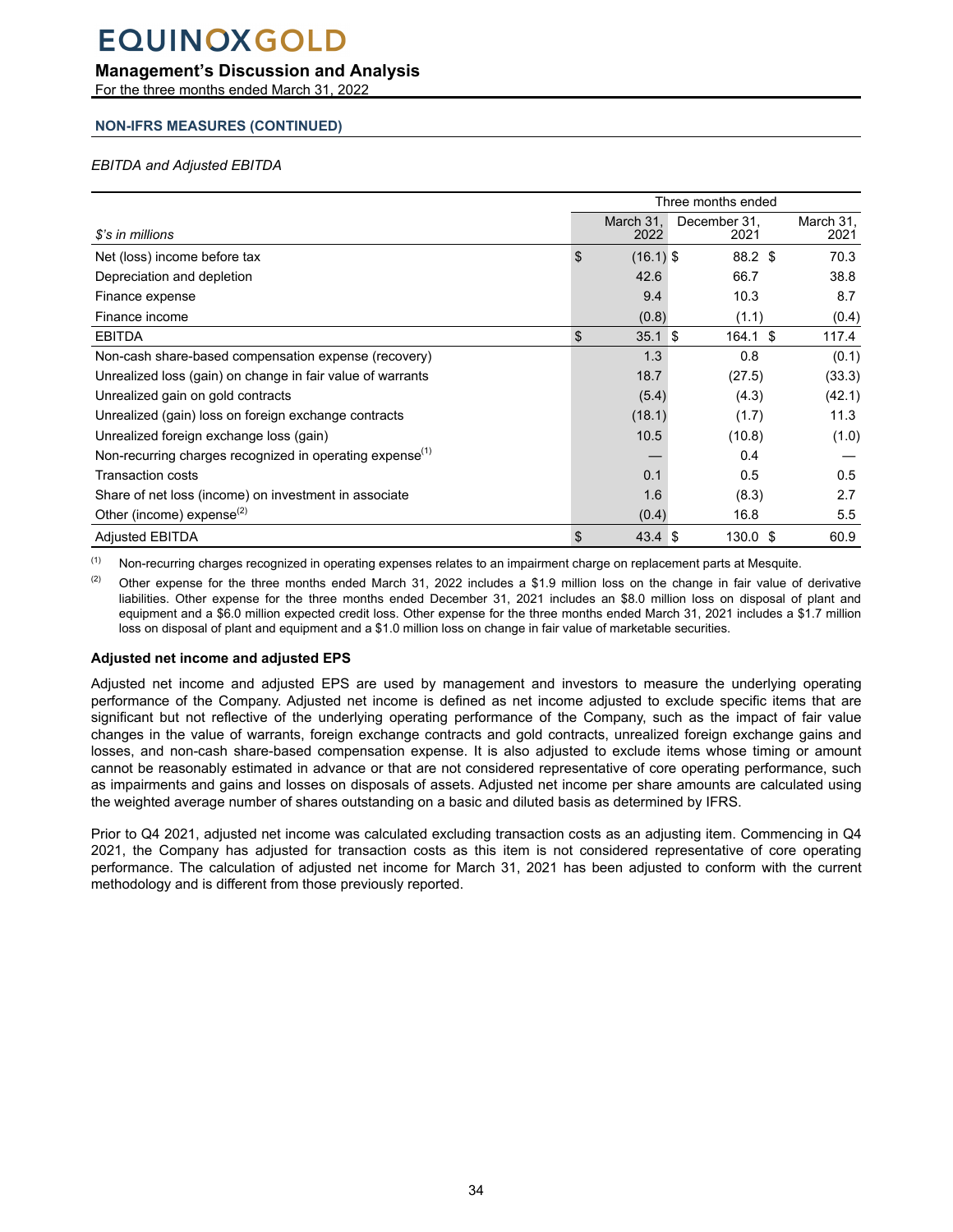### **Management's Discussion and Analysis**

For the three months ended March 31, 2022

### **NON-IFRS MEASURES (CONTINUED)**

The following table provides the calculation of adjusted net income and adjusted EPS, as adjusted and calculated by the Company:

|                                                                            | Three months ended |                      |                   |  |  |  |
|----------------------------------------------------------------------------|--------------------|----------------------|-------------------|--|--|--|
| \$'s in millions                                                           | March 31,<br>2022  | December 31,<br>2021 | March 31,<br>2021 |  |  |  |
| Basic weighted average shares outstanding                                  | 302,227,870        | 300,790,672          | 242,576,291       |  |  |  |
| Diluted weighted average shares outstanding                                | 302,227,870        | 348,996,674          | 291,620,441       |  |  |  |
| Net (loss) income attributable to Equinox Gold shareholders                | \$<br>$(19.8)$ \$  | $109.0 \text{ }$ \$  | 50.3              |  |  |  |
| Add (deduct):                                                              |                    |                      |                   |  |  |  |
| Non-cash share-based compensation expense (recovery)                       | 1.3                | 0.8                  | (0.1)             |  |  |  |
| Unrealized loss (gain) on change in fair value of warrants                 | 18.7               | (27.5)               | (33.3)            |  |  |  |
| Unrealized gain on gold contracts                                          | (5.4)              | (4.3)                | (42.1)            |  |  |  |
| Unrealized (gain) loss on foreign exchange contracts                       | (18.1)             | (1.7)                | 11.3              |  |  |  |
| Unrealized foreign exchange loss (gain)                                    | 10.5               | (10.8)               | (1.0)             |  |  |  |
| Non-recurring charges recognized in operating expense <sup>(1)</sup>       |                    | 0.4                  |                   |  |  |  |
| <b>Transaction costs</b>                                                   | 0.1                | 0.5                  | 0.5               |  |  |  |
| Share of net loss (income) on investment in associate                      | 1.6                | (8.3)                | 2.7               |  |  |  |
| Other expense $^{(2)}$                                                     | (0.4)              | 16.8                 | 5.5               |  |  |  |
| Income tax impact related to above adjustments                             | (1.8)              |                      |                   |  |  |  |
| Unrealized foreign exchange (gain) loss recognized in deferred tax expense | (10.6)             | (2.7)                | 3.0               |  |  |  |
| Adjusted net (loss) income                                                 | \$<br>$(23.9)$ \$  | $72.2$ \$            | (3.2)             |  |  |  |
| Adjusted (loss) income per share - basic (\$/share)                        | \$(0.08)           | \$0.24               | \$(0.01)          |  |  |  |
| Adjusted (loss) income per share - diluted (\$/share)                      | \$(0.08)           | \$0.21               | \$(0.01)          |  |  |  |

<sup>(1)</sup> Non-recurring charges recognized in operating expense relates to an impairment charge on replacement parts at Mesquite.

(2) Other expense for the three months ended March 31, 2022 includes a \$1.9 million loss on the change in fair value of derivative liabilities. Other expense for the three months ended December 31, 2021 includes an \$8.0 million loss on disposal of plant and equipment and a \$6.0 million expected credit loss. Other expense for the three months ended March 31, 2021 includes a \$1.7 million loss on disposal of plant and equipment and a \$1.0 million loss on change in fair value of marketable securities.

### **Net debt**

The Company believes that in addition to conventional measures prepared in accordance with IFRS, the Company and certain investors and analysts use net debt to evaluate the Company's performance. Net debt does not have any standardized meaning prescribed under IFRS, and therefore it may not be comparable to similar measures employed by other companies. This measure is intended to provide additional information and should not be considered in isolation or as a substitute for measures of performances prepared in accordance with IFRS. Net debt is calculated as the sum of the current and non-current portions of long-term debt, net of the cash and cash equivalent balance as at the balance sheet date. A reconciliation of net debt is provided below.

|                                                | March 31.<br>2022 | December 31.<br>2021 | March 31.<br>2021 |
|------------------------------------------------|-------------------|----------------------|-------------------|
| Current portion of loans and borrowings        | 26.7 <sup>8</sup> | 26.7 <sup>°</sup>    | 20.0              |
| Non-current portion of loans and borrowings    | 509.6             | 514.0                | 527.3             |
| Total debt                                     | 536.2             | 540.7                | 547.3             |
| Less: Cash and cash equivalents (unrestricted) | (151.2)           | (305.5)              | (317.5)           |
| Net debt                                       | $385.1$ \$        | $235.2$ \$           | 229.8             |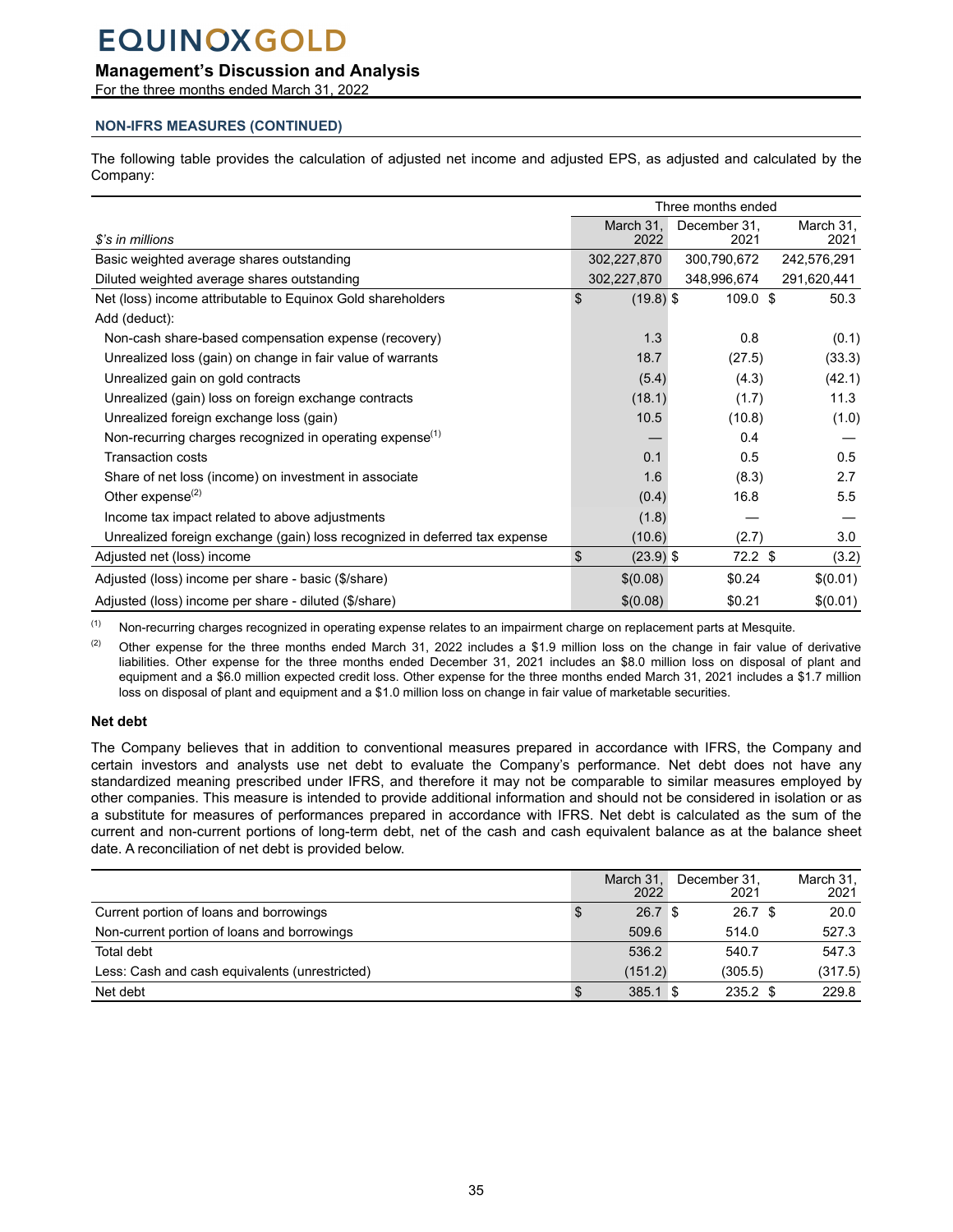<span id="page-35-0"></span>**Management's Discussion and Analysis**

For the three months ended March 31, 2022

#### **ACCOUNTING MATTERS**

#### **Significant accounting policies**

The accounting policies applied in the preparation of the condensed consolidated interim financial statements are consistent with those applied in the Company's annual audited consolidated financial statements for the year ended December 31, 2021.

#### **Critical accounting estimates and judgments**

In preparing the Company's condensed consolidated interim financial statements in conformity with IFRS, management has made judgements, estimates and assumptions that affect the application of the Company's accounting policies and the reported amounts of assets, liabilities, income and expense. Actual results may differ. Critical accounting estimates represent estimates that are uncertain and for which changes in those estimates could materially impact the condensed consolidated interim financial statements. All estimates and underlying assumptions are reviewed on an ongoing basis. Revisions are recognized in the period in which the estimates are revised and in any future periods affected. The critical accounting estimates and judgments that have the most significant effect in the preparation of the condensed consolidated interim financial statements are consistent with those disclosed in note 4 of the Company's annual consolidated financial statements for the year ended December 31, 2021.

#### **INTERNAL CONTROLS OVER FINANCIAL REPORTING AND DISCLOSURE CONTROLS AND PROCEDURES**

The Company's management, with the participation of the Chief Executive Officer and Chief Financial Officer, are responsible for establishing and maintaining adequate internal control over financial reporting and disclosure controls and procedures. The Company's internal control over financial reporting is a process designed to provide reasonable assurance regarding the reliability of financial reporting and the preparation of financial statements for external purposes in accordance with IFRS. Any system of internal control over financial reporting, no matter how well designed, has inherent limitations. These inherent limitations include the realities that judgements in decision making can be faulty, and that breakdowns can occur because of simple error or mistake. Additionally, controls can be circumvented by the actions of one individual, by collusion of two or more people, or by unauthorized override of the control. Therefore, even those systems determined to be effective can provide only reasonable assurance with respect to financial statement preparation and presentation.

During the three months ended March 31, 2022, there were no changes in internal controls over financial reporting that have materially affected, or are reasonably likely to materially affect, the Company's internal controls over financial reporting.

The Company assessed Premier's disclosure controls and procedures and internal control over financial reporting at the end of the Quarter; however, in accordance with National Instrument 52-109 - Certification of Disclosure in Issuer's Annual and Interim Filings, because Premier was acquired not more than 365 days before the end of March 31, 2022, the Company has limited the scope of its design of disclosure controls and procedures and internal controls over financial reporting to exclude the controls, policies and procedures of Premier.

#### **CAUTIONARY NOTES AND FORWARD-LOOKING STATEMENTS**

This MD&A contains certain forward-looking information and forward-looking statements within the meaning of applicable securities legislation and may include future-oriented financial information. Forward-looking statements and forward-looking information in this MD&A relate to, among other things: the strategic vision for the Company and expectations regarding exploration potential, production capabilities and future financial or operational performance; the Company's ability to successfully advance its growth and development projects, including the commissioning of Santa Luz, the construction of Greenstone and the expansions at Los Filos, Castle Mountain and Aurizona; the expectations for the Company's investments in Solaris, i-80 Gold, Pilar Gold and Bear Creek; the Company's production and cost guidance; and conversion of Mineral Resources to Mineral Reserves. Forward-looking statements or information generally identified by the use of the words "believe", "will", "advancing", "strategy", "plans", "budget", "anticipated", "expected", "estimated", "on track", "target", "objective" and similar expressions and phrases or statements that certain actions, events or results "may", "could", or "should", or the negative connotation of such terms, are intended to identify forward-looking statements and information. Although the Company believes that the expectations reflected in such forward-looking statements and information are reasonable, undue reliance should not be placed on forward-looking statements since the Company can give no assurance that such expectations will prove to be correct. The Company has based these forward-looking statements and information on the Company's current expectations and projections about future events and these assumptions include: Equinox Gold's ability to achieve the exploration, production, cost and development expectations for its respective operations and projects; prices for gold remaining as estimated; currency exchange rates remaining as estimated; commissioning of Santa Luz and construction of Greenstone being completed and performed in accordance with current expectations; expansion projects at Los Filos, Castle Mountain and Aurizona being completed and performed in accordance with current expectations; tonnage